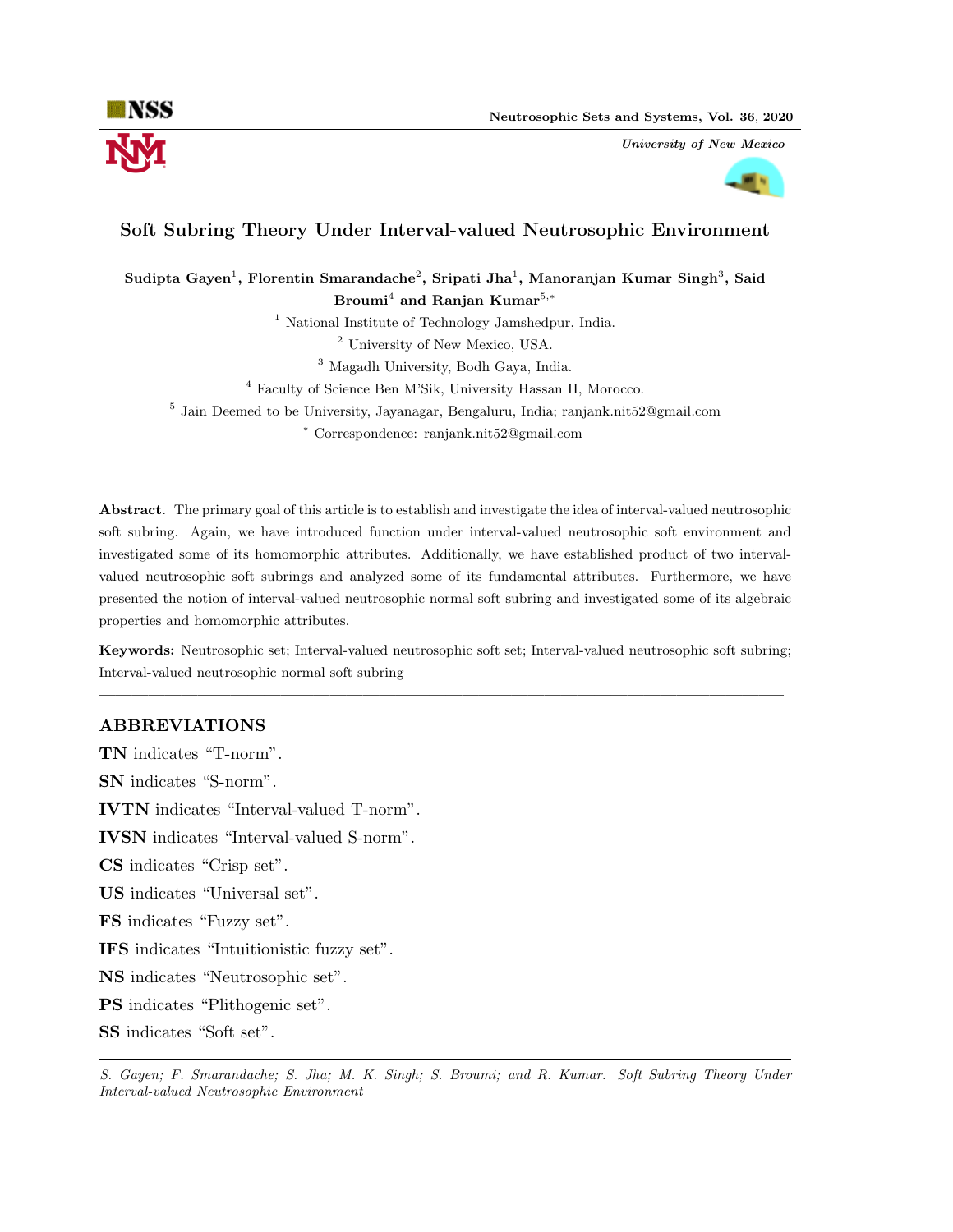IVFS indicates "Interval-valued fuzzy set". IVIFS indicates "Interval-valued intuitionistic fuzzy set". IVNS indicates "Interval-valued neutrosophic set". NSSR indicates "Neutrosophic soft subring". NNSSR indicates "Neutrosophic normal soft subring". IVNSR indicates "Interval-valued neutrosophic subring". IVNSSR indicates "Interval-valued neutrosophic soft subring". IVNNSSR indicates "Interval-valued neutrosophic normal soft subring". DMP indicates "Decision making problem".  $\phi(F)$  indicates "Power set of F".

K indicates "The set  $[0,1]$ ".

#### 1. Introduction

Uncertainty plays a huge part in different economical, sociological, biological, as well as other scientific fields. It is not always possible to tackle ambiguous data using CS theory. To cope with its limitations Zadeh introduced the groundbreaking concept of FS [\[1\]](#page-22-0) theory. Which was further generalized by Atanassov as IFS [\[2\]](#page-22-1) theory. Later on, Smarandache extended these notions by introducing NS [\[3\]](#page-22-2) theory, which became more reasonable for managing indeterminate situations. From the beginning, NS theory became very popular among various researchers. Nowadays, it is heavily utilized in numerous research domains. PS [\[4\]](#page-22-3) theory is another innovative concept introduced by Smarandache, which is more general than all the previously mentioned notions. In NS and PS theory some of Smarandache's remarkable contributions are the notions of neutrosophic robotics [\[5\]](#page-22-4), neutrosophic psychology [\[6\]](#page-22-5), neutrosophic measure [\[7\]](#page-22-6), neutrosophic calculus [\[8\]](#page-22-7), neutrosophic statistics [\[9\]](#page-22-8), neutrosophic probability [\[10\]](#page-22-9), neutrosophic triplet group [\[11\]](#page-22-10), plithogenic logic, probability [\[12\]](#page-22-11), plithogenic subgroup [\[13\]](#page-22-12), plithogenic aggregation operators [\[14\]](#page-22-13), plithogenic hypersoft set [\[15\]](#page-22-14), plithogenic fuzzy whole hypersoft set [\[16\]](#page-22-15), plithogenic hypersoft subgroup [\[17\]](#page-22-16), etc. Moreover, NS and PS theory has several contributions in various other scientific fields, for instance, in selection of suppliers [\[18\]](#page-22-17), professional selection [\[19\]](#page-22-18), fog and mobile-edge computing [\[20\]](#page-22-19), fractional programming [\[21\]](#page-22-20), linear programming [\[22\]](#page-23-0), shortest path problem [\[23–](#page-23-1)[30\]](#page-23-2), supply chain problem [\[31\]](#page-23-3), DMP [\[32](#page-23-4)[–37\]](#page-23-5), healthcare [\[38,](#page-23-6) [39\]](#page-23-7), etc.

Interval-valued versions of FS [\[40\]](#page-23-8), IFS [\[41\]](#page-23-9), and NS [\[42\]](#page-24-0) are further generalizations of their previously discussed counterparts. Since the beginning, various researchers have carried out this concepts and explored them in different research domains. For instance, nowadays in logic [\[42\]](#page-24-0), abstract algebra [\[43–](#page-24-1)[46\]](#page-24-2), graph theory [\[47,](#page-24-3) [48\]](#page-24-4), DMPs [\[49–](#page-24-5)[51\]](#page-24-6), etc., these concepts are widely used.

S. Gayen; F. Smarandache; S. Jha; M. K. Singh; S. Broumi; and R. Kumar. Soft Subring Theory Under Interval-valued Neutrosophic Environment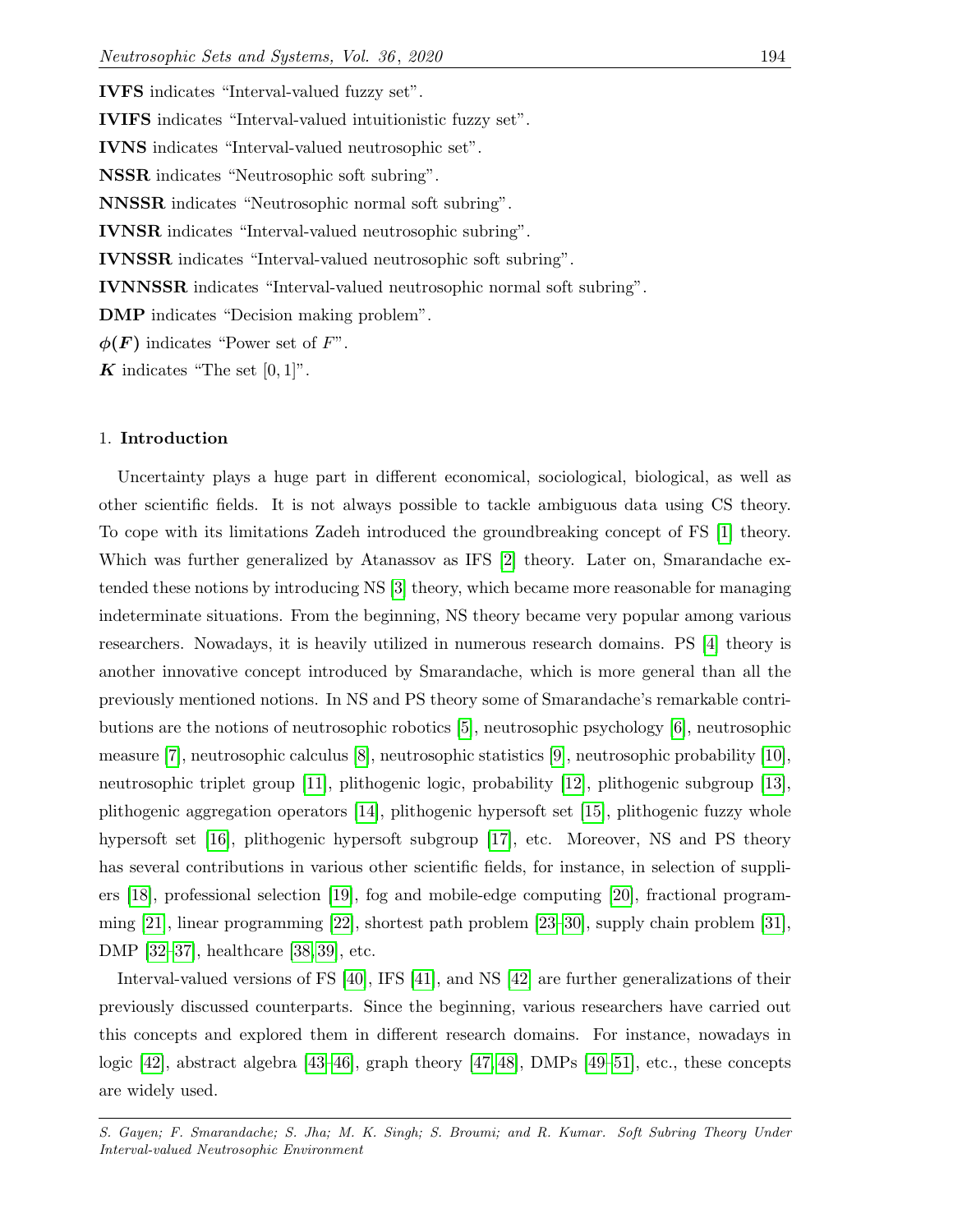Another set theory of utmost importance is SS [\[52\]](#page-24-7) theory. It was introduced by Molodtsov to deal with uncertainty more conveniently and easily. At present, it is extensively used in different scientific areas, like in DMPs [\[53](#page-24-8)[–57\]](#page-24-9), abstract algebra [\[58–](#page-24-10)[61\]](#page-24-11), stock treading [\[62\]](#page-24-12), etc. Furthermore, to achieve higher uncertainty handling potentials researchers have implemented SS theory in different interval-valued environments. The following Table [1](#page-2-0) comprises some momentous aspects of different interval-valued soft notions.

| Author & references      | $\operatorname{Year}$                                      | Contributions in various fields                        |  |  |
|--------------------------|------------------------------------------------------------|--------------------------------------------------------|--|--|
| Yang et al. $[63]$       | 2009                                                       | Introduced soft IVFS and defined complement,           |  |  |
|                          |                                                            | "and" and "or" operations on them.                     |  |  |
| Jiang et al. [64]        | 2010                                                       | Proposed soft IVIFS and defined complement,            |  |  |
|                          |                                                            | "and", "or", union, intersection, necessity, and pos-  |  |  |
|                          | sibility operations on them.                               |                                                        |  |  |
| Feng et al. $[65]$       | 2010                                                       | Introduced soft reduct fuzzy sets of soft IVFS and     |  |  |
|                          |                                                            | utilizing soft versions of reduct fuzzy sets and level |  |  |
|                          |                                                            | sets, proposed flexible strategy for DMP.              |  |  |
| Broumi et al. [66]       | Presented generalized soft IVNS, analyzed some set<br>2014 |                                                        |  |  |
|                          |                                                            | operations and further, applied it in DMP.             |  |  |
| Mukherje et al. [67]     | 2014                                                       | Proposed relation on soft IVIFSs and presented a       |  |  |
|                          |                                                            | solution to a DMP.                                     |  |  |
| Broumi et al. [68]       | 2014                                                       | Proposed relation on soft IVNSs and studied reflex-    |  |  |
|                          |                                                            | ivity, symmetry, transitivity of it.                   |  |  |
| Mukherje and Sarkar [69] | 2015                                                       | Defined Euclidean and Hamming distances between        |  |  |
|                          |                                                            | two soft IVNSs and presented similarity measures       |  |  |
|                          |                                                            | according to distances within them.                    |  |  |
| Deli [70]                | 2017                                                       | Defined soft IVNS and introduced some operations.      |  |  |
|                          |                                                            | Further, implemented this in DMP.                      |  |  |
| Garg and Arora [71]      | 2018                                                       | Solved DMP with soft IVIFS information.                |  |  |

<span id="page-2-0"></span>Table 1. Significance of different interval-valued soft notions in various fields.

Group theory and ring theory are essential parts of abstract algebra, which have various applications in different research domains. But these were initially introduced under the crisp environment, which has certain limitations. From the year 1971, various mathematicians started implementing uncertainty theories to generalize these notions. Some noteworthy contributions in the field of group theory under uncertainty can be found on [\[72–](#page-25-8)[76\]](#page-25-9). In ring theory under uncertainty, the following articles [\[77–](#page-25-10)[80\]](#page-25-11) are some important developments. Again, several researchers introduced these notions under soft environments. For instance, researchers have introduced the concepts of ring theory under soft fuzzy [\[81\]](#page-25-12), soft intuitionistic fuzzy [\[82\]](#page-25-13),

S. Gayen; F. Smarandache; S. Jha; M. K. Singh; S. Broumi; and R. Kumar. Soft Subring Theory Under Interval-valued Neutrosophic Environment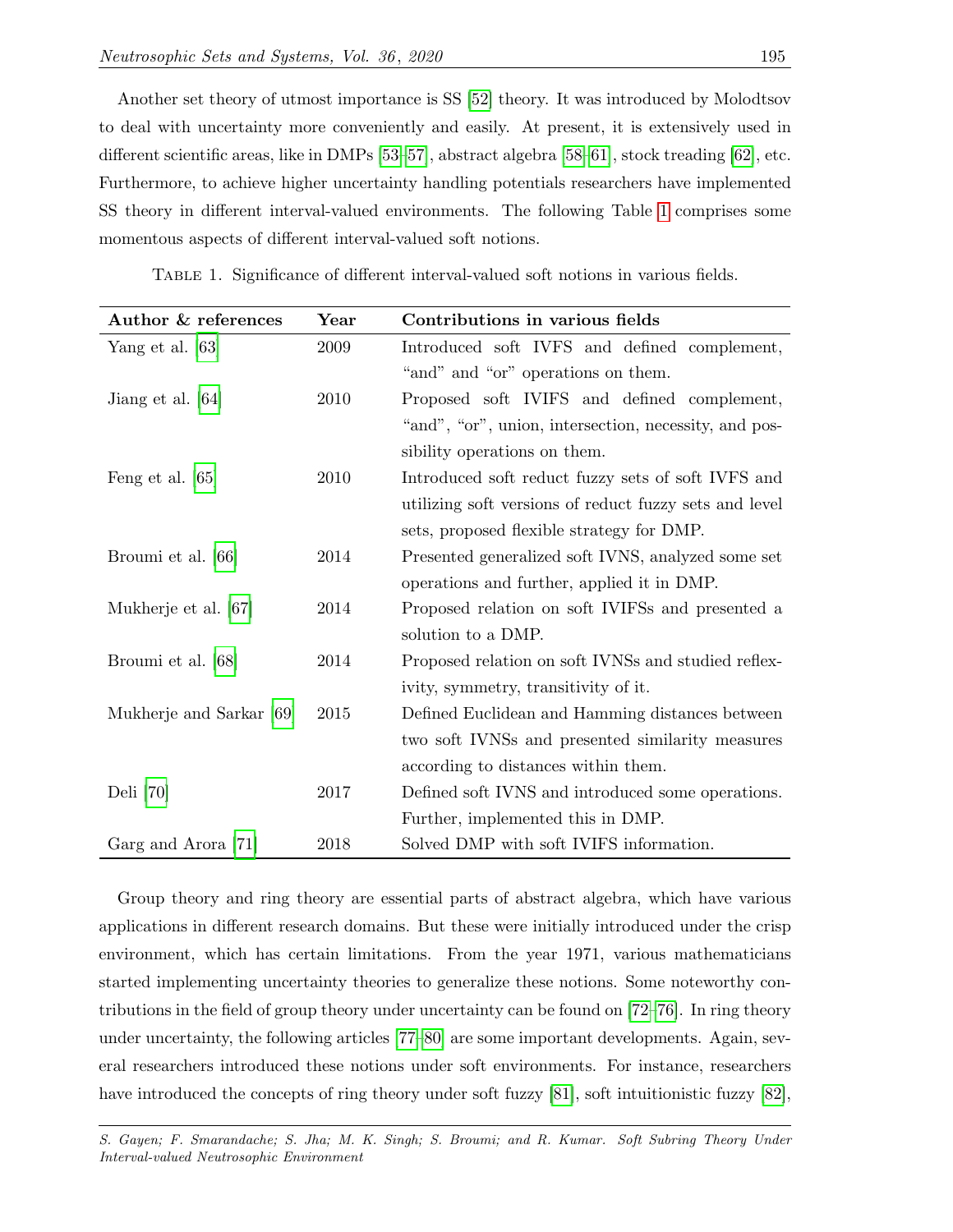and soft neutrosophic [\[83\]](#page-25-14) environments. Also, some more articles which can be helpful to different researchers are [\[84–](#page-25-15)[91\]](#page-26-0), etc. Now, by mixing interval-valued environment with soft neutrosophic environment, we can introduce a more general version of NSSR, which will be called IVNSSR. Also, their homomorphic attributes can be studied. Again, their product and normal versions can be introduced and studied. Based on these perceptions, the followings are our primary objectives for this article:

- Introducing the concept of IVNSSR and a analyzing its homomorphic attributes.
- Introducing the product of IVNSSRs.
- Introducing subring of a IVNSSR.
- Introducing the concept of IVNNSSR and a analyzing its homomorphic properties.

The arrangement our article is: in Section [2,](#page-3-0) some desk researches of IVTN, IVSN, NS, IVNS, IVNSS, NSR, NSSR, etc., are discussed. In Section [3,](#page-6-0) the concept of IVNSSR has been introduced and some fundamental theories are provided. Also, their product and normal versions are defined and some theories are given to understand their different algebraic characteristics. Lastly, in Section [4,](#page-21-0) mentioning some future scopes, the concluding segment is given.

## <span id="page-3-0"></span>2. Literature Review

**Definition 2.1.** [\[92\]](#page-26-1) A function  $T: K \to K$  is known as a TN iff  $\forall g, n, z \in K$ , the followings can be concluded

- (i)  $T(q, 1) = q$ (ii)  $T(q, n) = T(n, q)$
- (iii)  $T(q, n) \leq T(z, n)$  if  $q \leq z$
- (iv)  $T(q, T(n, z)) = T(T(q, n), z)$

**Definition 2.2.** [\[93\]](#page-26-2) A function  $\overline{T}$  :  $\phi(K) \times \phi(K) \rightarrow \phi(K)$  defined as  $\overline{T}(\overline{g}, \overline{n}) =$  $[T(g^-, n^-), T(g^+, n^+)]$  (T is a TN) is known as an IVTN.

**Definition 2.3.** [\[92\]](#page-26-1) A function  $S: K \to K$  is known as SN iff  $\forall g, n, z \in K$ , the followings can be concluded

- (i)  $S(g, 0) = g$
- (ii)  $S(q, n) = S(n, q)$
- (iii)  $S(q, n) \leq S(z, n)$  if  $q \leq z$
- (iv)  $S(g, S(n, z)) = S(S(g, n), z)$

**Definition 2.4.** [\[93\]](#page-26-2) The function  $\bar{S}$  :  $\phi(K) \times \phi(K) \rightarrow \phi(K)$  defined as  $\bar{S}(\bar{g}, \bar{n})$  =  $[S(g^-, n^-), S(g^+, n^+)]$  (S is a SN) is called an IVSN.

S. Gayen; F. Smarandache; S. Jha; M. K. Singh; S. Broumi; and R. Kumar. Soft Subring Theory Under Interval-valued Neutrosophic Environment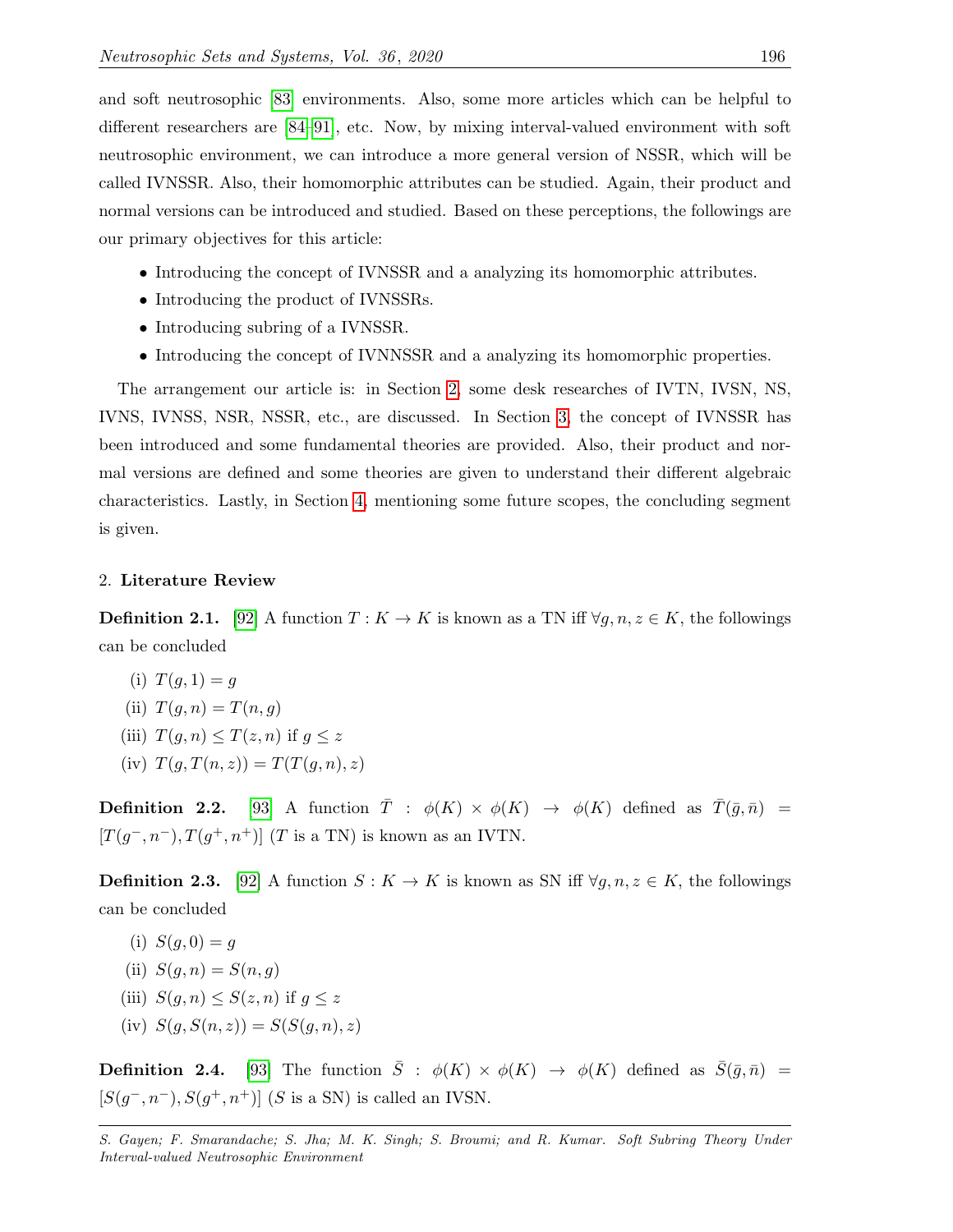**Definition 2.5.** [\[3\]](#page-22-2) A NS  $\sigma$  of a CS Q is denoted as  $\sigma = \{(g, t_{\sigma}(g), i_{\sigma}(g), f_{\sigma}(g)) : g \in Q\}$ . Here  $\forall g \in Q$ ,  $t_{\sigma}(g)$ ,  $i_{\sigma}(g)$ , and  $f_{\sigma}(g)$  are known as degree of truth, indeterminacy, and falsity which satisfy the inequality  $\overline{\phantom{a}} 0 \le t_{\sigma}(g) + i_{\sigma}(g) + f_{\sigma}(g) \le 3^{+}$ .

The set of all NSs of  $Q$  will be expressed as  $NS(Q)$ .

**Definition 2.6.** [\[52\]](#page-24-7) Let Q be a US and A be a set of parameters. Also, let  $L \subseteq A$ . Then the ordered pair  $(f, L)$  is called a SS over Q, where  $f: L \to \phi(Q)$  is a function.

<span id="page-4-0"></span>**Definition 2.7.** [\[94\]](#page-26-3) Let Q be a US and A be a set of parameters. Also, let  $M \subseteq A$ . Then a NSS over Q is denoted as  $(f, M)$  where  $f : M \to NS(Q)$  is a function.

The following Definition [2.7](#page-4-0) is a redefined version of NSS, which we have adopted in this article.

**Definition 2.8.** [\[56\]](#page-24-14) Let Q be a US and A be a set of parameters. Then a NSS  $\delta$  of Q is denoted as  $\delta = \{(r, l_\delta(r)) : r \in A\}$  where  $l_\delta : A \to \text{NS}(Q)$  is a function which is also known as an approximate function of NSS  $\delta$  and  $l_{\delta}(r) = \{(g, t_{l_{\delta}(r)}(g), i_{l_{\delta}(r)}(g), f_{l_{\delta}(r)}(g)) : g \in Q\}.$ Here,  $\forall g \in Q$ ,  $t_{l_{\delta}(r)}(g)$ ,  $i_{l_{\delta}(r)}(g)$ , and  $f_{l_{\delta}(r)}(g) \in [0,1]$  and they satisfy the inequality  $3 \geq$  $t_{l_{\delta}(r)}(g) + i_{l_{\delta}(r)}(g) + f_{l_{\delta}(r)}(g) \geq 0.$ 

The set of all NSSs of a set  $Q$  will be expressed as NSS $(Q)$ .

**Definition 2.9.** [\[42\]](#page-24-0) An IVNS of Q is defined as the mapping  $\bar{\sigma}: Q \to \phi(K) \times \phi(K) \times \phi(K)$ , where  $\bar{\sigma}(g) = \left\{ (g, \bar{t}_{\bar{\sigma}}(g), \bar{i}_{\bar{\sigma}}(g), \bar{f}_{\bar{\sigma}}(g)) : g \in Q \right\}$ , where  $\forall g \in Q$ ,  $\bar{t}_{\bar{\sigma}}(g), \bar{i}_{\bar{\sigma}}(g)$ , and  $\bar{f}_{\bar{\sigma}}(g) \subseteq [0, 1]$ .

The set of all IVNSs of a set  $Q$  will be expressed as  $IVNS(Q)$ .

**Definition 2.10.** [\[70\]](#page-25-6) Let Q be a US and A be a set of parameters. Then a IVNSS  $\Psi$  of Q is denoted as  $\Psi = \big\{(r, l_{\Psi}(r)): r \in A\big\}$ , where  $l_{\Psi}: A \to \text{IVNS}(Q)$  is a function which is also known as an approximate function of IVNSS  $\Psi$  and  $l_{\Psi}(r) = \left\{ (g, \bar{t}_{l_{\Psi}(r)}(g), \bar{i}_{l_{\Psi}(r)}(g), \bar{f}_{l_{\Psi}(r)}(g)) : g \in Q \right\}$ . Here,  $\forall g \in Q, \bar{t}_{l_{\Psi}(r)}(g), \bar{i}_{l_{\Psi}(r)}(g), \text{ and } \bar{f}_{l_{\Psi}(r)}(g) \subseteq [0,1].$ 

The set of all IVNSSs of a set  $Q$  will be expressed as  $IVNSS(Q)$ .

**Definition 2.11.** [\[70\]](#page-25-6)  $\Psi_1 = \{(r, l_{\Psi_1}(r)) : r \in A\}$  and  $\Psi_2 = \{(r, l_{\Psi_2}(r)) : r \in A\}$  be two IVNSSs of Q. Then  $\Psi = \Psi_1 \cup \Psi_2 = \{(r, l_{\Psi}(r)) : r \in A\}$  is defined as

$$
\begin{aligned} \bar{t}_{l_{\Psi}(r)} &= \big[\max\big\{\bar{t}_{l_{\Psi_1}(r)}^{-}, \bar{t}_{l_{\Psi_2}(r)}^{-}\big\}, \max\big\{\bar{t}_{l_{\Psi_1}(r)}^{+}, \bar{t}_{l_{\Psi_2}(r)}^{+}\big\}\big] \\ \bar{t}_{l_{\Psi}(r)} &= \big[\min\big\{\bar{i}_{l_{\Psi_1}(r)}^{-}, \bar{i}_{l_{\Psi_2}(r)}^{-}\big\}, \min\big\{\bar{i}_{l_{\Psi_1}(r)}^{+}, \bar{i}_{l_{\Psi_2}(r)}^{+}\big\}\big] \\ \bar{t}_{l_{\Psi}(r)} &= \big[\min\big\{\bar{f}_{l_{\Psi_1}(r)}^{-}, \bar{f}_{l_{\Psi_2}(r)}^{-}\big\}, \min\big\{\bar{f}_{l_{\Psi_1}(r)}^{+}, \bar{f}_{l_{\Psi_2}(r)}^{+}\big\}\big] \end{aligned}
$$

S. Gayen; F. Smarandache; S. Jha; M. K. Singh; S. Broumi; and R. Kumar. Soft Subring Theory Under Interval-valued Neutrosophic Environment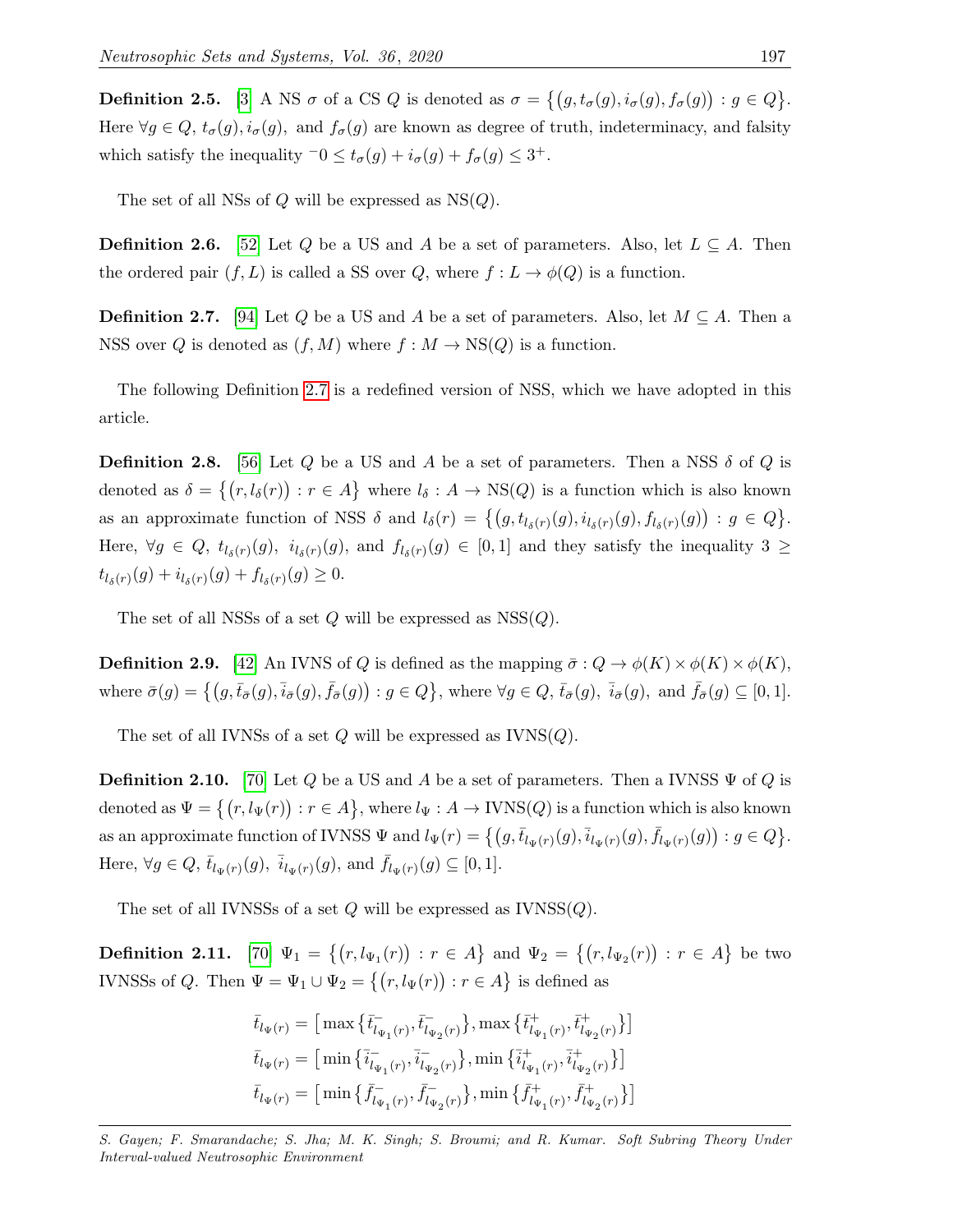**Definition 2.12.** [\[70\]](#page-25-6)  $\Psi_1 = \{(r, l_{\Psi_1}(r)) : r \in A\}$  and  $\Psi_2 = \{(r, l_{\Psi_2}(r)) : r \in A\}$  be two IVNSSs of Q. Then  $\Psi = \Psi_1 \cap \Psi_2 = \{(r, l_{\Psi}(r)) : r \in A\}$  is defined as

$$
\begin{aligned} \bar{t}_{l_{\Psi}(r)} &= \big[\min\big\{\bar{t}_{l_{\Psi_1}(r)}^-, \bar{t}_{l_{\Psi_2}(r)}^-\big\}, \min\big\{\bar{t}_{l_{\Psi_1}(r)}^+, \bar{t}_{l_{\Psi_2}(r)}^+\big\}\big] \\ \bar{t}_{l_{\Psi}(r)} &= \big[\max\big\{\bar{i}_{l_{\Psi_1}(r)}^-, \bar{i}_{l_{\Psi_2}(r)}^-\big\}, \max\big\{\bar{i}_{l_{\Psi_1}(r)}^+, \bar{i}_{l_{\Psi_2}(r)}^+\big\}\big] \\ \bar{t}_{l_{\Psi}(r)} &= \big[\max\big\{\bar{f}_{l_{\Psi_1}(r)}^-, \bar{f}_{l_{\Psi_2}(r)}^-\big\}, \max\big\{\bar{f}_{l_{\Psi_1}(r)}^+, \bar{f}_{l_{\Psi_2}(r)}^+\big\}\big] \end{aligned}
$$

2.1. Neutrosophic subring

**Definition 2.13.** [\[80\]](#page-25-11) Let  $(Q, +, \cdot)$  be a crisp ring. A NS  $\sigma = \{(g, t_{\sigma}(g), i_{\sigma}(g), f_{\sigma}(g)) : g \in Q\}$ is called a NSR of F, iff  $\forall g, n \in Q$ ,

- (i)  $t_{\sigma}(g+n) \geq T(t_{\sigma}(g), t_{\sigma}(n)), i_{\sigma}(g+n) \geq I(i_{\sigma}(g), i_{\sigma}(n)), f_{\sigma}(g+n) \leq F(f_{\sigma}(g), f_{\sigma}(n))$
- (ii)  $t_{\sigma}(-q) \geq t_{\sigma}(q), i_{\sigma}(-q) \geq i_{\sigma}(q), f_{\sigma}(-q) \leq f_{\sigma}(q)$
- (iii)  $t_{\sigma}(g \cdot n) \geq T(t_{\sigma}(g), t_{\sigma}(n)), i_{\sigma}(g \cdot n) \geq I(i_{\sigma}(g), i_{\sigma}(n)), f_{\sigma}(g \cdot n) \leq S(f_{\sigma}(g), f_{\sigma}(n)).$

Here,  $T$  and  $I$  are two TNs and  $S$  is a SN.

The set of all NSR of a crisp ring  $(Q, +, \cdot)$  will be expressed as NSR(Q).

**Proposition 2.1.** [\[80\]](#page-25-11) A NS  $\sigma = \{(g, t_{\sigma}(g), i_{\sigma}(g), f_{\sigma}(g)) : g \in Q\}$  is called a NSR of Q, iff  $\forall g, n \in Q,$ 

(i) 
$$
t_{\sigma}(g-n) \geq T(t_{\sigma}(g), t_{\sigma}(n)), i_{\sigma}(g-n) \geq I(i_{\sigma}(g), i_{\sigma}(n)), f_{\sigma}(g-n) \leq F(f_{\sigma}(g), f_{\sigma}(n))
$$

(ii)  $t_{\sigma}(g \cdot n) \geq T(t_{\sigma}(g), t_{\sigma}(n)), i_{\sigma}(g \cdot n) \geq I(i_{\sigma}(g), i_{\sigma}(n)), f_{\sigma}(g \cdot n) \leq S(f_{\sigma}(g), f_{\sigma}(n)).$ 

Here,  $T$  and  $I$  are two TNs and  $S$  is a SN.

**Proposition 2.2.** [\[80\]](#page-25-11) Let  $\sigma_1, \sigma_2 \in NSR(Q)$ . Then  $\sigma_1 \cap \sigma_2 \in NSR(Q)$ .

**Theorem 2.3.** [\[80\]](#page-25-11) Let  $(Q, +, \cdot)$  and  $(Y, +, \cdot)$  be two crisp rings. Also, let  $h: Q \to Y$  be a homomorphism. If  $\sigma$  is a NSR of Q then  $h(\sigma)$  is a NSR of Y.

**Theorem 2.4.** [\[80\]](#page-25-11) Let  $(Q, +, \cdot)$  and  $(Y, +, \cdot)$  be two crisp rings. Also, let  $h: Q \to Y$  be a homomorphism. If  $\sigma'$  is a NSR of Y then  $h^{-1}(\sigma')$  is a NSR of Q.

**Definition 2.14.** [\[80\]](#page-25-11) Let  $\sigma = \{(g, t_{\sigma}(g), i_{\sigma}(g), f_{\sigma}(g)) : g \in Q\}$  be a NSR of Q. Then  $\forall s \in [0,1]$  the s-level sets of Q are defined as

- (i)  $(t_{\sigma})_s = \{q \in Q : t_{\sigma}(q) \geq s\},\$
- (ii)  $(i_{\sigma})_s = \{q \in Q : i_{\sigma}(q) \geq s\}$ , and
- (iii)  $(f_{\sigma})^s = \{ g \in Q : f_{\sigma}(g) \le s \}.$

**Proposition 2.5.** [\[80\]](#page-25-11) A NS  $\sigma = \{(g, t_{\sigma}(g), i_{\sigma}(g), f_{\sigma}(g)) : g \in Q\}$  of a crisp ring  $(Q, +, \cdot)$  is a NSR of Q iff  $\forall s \in [0,1]$  the s-level sets of Q, i.e.  $(t_{\sigma})_s$ ,  $(i_{\sigma})_s$ , and  $(f_{\sigma})^s$  are crisp rings of  $Q$ .

S. Gayen; F. Smarandache; S. Jha; M. K. Singh; S. Broumi; and R. Kumar. Soft Subring Theory Under Interval-valued Neutrosophic Environment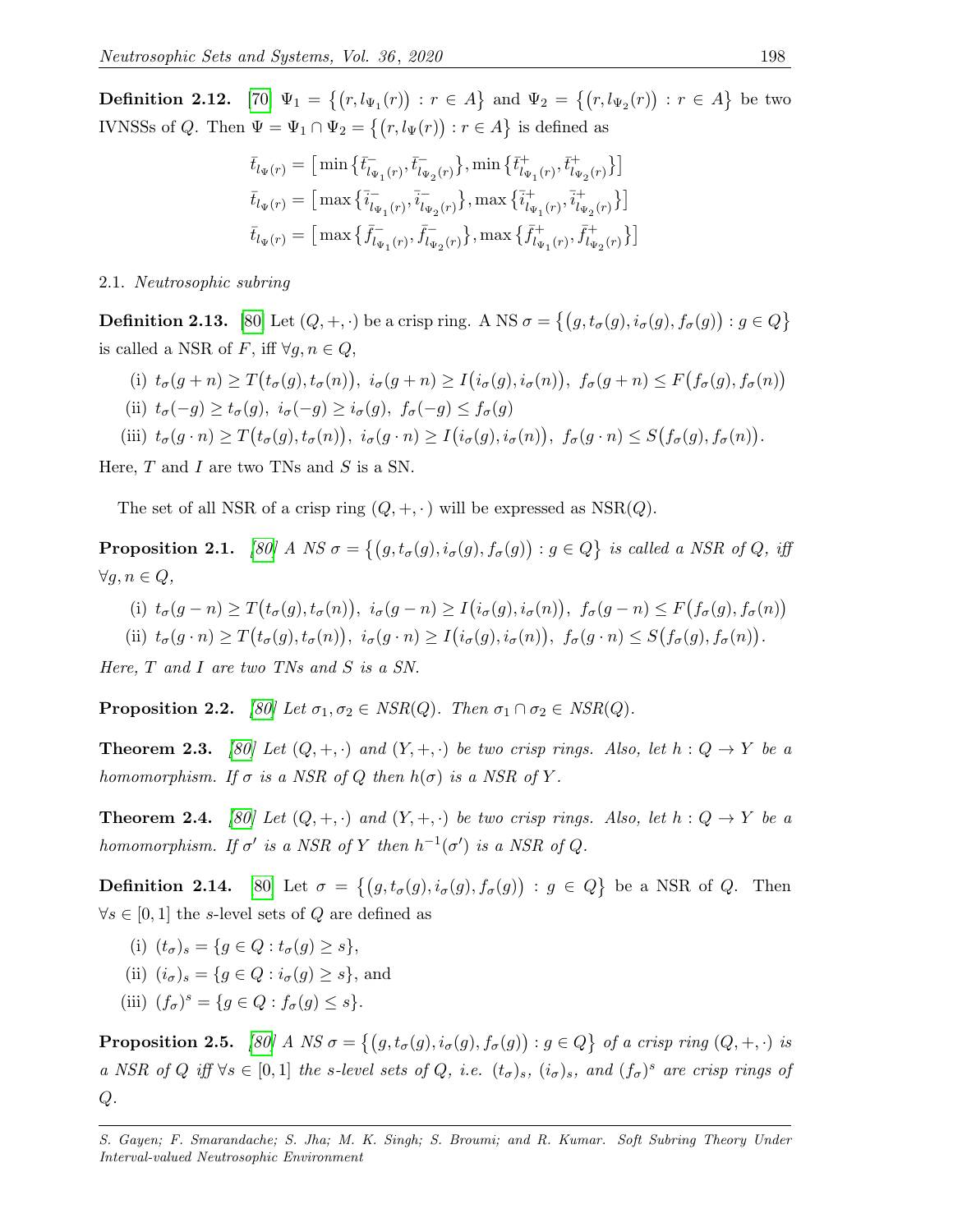#### 2.2. Neutrosophic soft subring

**Definition 2.15.** [\[83\]](#page-25-14) Let  $(Q, +, \cdot)$  be a crisp ring and A be a set of parameters. Then a NSS  $\delta = \{(r, l_\delta(r)) : r \in A\}$  with  $l_\delta : A \to \text{NS}(Q)$  is called a NSSR if  $\forall r \in A, l_\delta(r) \in \text{NSR}(Q)$ .

The set of all NSSR of a crisp ring  $(Q, +, \cdot)$  will be expressed as NSSR $(Q)$ .

 $\textbf{Proposition 2.6.} \quad \textit{[83] A NSS} \; \delta = \Big\{ \Big( r, \big\{ \big( g, t_{l_{\delta}(r)}(g), i_{l_{\delta}(r)}(g), f_{l_{\delta}(r)}(g) \big) : g \in Q \big\} \Big) : r \in A \Big\}$  $\textbf{Proposition 2.6.} \quad \textit{[83] A NSS} \; \delta = \Big\{ \Big( r, \big\{ \big( g, t_{l_{\delta}(r)}(g), i_{l_{\delta}(r)}(g), f_{l_{\delta}(r)}(g) \big) : g \in Q \big\} \Big) : r \in A \Big\}$  $\textbf{Proposition 2.6.} \quad \textit{[83] A NSS} \; \delta = \Big\{ \Big( r, \big\{ \big( g, t_{l_{\delta}(r)}(g), i_{l_{\delta}(r)}(g), f_{l_{\delta}(r)}(g) \big) : g \in Q \big\} \Big) : r \in A \Big\}$ over a crisp ring  $(Q, +, \cdot)$  is called a NSSR iff the following conditions hold:

- (i)  $t_{l_{\delta}(r)}(g-n) \geq T(t_{l_{\delta}(r)}(g), t_{l_{\delta}(r)}(n)), i_{l_{\delta}(r)}(g-n) \geq T(t_{l_{\delta}(r)}(g), i_{l_{\delta}(r)}(n)), f_{l_{\delta}(r)}(g-n) \leq$  $F(f_{l_{\delta}(r)}(g),f_{l_{\delta}(r)}(n))$  and
- (ii)  $t_{l_{\delta}(r)}(g \cdot n) \geq T(t_{l_{\delta}(r)}(g), t_{l_{\delta}(r)}(n)), \ i_{l_{\delta}(r)}(g \cdot n) \geq I(i_{l_{\delta}(r)}(g), i_{l_{\delta}(r)}(n)), \ f_{l_{\delta}(r)}(g \cdot n) \leq$  $S(f_{l_{\delta}(r)}(g),f_{l_{\delta}(r)}(n)).$

**Proposition 2.7.** [\[83\]](#page-25-14) Let  $\delta_1, \delta_2 \in \text{NSSR}(Q)$ . Then  $\delta_1 \cap \delta_2 \in \text{NSSR}(Q)$ .

**Theorem 2.8.** [\[83\]](#page-25-14) Let  $(Q, +, \cdot)$  and  $(Y, +, \cdot)$  be two crisp rings. Also, let  $h: Q \to Y$  be an isomorphism. If  $\delta$  is a NSSR of Q then  $h(\delta)$  is a NSSR of Y.

**Theorem 2.9.** [\[83\]](#page-25-14) Let  $(Q, +, \cdot)$  and  $(Y, +, \cdot)$  be two crisp rings. Also, let  $h: Q \to Y$  be a homomorphism. If  $\delta'$  is a NSSR of Y then  $h^{-1}(\delta')$  is a NSSR of Q.

**Theorem 2.10.**  $\delta_1 \in \text{NSSR}(Q)$  and  $\delta_2 \in \text{NSSR}(Y)$ , then their cartesian product  $\delta_1 \times \delta_2 \in$  $NSSR(Q \times Y)$ .

**Definition 2.16.** [\[83\]](#page-25-14) A NSSR  $\delta = \{(r, l_\delta(r)) : r \in A\}$  of a crisp ring  $(Q, +, \cdot)$  is known as a NNSSR of Q iff  $t_{l_{\delta}(r)}(g \cdot n) = t_{l_{\delta}(r)}(n \cdot g)$ ,  $i_{l_{\delta}(r)}(g \cdot n) = i_{l_{\delta}(r)}(n \cdot g)$ , and  $f_{l_{\delta}(r)}(g \cdot n) = f_{l_{\delta}(r)}(n \cdot g)$ .

The set of all NNSSR of  $Q$  will be expressed as  $NNSSR(Q)$ .

**Proposition 2.11.** [\[83\]](#page-25-14) Let  $\delta_1, \delta_2 \in NNSSR(Q)$ . Then  $\delta_1 \cap \delta_2 \in NNSSR(Q)$ .

**Theorem 2.12.** [\[83\]](#page-25-14) Let  $(Q, +, \cdot)$  and  $(Y, +, \cdot)$  be two crisp rings. Also, let  $h: Q \to Y$  be an isomorphism. If  $\delta$  is a NNSSR of Q then  $h(\delta)$  is a NNSSR of Y.

**Theorem 2.13.** [\[83\]](#page-25-14) Let  $(Q, +, \cdot)$  and  $(Y, +, \cdot)$  be two crisp rings. Also, let  $h: Q \to Y$  be a ring homomorphism. If  $\delta'$  is a NNSSR of Y then  $h^{-1}(\delta')$  is a NNSSR of Q.

#### <span id="page-6-0"></span>3. Proposed notion of interval-valued neutrosophic soft subring

<span id="page-6-1"></span>**Definition 3.1.** Let  $(Q, +, \cdot)$  be a crisp ring and A be a set of parameters. An IVNSS  $\Psi = \left\{ \left( r, \left\{ (g,\bar{t}_{l_{\Psi}(r)}(g),\bar{i}_{l_{\Psi}(r)}(g),\bar{f}_{l_{\Psi}(r)}(g)) : g \in Q \right\} \right) : r \in A \right\} \text{ is called an IVNSSR of } (Q,+,\cdot)$ if  $\forall g, n \in Q$ , and  $\forall r \in A$ , the followings can be concluded:

S. Gayen; F. Smarandache; S. Jha; M. K. Singh; S. Broumi; and R. Kumar. Soft Subring Theory Under Interval-valued Neutrosophic Environment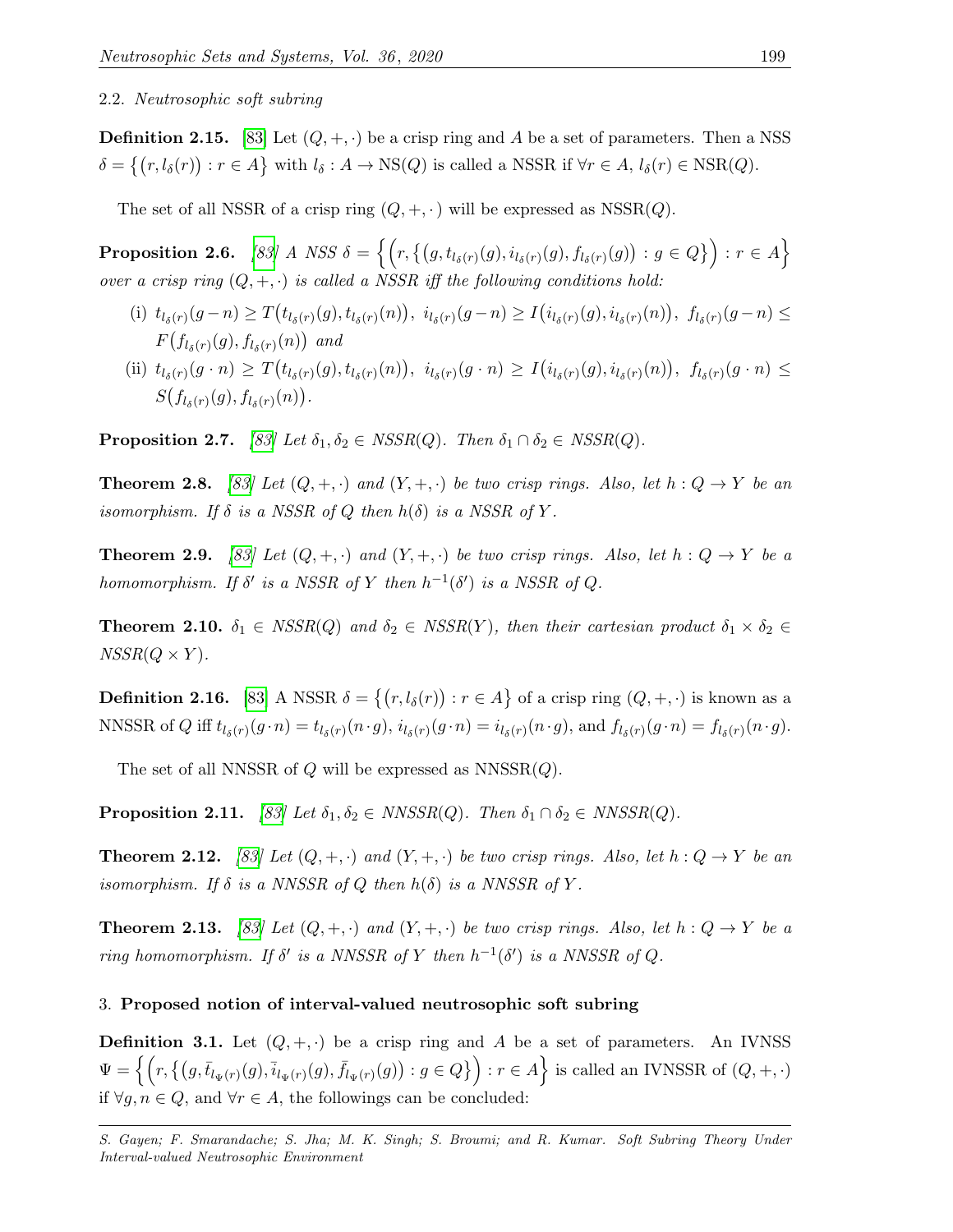(i) 
$$
\begin{cases} \bar{t}_{l_{\Psi}(r)}(g+n) \geq \bar{T}(\bar{t}_{l_{\Psi}(r)}(g), \bar{t}_{l_{\Psi}(r)}(n)), \\ \bar{i}_{l_{\Psi}(r)}(g+n) \leq \bar{I}(\bar{i}_{l_{\Psi}(r)}(g), \bar{i}_{l_{\Psi}(r)}(n)), \\ \bar{f}_{l_{\Psi}(r)}(g+n) \leq \bar{F}(\bar{f}_{l_{\Psi}(r)}(g), \bar{f}_{l_{\Psi}(r)}(n)) \\ \{\bar{t}_{l_{\Psi}(r)}(-r) \geq t_{l_{\Psi}(r)}(g), \\ \bar{i}_{l_{\Psi}(r)}(-r) \leq i_{l_{\Psi}(r)}(g), \\ \bar{f}_{l_{\Psi}(r)}(-r) \leq f_{l_{\Psi}(r)}(g) \\ \{\bar{t}_{l_{\Psi}(r)}(g \cdot n) \geq \bar{T}(\bar{t}_{l_{\Psi}(r)}(g), \bar{t}_{l_{\Psi}(r)}(n)), \\ \{\bar{i}_{l_{\Psi}(r)}(g \cdot n) \leq \bar{I}(\bar{i}_{l_{\Psi}(r)}(g), \bar{i}_{l_{\Psi}(r)}(n)), \\ \bar{f}_{l_{\Psi}(r)}(g \cdot n) \leq \bar{F}(\bar{f}_{l_{\Psi}(r)}(g), \bar{f}_{l_{\Psi}(r)}(n)), \end{cases}
$$

The set of all IVNSSR of a crisp ring  $(Q, +, \cdot)$  will be expressed as IVNSSR $(Q)$ .

**Example 3.2.** Let  $(\mathbb{Z}, +, \cdot)$  be the ring and N be a set of parameters. Also, let  $\Psi =$  $\left\{ \left( r,\left\{ (g,\bar{t}_{l_{\Psi }(r)}(g),\bar{i}_{l_{\Psi }(r)}(g),\bar{f}_{l_{\Psi }(r)}(g))\ :\ g\ \in\ \mathbb{Z}\right\} \right) \ :\ e\ \in\ \mathbb{N}\right\} \ \text{be an IVNSS of}\ \mathbb{Z},\ \text{where}$  $l_{\Psi} : \mathbb{N} \to \text{IVNS}(Q)$  and  $\forall g \in \mathbb{Z}, \forall r \in \mathbb{N}$  corresponding memberships are

$$
\bar{t}_{l_{\Psi}(r)}(g) = \begin{cases}\n\left[\frac{1}{r+1}, \frac{1}{r}\right] & \text{if } g \in 2\mathbb{Z} \\
[0,0] & \text{if } g \in 2\mathbb{Z} + 1\n\end{cases},
$$
\n
$$
\bar{i}_{l_{\Psi}(r)}(g) = \begin{cases}\n[0,0] & \text{if } g \in 2\mathbb{Z} \\
\left[\frac{1}{2r+2}, \frac{1}{2r}\right] & \text{if } g \in 2\mathbb{Z} + 1\n\end{cases}, \text{ and}
$$
\n
$$
\bar{f}_{l_{\Psi}(r)}(g) = \begin{cases}\n[0,0] & \text{if } g \in 2\mathbb{Z} \\
\left[\frac{r-1}{r}, \frac{r}{r+1}\right] & \text{if } g \in 2\mathbb{Z} + 1\n\end{cases}.
$$

Here, considering minimum TN and maximum SNs  $\forall r \in \mathbb{N}, \Psi \in \text{IVNSSR}(\mathbb{Z})$ .

**Example 3.3.** Let  $(\mathbb{Z}_4, +, \cdot)$  be the ring of integers modulo 4 and  $A = \{r_1, r_2, r_3\}$  be a set of parameters. Also, let  $\Psi = \left\{ \left( r, \left\{ (r,\bar{t}_{l_{\Psi}(r)}(g),\bar{i}_{l_{\Psi}(r)}(g),\bar{f}_{l_{\Psi}(r)}(g)) : g \in \mathbb{Z}_4 \right\} \right) : r \in A \right\}$  be an IVNSS of  $\mathbb{Z}_4$ , where  $l_{\Psi}: A \to \text{IVNS}(Q)$ . Again, let the membership values of the elements belonging to  $\Psi$  are specified in Table [2,](#page-7-0) [3,](#page-8-0) and [4.](#page-8-1)

<span id="page-7-0"></span>TABLE 2. Membership values of elements with respect to parameter  $r_1$ 

| $\Psi(r_1)$  | $t_{l_{\Psi}(r_1)}$ | $i_{l_{\Psi}(r_1)}$ | $f_{l_{\Psi}(r_1)}$ |
|--------------|---------------------|---------------------|---------------------|
| 0            | [0.64, 0.66]        | [0.33, 0.35]        | [0.13, 0.14]        |
| $\mathbf{1}$ | [0.7, 0.72]         | [0.21, 0.23]        | [0.77, 0.79]        |
| $\bar{2}$    | [0.74, 0.76]        | [0.24, 0.26]        | [0.51, 0.53]        |
| $\bar{3}$    | [0.66, 0.68]        | [0.31, 0.33]        | [0.28, 0.3]         |

S. Gayen; F. Smarandache; S. Jha; M. K. Singh; S. Broumi; and R. Kumar. Soft Subring Theory Under Interval-valued Neutrosophic Environment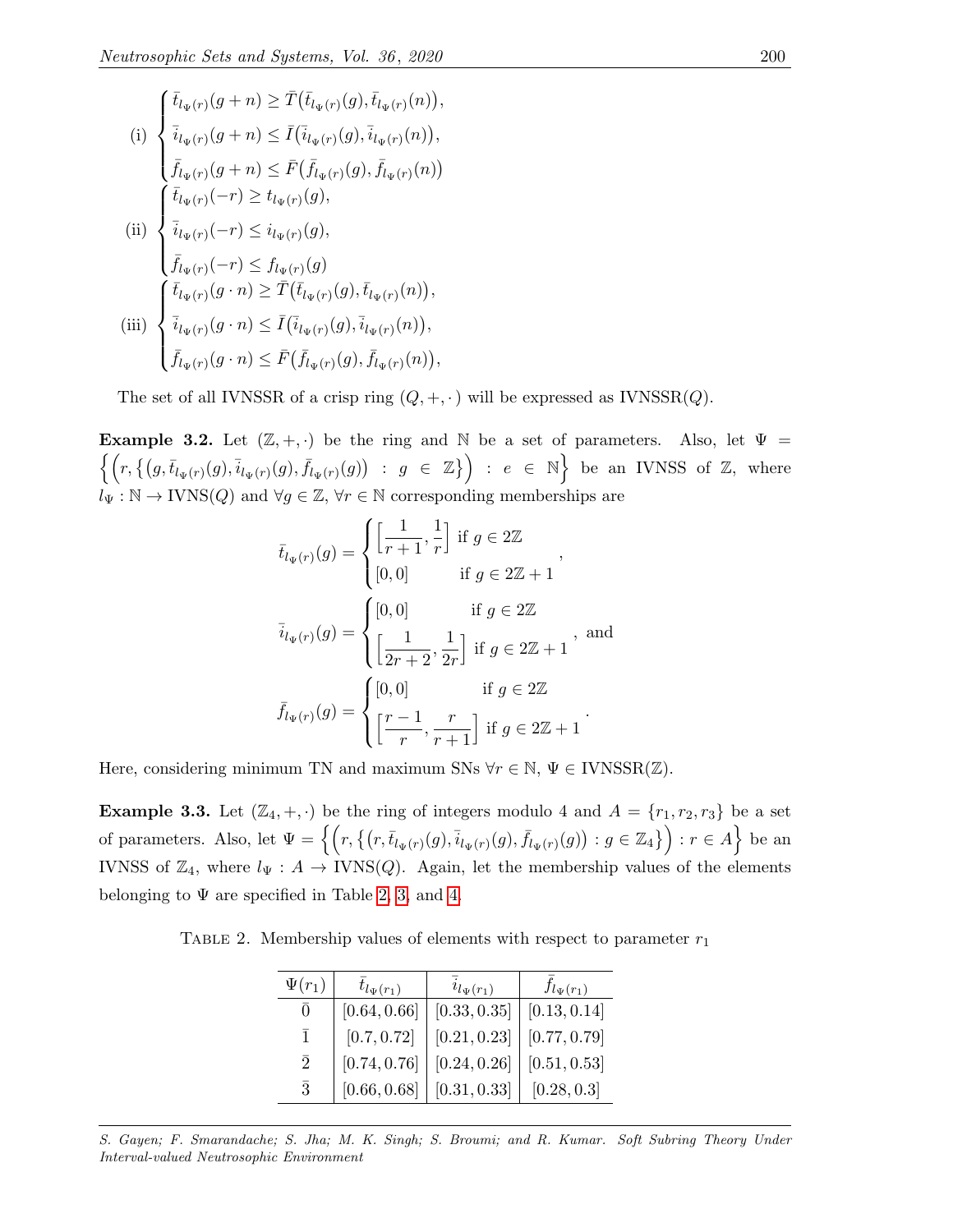| $\Psi(r_2)$    | $t_{l_{\Psi}(r_2)}$ | $i_{l_{\Psi}(r_2)}$ | $f_{l_{\Psi}(r_2)}$ |
|----------------|---------------------|---------------------|---------------------|
| $\Omega$       | [0.68, 0.7]         | [0.3, 0.32]         | [0.31, 0.33]        |
| ī              | [0.61, 0.63]        | [0.31, 0.33]        | [0.41, 0.43]        |
| $\overline{2}$ | [0.57, 0.59]        | [0.4, 0.42]         | [0.65, 0.67]        |
| $\overline{3}$ | [0.7, 0.72]         | [0.26, 0.28]        | [0.52, 0.54]        |

<span id="page-8-0"></span>TABLE 3. Membership values of elements with respect to parameter  $r_2$ 

<span id="page-8-1"></span>TABLE 4. Membership values of elements with respect to parameter  $r_3$ 

| $\Psi(r_3)$    | $t_{l_{\Psi}(r_3)}$ | $i_{l_{\Psi}(r_3)}$ | $f_{l_{\Psi}(r_3)}$ |
|----------------|---------------------|---------------------|---------------------|
| $\overline{0}$ | [0.71, 0.73]        | [0.2, 0.23]         | [0.15, 0.17]        |
| $\mathbf{1}$   | [0.83, 0.85]        | [0.15, 0.17]        | [0.24, 0.26]        |
| $\overline{2}$ | [0.68, 0.7]         | [0.3, 0.32]         | [0.38, 0.4]         |
| $\bar{3}$      | [0.78, 0.8]         | [0.18, 0.2]         | [0.4, 0.43]         |

Here, considering the Lukasiewicz TN  $(T(g, n) = \max\{0, g + n - 1\})$  and bounded sum SNs  $(S(g, n) = \min\{g + n, 1\}), \forall r \in A, \Psi \in \text{IVNSSR}(\mathbb{Z}_4).$ 

<span id="page-8-2"></span> $\textbf{Proposition 3.1.} \ \textit{An IVNSS} \ \Psi = \left\{ \left( r, \left\lbrace (g, \bar{t}_{l_\Psi(r)}(g), \bar{i}_{l_\Psi(r)}(g), \bar{f}_{l_\Psi(r)}(g)) : g \in Q \right\rbrace \right) : r \in A \right\}$ of a crisp ring  $(Q, +, \cdot)$  is an IVNSSR iff the following conditions hold (considering idempotent IVTN and IVSNs):

- (i)  $\bar{t}_{l_{\Psi}(r)}(g-n) \geq \bar{T}(\bar{t}_{l_{\Psi}(r)}(g), \bar{t}_{l_{\Psi}(r)}(n)), \ \bar{i}_{l_{\Psi}(r)}(g-n) \leq \bar{I}(\bar{i}_{l_{\Psi}(r)}(g), \bar{i}_{l_{\Psi}(r)}(n)), \ \bar{f}_{l_{\Psi}(r)}(g-n)$  $n) \leq \bar{F}(\bar{f}_{l_{\Psi}(r)}(g), \bar{f}_{l_{\Psi}(r)}(n))$  and
- (ii)  $\bar{t}_{l_{\Psi}(r)}(g \cdot n) \geq \bar{T}(\bar{t}_{l_{\Psi}(r)}(g), \bar{t}_{l_{\Psi}(r)}(n)), \bar{i}_{l_{\Psi}(r)}(g \cdot n) \leq \bar{I}(\bar{i}_{l_{\Psi}(r)}(g), \bar{i}_{l_{\Psi}(r)}(n)), \bar{f}_{l_{\Psi}(r)}(g \cdot n) \leq$  $\bar{F}(\bar{f}_{l_{\Psi}(r)}(g),\bar{f}_{l_{\Psi}(r)}(n)).$

*Proof.* Let  $\Psi \in \text{IVNSSR}(Q)$ . Then

$$
\bar{t}_{l_{\Psi}(r)}(g-n) \geq \bar{T}(\bar{t}_{l_{\Psi}(r)}(g), \bar{t}_{l_{\Psi}(r)}(-n))
$$
 [by Definition 3.1]  

$$
\geq \bar{T}(\bar{t}_{l_{\Psi}(r)}(g), \bar{t}_{l_{\Psi}(r)}(n))
$$
 [by Definition 3.1]

Similary, we will have

$$
\bar{i}_{l_{\Psi}(r)}(g-n) \leq \bar{I}(\bar{i}_{l_{\Psi}(r)}(g), \bar{i}_{l_{\Psi}(r)}(n)), \text{ and}
$$
  

$$
\bar{f}_{l_{\Psi}(r)}(g-n) \leq \bar{F}(\bar{f}_{l_{\Psi}(r)}(g), \bar{f}_{l_{\Psi}(r)}(n)),
$$

Again, (ii) follows immediately from condition (iii) of Definition [3.1.](#page-6-1) Conversely, let conditions (i) and (ii) of Proposition [3.1](#page-8-2) hold. Assuming  $\theta_Q$  as the additive

S. Gayen; F. Smarandache; S. Jha; M. K. Singh; S. Broumi; and R. Kumar. Soft Subring Theory Under Interval-valued Neutrosophic Environment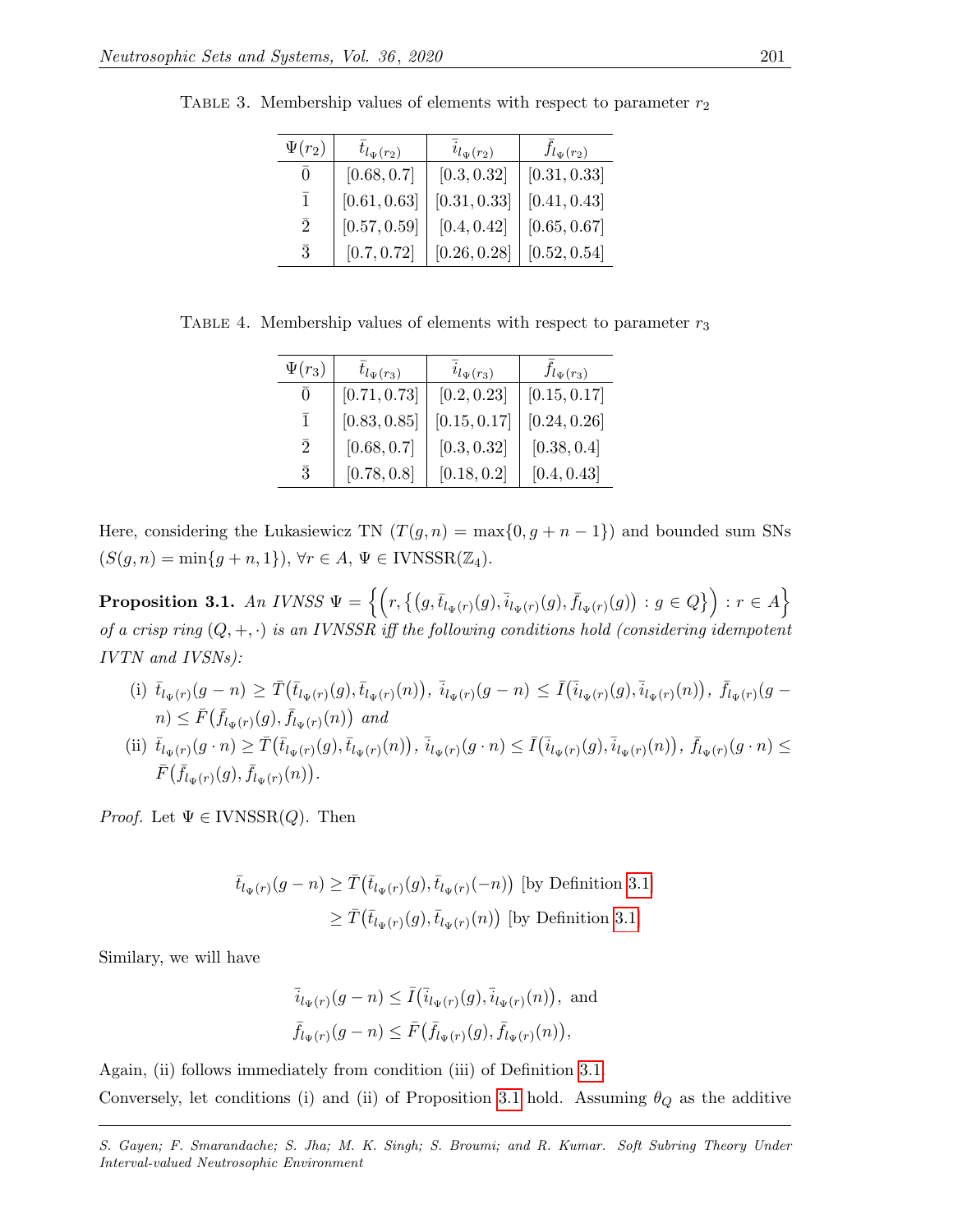neutral member of  $(Q, +, \cdot),$  we have

$$
\begin{aligned}\n\bar{t}_{l_{\Psi}(r)}(\theta_Q) &= \bar{t}_{l_{\Psi}(r)}(g-g) \\
&\geq \bar{T}(\bar{t}_{l_{\Psi}(r)}(g), \bar{t}_{l_{\Psi}(r)}(g)) \\
&= \bar{t}_{l_{\Psi}(r)}(g)\n\end{aligned} \tag{3.1}
$$

Similaly,

<span id="page-9-0"></span>
$$
\overline{i}_{l_{\Psi}(r)}(\theta_{Q}) \leq \overline{i}_{l_{\Psi}(r)}(g) \tag{3.2}
$$

<span id="page-9-2"></span><span id="page-9-1"></span>
$$
\bar{f}_{l_{\Psi}(r)}(\theta_Q) \le \bar{f}_{l_{\Psi}(r)}(g) \tag{3.3}
$$

Now,

$$
\begin{aligned}\n\bar{t}_{l_{\Psi}(r)}(-g) &= \bar{t}_{l_{\Psi}(r)}(\theta_Q - g) \\
&\ge \bar{T}(\bar{t}_{l_{\Psi}(r)}(\theta_Q), \bar{t}_{l_{\Psi}(r)}(g)) \\
&\ge \bar{T}(\bar{t}_{l_{\Psi}(r)}(g), \bar{t}_{l_{\Psi}(r)}(g)) \text{ [by 3.1]} \\
&= \bar{t}_{l_{\Psi}(r)}(g) \text{ [since } \bar{T} \text{ is idempotent]} \n\end{aligned} \tag{3.4}
$$

Similarly,

$$
\overline{i}_{l_{\Psi}(r)}(-g) \le \overline{i}_{l_{\Psi}(r)}(g) \text{ [since } \overline{I} \text{ is idempotent]}
$$
\n(3.5)

<span id="page-9-3"></span>
$$
\bar{f}_{l_{\Psi}(r)}(-g) \le \bar{f}_{l_{\Psi}(r)}(g) \text{ [since } \bar{F} \text{ is idempotent]}
$$
\n(3.6)

Hence,

<span id="page-9-4"></span>
$$
\begin{aligned}\n\bar{t}_{l_{\Psi}(r)}(g+n) &= \bar{t}_{l_{\Psi}(r)}(g-(-n)) \\
&\ge \bar{T}(\bar{t}_{l_{\Psi}(r)}(g), \bar{t}_{l_{\Psi}(r)}(-n)) \\
&\ge \bar{T}(\bar{t}_{l_{\Psi}(r)}(g), \bar{t}_{l_{\Psi}(r)}(n)) \text{ [by 3.4]} \n\end{aligned} \tag{3.7}
$$

Similarly,

<span id="page-9-6"></span><span id="page-9-5"></span>
$$
\bar{i}_{l_{\Psi}(r)}(g+n) \le \bar{I}(\bar{i}_{l_{\Psi}(r)}(g), \bar{i}_{l_{\Psi}(r)}(n)) \text{ [by 3.5]}
$$
\n(3.8)

$$
\bar{f}_{l_{\Psi}(r)}(g+n) \le \bar{F}(\bar{f}_{l_{\Psi}(r)}(g), \bar{f}_{l_{\Psi}(r)}(n)) \text{ [by 3.6]}
$$
\n(3.9)

Hence, Equations [3.7,](#page-9-4) [3.8,](#page-9-5) and [3.9](#page-9-6) prove part (i) of Proposition [3.1.](#page-8-2) Again, part (ii) of Proposition [3.1](#page-8-2) is similar to condition (iii) of Definition [3.1.](#page-6-1) So,  $\Psi \in \text{IVNSSR}(Q)$ .  $\Box$ 

<span id="page-9-7"></span>**Theorem 3.2.** Let  $(Q, +, \cdot)$  be a crisp ring. If  $\Psi_1, \Psi_2 \in IVMSSR(Q)$ , then  $\Psi_1 \cap \Psi_2 \in$ IVNSSR(Q) (considering idempotent IVTN and IVSNs).

S. Gayen; F. Smarandache; S. Jha; M. K. Singh; S. Broumi; and R. Kumar. Soft Subring Theory Under Interval-valued Neutrosophic Environment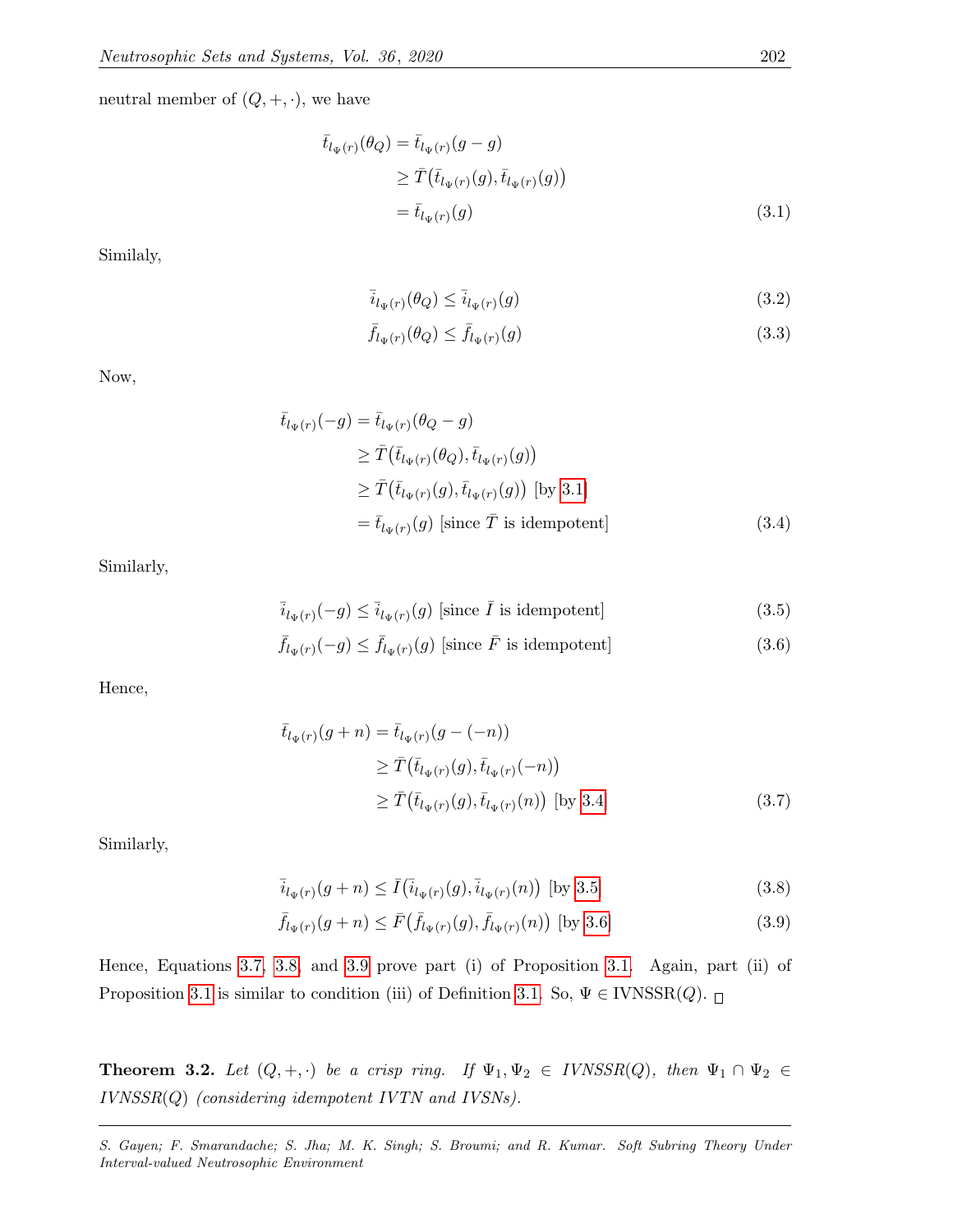*Proof.* Let  $\Psi = \Psi_1 \cap \Psi_2$ . Now,  $\forall g, n \in Q$  and  $\forall r \in A$ 

$$
\bar{t}_{l_{\Psi}(r)}(g+n) = \bar{T}(\bar{t}_{l_{\Psi_1}(r)}(g+n), \bar{t}_{l_{\Psi_2}(r)}(g+n))
$$
\n
$$
\geq \bar{T}(\bar{T}(\bar{t}_{l_{\Psi_1}(r)}(g), \bar{t}_{l_{\Psi_1}(r)}(n)), \bar{T}(\bar{t}_{l_{\Psi_2}(r)}(g), \bar{t}_{l_{\Psi_2}(r)}(n)))
$$
\n
$$
= \bar{T}(\bar{T}(\bar{t}_{l_{\Psi_1}(r)}(g), \bar{t}_{l_{\Psi_1}(r)}(n)), \bar{T}(\bar{t}_{l_{\Psi_2}(r)}(n), \bar{t}_{l_{\Psi_2}(r)}(g))) \text{ [as } \bar{T} \text{ is commutative]}
$$
\n
$$
= \bar{T}(\bar{T}(\bar{t}_{\Psi_1}(g), \bar{t}_{l_{\Psi_2}(r)}(g)), \bar{T}(\bar{t}_{l_{\Psi_1}(r)}(n), \bar{t}_{l_{\Psi_2}(r)}(n))) \text{ [as } \bar{T} \text{ is associative]}
$$
\n
$$
= \bar{T}(\bar{t}_{l_{\Psi}(r)}(g), \bar{t}_{l_{\Psi}(r)}(n)) \tag{3.10}
$$

and

$$
\bar{t}_{l_{\Psi}(r)}(-g) = \bar{T}(\bar{t}_{l_{\Psi_1}(r)}(-g), \bar{t}_{l_{\Psi_2}(r)}(-g))
$$
\n
$$
\geq \bar{T}(\bar{t}_{l_{\Psi_1}(r)}(g), \bar{t}_{l_{\Psi_2}(r)}(g)) \text{ [by Definition 3.1]}
$$
\n
$$
= \bar{t}_{l_{\Psi}(r)}(g) \tag{3.11}
$$

Similarly, we can show

<span id="page-10-0"></span>
$$
\bar{i}_{l_{\Psi}(r)}(g+n) \le \bar{I}(\bar{i}_{l_{\Psi}(r)}(g), \bar{i}_{l_{\Psi}(r)}(n))
$$
\n(3.12)

$$
\bar{f}_{l_{\Psi}(r)}(g+n) \le \bar{F}(\bar{f}_{l_{\Psi}(r)}(g), \bar{f}_{l_{\Psi}(r)}(n)) \tag{3.13}
$$

and

$$
\overline{i}_{l_{\Psi}(r)}(-g) \le \overline{i}_{l_{\Psi}(r)}(g) \tag{3.14}
$$

<span id="page-10-1"></span>
$$
\bar{f}_{l_{\Psi}(r)}(-g) \le \bar{f}_{l_{\Psi}(r)}(g) \tag{3.15}
$$

Also, we can show that

$$
\bar{t}_{l_{\Psi}(r)}(g \cdot n) \ge \bar{T}(\bar{t}_{l_{\Psi}(r)}(g), \bar{t}_{l_{\Psi}(r)}(n)),\tag{3.16}
$$

$$
\bar{i}_{l_{\Psi}(r)}(g \cdot n) \le \bar{I}(\bar{i}_{l_{\Psi}(r)}(g), \bar{i}_{l_{\Psi}(r)}(n)),
$$
 and (3.17)

$$
\bar{f}_{l_{\Psi}(r)}(g \cdot n) \le \bar{F}(\bar{f}_{l_{\Psi}(r)}(g), \bar{f}_{l_{\Psi}(r)}(n))
$$
\n(3.18)

So, from Equations [3.10–](#page-10-0)[3.18](#page-10-1)  $\Psi \in \text{IVNSSR}(Q)$ .

<span id="page-10-3"></span>**Remark 3.3.** In general, if  $\Psi_1, \Psi_2 \in IVNSSR(Q)$ , then  $\Psi_1 \cup \Psi_2$  may not always be an IVNSSR of  $(Q, +, \cdot)$ .

The following Example [3.4](#page-10-2) will prove Remark [3.3.](#page-10-3)

<span id="page-10-2"></span>**Example 3.4.** Let  $(\mathbb{Z}, +, \cdot)$  be the ring of integers and N be a set of parameters. Again,  $\det \;\; \Psi_1 \;\; = \;\; \Big\{ \Big( r, \big\{ \big( g, \bar{t}_{l_{\Psi_1}(r)}(g), \bar{t}_{l_{\Psi_1}(r)}(g), \bar{f}_{l_{\Psi_1}(r)}(g) \big) \;\; : \;\; g \;\; \in \;\; \mathbb{Z} \big\} \Big) \;\; : \;\; r \;\; \in \;\; \mathbb{N} \Big\} \;\; \text{and} \;\; \Psi_2 \;\; = \;\; \text{and} \;\; \Psi_3 \;\; = \;\; \text{and} \;\; \Psi_4 \;\; = \;\; \text{and} \;\; \Psi_5 \;\; = \$ 

S. Gayen; F. Smarandache; S. Jha; M. K. Singh; S. Broumi; and R. Kumar. Soft Subring Theory Under Interval-valued Neutrosophic Environment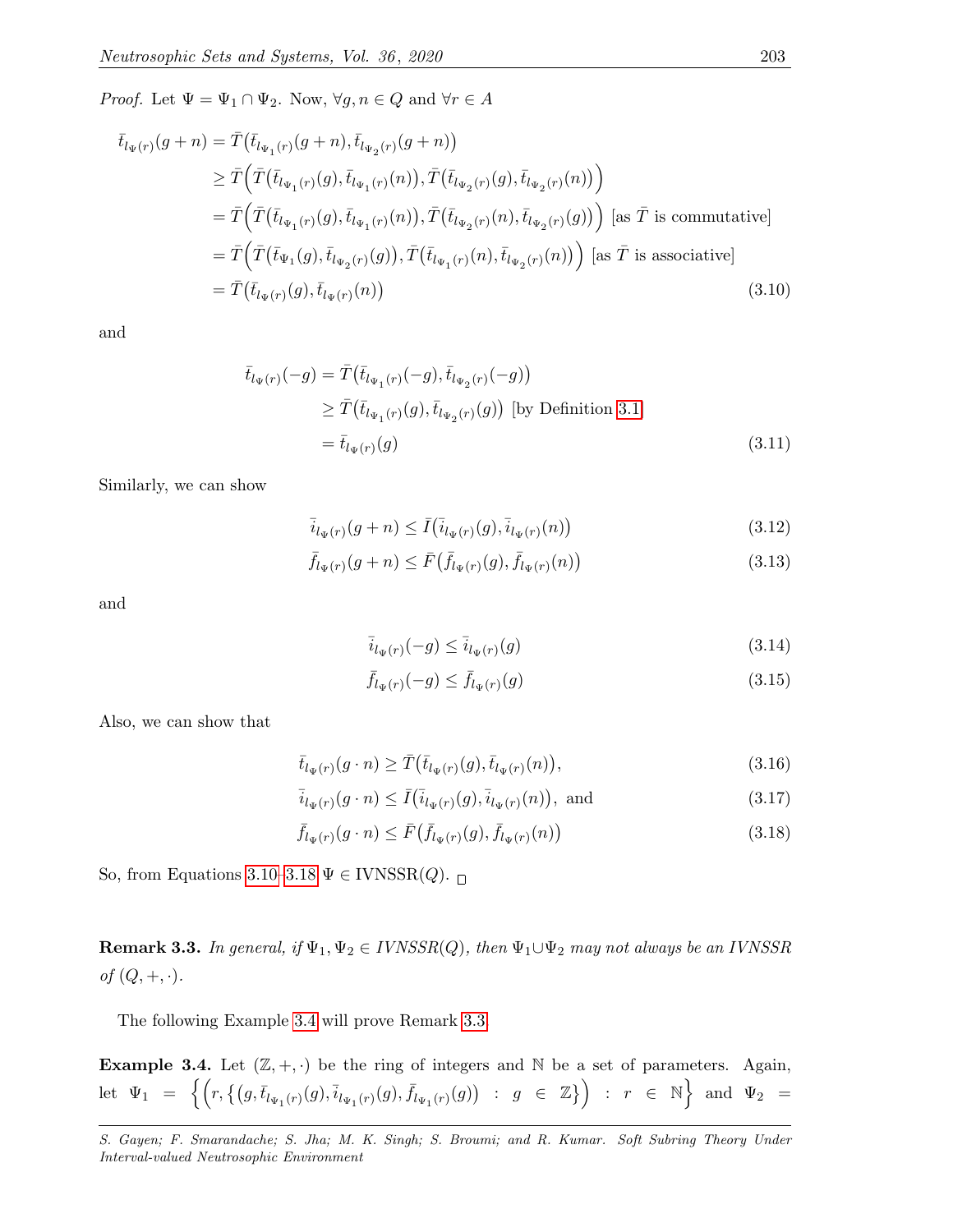$\left\{ \left( r, \left\{ (g,\overline{t}_{l_{\Psi_2}(r)}(g),\overline{i}_{l_{\Psi_2}(r)}(g),\overline{f}_{l_{\Psi_2}(r)}(g) \right) : g \in \mathbb{Z} \right\} \right) : r \in \mathbb{N} \setminus \{1\} \right\}$  be two IVNSSs of  $\mathbb{Z}$ , where  $l_{\Psi_1}: \mathbb{N} \to \text{IVNSS}(Q)$  be defined as

$$
\bar{t}_{l_{\Psi_1}(r)}(g) = \begin{cases}\n\left[\frac{1}{r+1}, \frac{1}{r}\right] \text{ if } g \in 2\mathbb{Z} \\
[0,0] \text{ if } g \in 2\mathbb{Z} + 1\n\end{cases},
$$
\n
$$
\bar{i}_{l_{\Psi_1}(r)}(g) = \begin{cases}\n[0,0] \text{ if } g \in 2\mathbb{Z} \\
\left[\frac{1}{2r+2}, \frac{1}{2r}\right] \text{ if } g \in 2\mathbb{Z} + 1\n\end{cases}, \text{ and}
$$
\n
$$
\bar{f}_{l_{\Psi_1}(r)}(g) = \begin{cases}\n[0,0] \text{ if } g \in 2\mathbb{Z} \\
\left[\frac{r-1}{r}, \frac{r}{r+1}\right] \text{ if } g \in 2\mathbb{Z} + 1\n\end{cases}.
$$

and  $l_{\Psi_2} : \mathbb{N} \setminus \{1\} \to \text{IVNSS}(Q)$  be defined as

$$
\bar{t}_{l_{\Psi_2}(r)}(g) = \begin{cases}\n\left[\frac{1}{r}, \frac{1}{r-1}\right] \text{ if } g \in 3\mathbb{Z} \\
[0, 0] & \text{ if } g \in 3\mathbb{Z} + 1\n\end{cases},
$$
\n
$$
\bar{i}_{l_{\Psi_2}(r)}(g) = \begin{cases}\n[0, 0] & \text{ if } g \in 3\mathbb{Z} \\
\left[\frac{1}{2r}, \frac{1}{2r-2}\right] \text{ if } g \in 3\mathbb{Z} + 1\n\end{cases}, \text{ and}
$$
\n
$$
\bar{f}_{l_{\Psi_2}(r)}(g) = \begin{cases}\n[0, 0] & \text{ if } g \in 3\mathbb{Z} \\
\left[\frac{r-2}{r-1}, \frac{r-1}{r}\right] \text{ if } g \in 3\mathbb{Z} + 1\n\end{cases}.
$$

Here, considering minimum TN and maximum SNs  $\Psi_1, \Psi_2 \in \text{IVNSSR}(\mathbb{Z})$ . Let  $\Psi = \Psi_1 \cup \Psi_2$ . Now considering  $r = 3$  we will have

$$
\bar{t}_{l_{\Psi_1}(3)}(g) = \begin{cases} \left[\frac{1}{4}, \frac{1}{3}\right] \text{ if } g \in 2\mathbb{Z} \\ [0, 0] \quad \text{if } g \in 2\mathbb{Z} + 1 \end{cases} \text{ and }
$$

$$
\bar{t}_{l_{\Psi_2}(3)}(g) = \begin{cases} \left[\frac{1}{3}, \frac{1}{2}\right] \text{ if } g \in 3\mathbb{Z} \\ [0, 0] \quad \text{if } g \in 3\mathbb{Z} + 1 \end{cases}
$$

Now, taking  $g = 10$  and  $n = 15$ , we will have

$$
\bar{t}_{l_{\Psi}(3)}(g+n) = \bar{t}_{l_{\Psi}(3)}(10+15)
$$
  
=  $\bar{t}_{l_{\Psi}(3)}(25)$   
= max{ $\bar{t}_{l_{\Psi(3)}(25), \bar{t}_{l_{\Psi(3)}(25)}$ }  
= max{[0,0],[0,0]}  
= [0,0]

S. Gayen; F. Smarandache; S. Jha; M. K. Singh; S. Broumi; and R. Kumar. Soft Subring Theory Under Interval-valued Neutrosophic Environment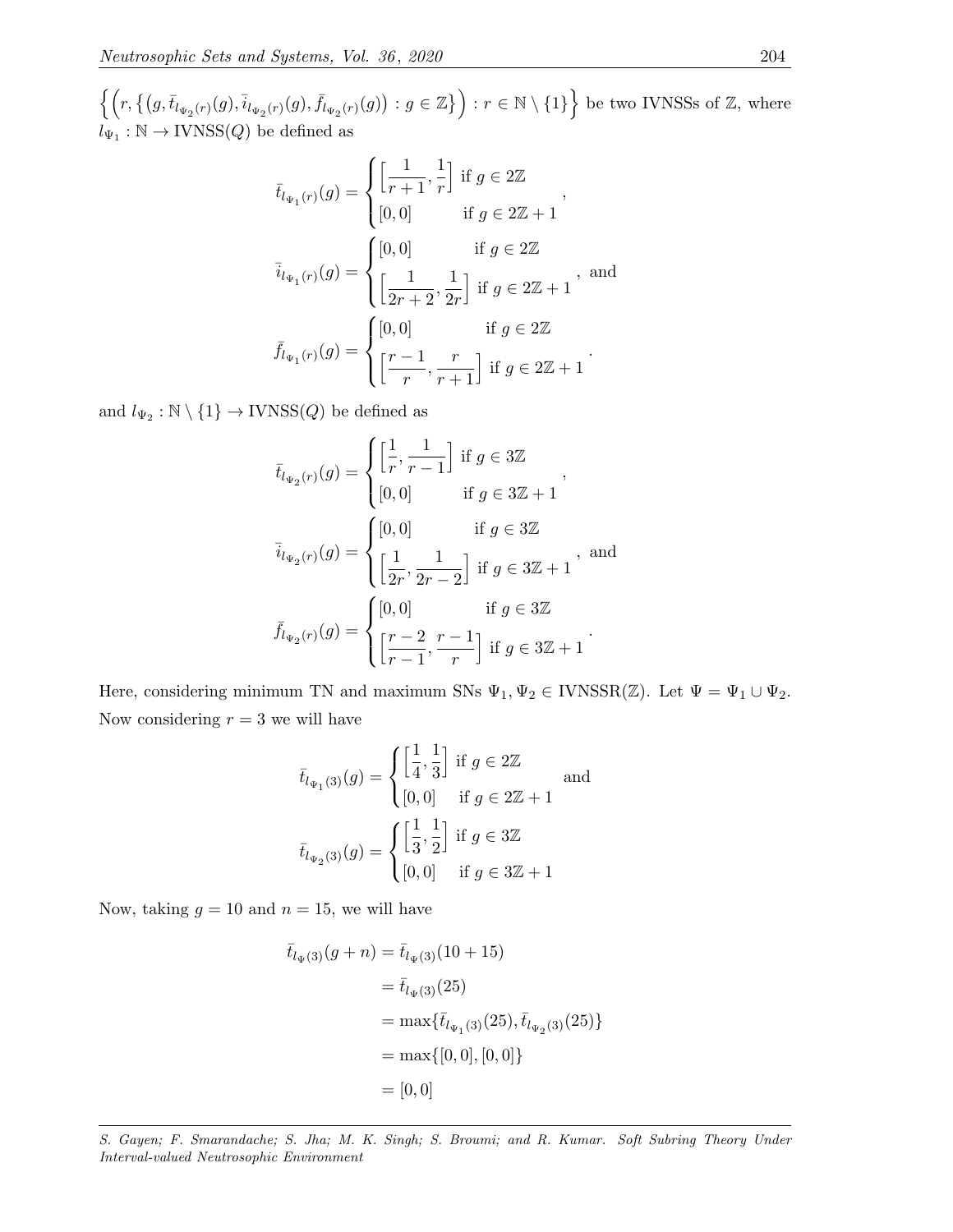Again, if  $\Psi \in \text{IVNSSR}(Q)$ , then  $\forall g, n \in Q$ ,  $\bar{t}_{l_{\Psi}(3)}(g+n) \ge \min{\{\bar{t}_{l_{\Psi}(3)}(g), \bar{t}_{l_{\Psi}(3)}(n)\}}$ . But, here for  $g = 10$  and  $n = 15$ ,  $\min{\{\bar{t}_{l_{\Psi}(3)}(10), \bar{t}_{l_{\Psi}(3)}(15)\}} = \min{\{\frac{1}{4}, \frac{1}{3}\}}$  $\frac{1}{3}$ ,  $\Big[\frac{1}{3}$  $\frac{1}{3}, \frac{1}{2}$  $\left\lfloor \frac{1}{2} \right\rfloor \Big\} = \left\lceil \frac{1}{4} \right\rceil$  $\frac{1}{4}, \frac{1}{3}$  $\frac{1}{3}$   $\not\leq$   $[0,0]$  =  $\bar{t}_{l_{\Psi}(3)}(10+15)$ . So,  $\Psi \notin \text{IVNSSR}(Q)$ .

Corollary 3.4. If  $\Psi_1, \Psi_2 \in IVNSSR(Q)$ , then  $\Psi_1 \cup \Psi_2 \in IVNSSR(Q)$  iff one is a subset of other.

 $\textbf{Definition 3.5.} \text{ let } \Psi \,=\, \Big\{\Big(r, \big\{\big(g,\bar{t}_{l_{\Psi}(r)}(g),\bar{i}_{l_{\Psi}(r)}(g),\bar{f}_{l_{\Psi}(r)}(g)\big) \,:\, g \,\in\, \mathbb{Z}_4\big\}\Big) \,:\, r \,\in\, A \Big\} \,\,\text{be an}$ IVNSS of a crisp ring  $(Q, +, \cdot)$ . Also, let  $[g_1, n_1]$ ,  $[g_2, n_2]$ , and  $[g_3, n_3] \in \phi(K)$ . Then the CS  $\Psi_{([g_1,n_1],[g_2,n_2],[g_3,n_3])}$  is called a level set of IVNSSR  $\Psi$ , where for any  $g \in \Psi_{([g_1,n_1],[g_2,n_2],[g_3,n_3])}$ the following inequalities will hold:  $\bar{t}_{l_{\Psi}(r)}(g) \geq [g_1, n_1], \bar{i}_{l_{\Psi}(r)}(g) \leq [g_2, n_2],$  and  $\bar{f}_{l_{\Psi}(r)}(g) \leq$  $|g_3, n_3|$ .

<span id="page-12-2"></span>**Theorem 3.5.** Let  $(Q, +, \cdot)$  be a crisp ring. Then  $\Psi \in \textit{IVNSSR}(Q)$  iff  $\forall [g_1, n_1], [g_2, n_2], [g_3, n_3] \in \phi(K)$  with  $\overline{t}_{l_{\Psi}(r)}(\theta_Q) \geq [g_1, n_1], \overline{i}_{l_{\Psi}(r)}(\theta_Q) \leq [g_2, n_2],$  and  $\bar{f}_{l_{\Psi}(r)}(\theta_{Q}) \leq [g_3,n_3], \ \Psi_{\left([g_1,n_1],[g_2,n_2],[g_3,n_3]\right)} \ \ \textit{is a crisp subring of $(Q, +, \cdot)$} \ \ \textit{(considering idem-1)}$ potent IVTN and IVSNs).

Proof. Since,  $\bar{t}_{l_{\Psi}(r)}(\theta_Q) \geq [g_1, n_1], \bar{i}_{l_{\Psi}(r)}(\theta_Q) \leq [g_2, n_2],$  and  $\bar{f}_{l_{\Psi}(r)}(\theta_Q) \leq [g_3, n_3], \theta_Q \in$  $\Psi_{([g_1,n_1],[g_2,n_2],[g_3,n_3])}$ , i.e.,  $\Psi_{([g_1,n_1],[g_2,n_2],[g_3,n_3])}$  is non-empty. Now, let  $\Psi \in \text{IVNSSR}(Q)$  and  $g, n \in \Psi_{([g_1,n_1],[g_2,n_2],[g_3,n_3])}$ . To show that,  $(g-n)$  and  $g \cdot n \in \Psi_{([g_1,n_1],[g_2,n_2],[g_3,n_3])}$ . Here,

$$
\bar{t}_{l_{\Psi}(r)}(g-n) \geq \bar{T}(\bar{t}_{l_{\Psi}(r)}(g), \bar{t}_{l_{\Psi}(r)}(n)) \text{ [by Proposition 3.1]}
$$
\n
$$
\geq \bar{T}([g_1, n_1], [g_1, n_1]) \left[ \text{as } g, n \in \Psi_{([g_1, n_1], [g_2, n_2], [g_3, n_3]}) \right]
$$
\n
$$
\geq [g_1, n_1] \text{ [as } \bar{T} \text{ is idempotent]}
$$
\n(3.19)

Again,

$$
\bar{t}_{l_{\Psi}(r)}(g \cdot n) \geq \bar{T}(\bar{t}_{l_{\Psi}(r)}(g), \bar{t}_{l_{\Psi}(r)}(n)) \text{ [by Proposition 3.1]}
$$
\n
$$
\geq \bar{T}([g_1, n_1], [g_1, n_1]) \left[ \text{as } g, n \in \Psi_{([g_1, n_1], [g_2, n_2], [g_3, n_3] )} \right]
$$
\n
$$
\geq [g_1, n_1] \text{ [as } \bar{T} \text{ is idempotent]}
$$
\n(3.20)

Similarly, as  $\overline{I}$  and  $\overline{F}$  are idempotent, we can prove that

<span id="page-12-0"></span>
$$
\bar{i}_{l_{\Psi}(r)}(g-n) \le [g_2, n_2],\tag{3.21}
$$

$$
\bar{i}_{l_{\Psi}(r)}(g \cdot n) \le [g_2, n_2],\tag{3.22}
$$

$$
\bar{f}_{l_{\Psi}(r)}(g-n) \le [g_3, n_3], \text{ and } (3.23)
$$

<span id="page-12-1"></span>
$$
\bar{f}_{l_{\Psi}(r)}(g \cdot n) \le [g_3, n_3]. \tag{3.24}
$$

S. Gayen; F. Smarandache; S. Jha; M. K. Singh; S. Broumi; and R. Kumar. Soft Subring Theory Under Interval-valued Neutrosophic Environment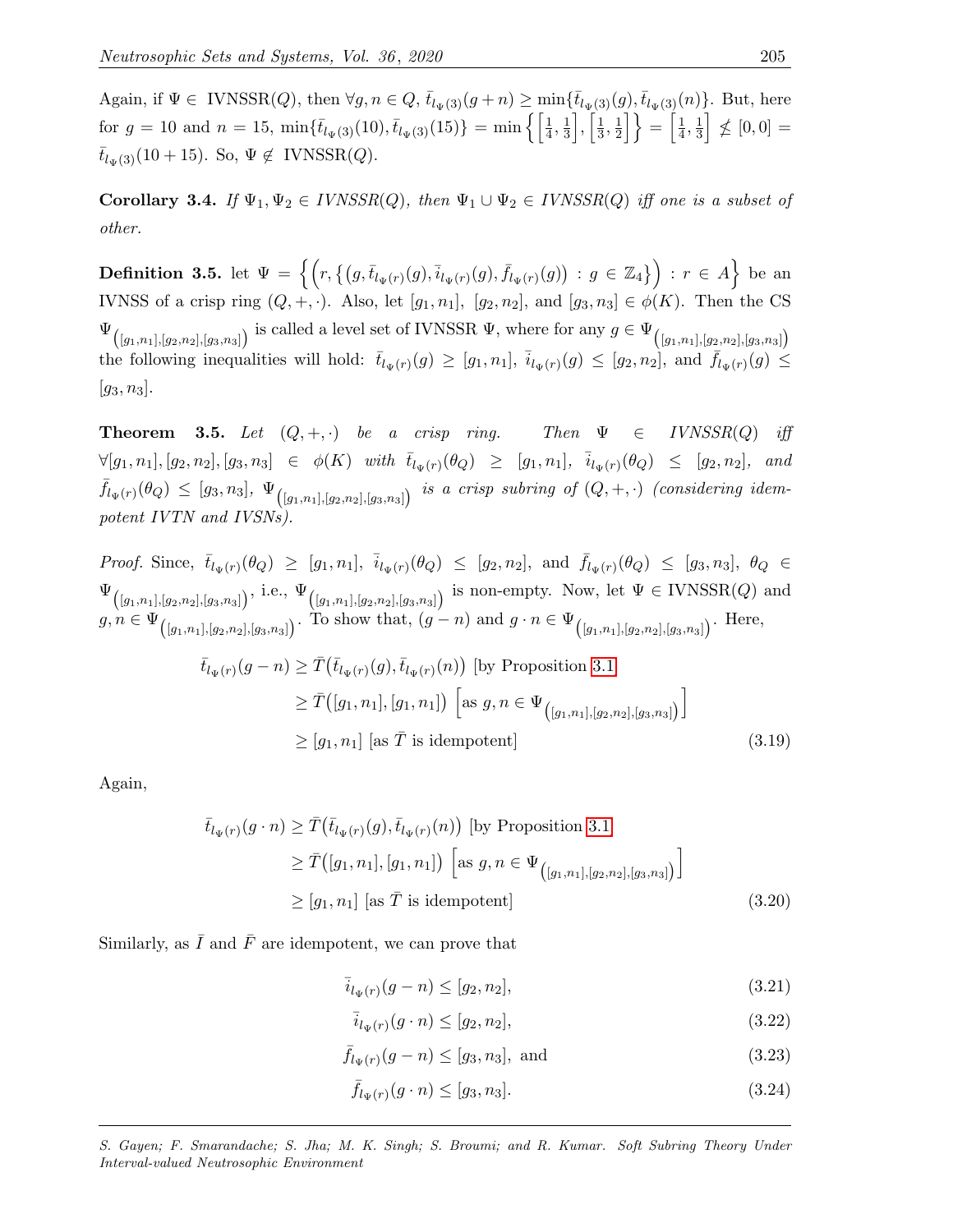So, from Equations [3.19–](#page-12-0)[3.24](#page-12-1)  $(g-n)$  and  $g \cdot n \in \Psi_{(g_1,n_1],[g_2,n_2],[g_3,n_3]}$ , i.e.,  $\Psi_{(g_1,n_1],[g_2,n_2],[g_3,n_3]}$ is a crisp subring of  $(Q, +, \cdot)$ . Conversely, let  $\Psi_{([g_1,n_1],[g_2,n_2],[g_3,n_3])}$  is a crisp subring of  $(Q, +, \cdot)$ . To show that,  $\Psi \in$  $IVNSSR(Q).$ Let  $g, n \in Q$ , then there exists  $[g_1, n_1] \in \phi(K)$  such that  $\overline{T}(\overline{t}_{l_{\Psi}(r)}(g), \overline{t}_{l_{\Psi}(r)}(n)) = [g_1, n_1]$ . Wherefrom  $\bar{t}_{l_{\Psi}(r)}(g) \geq [g_1, n_1]$  and  $\bar{t}_{l_{\Psi}(r)}(n) \geq [g_1, n_1]$ . Also, let there exist  $[g_2, n_2]$ ,  $[g_3, n_3] \in$  $\phi(K)$  such that  $\bar{I}(\bar{i}_{l_{\Psi}(r)}(g), \bar{i}_{l_{\Psi}(r)}(n)) = [g_2, n_2]$  and  $\bar{F}(\bar{f}_{l_{\Psi}(r)}(g), \bar{f}_{l_{\Psi}(r)}(n)) = [g_3, n_3]$ . Then  $g, n \in \Psi_{([g_1,n_1],[g_2,n_2],[g_3,n_3])}$ . Now, as  $\Psi_{([g_1,n_1],[g_2,n_2],[g_3,n_3])}$  is a crisp subring,  $g-n \in \Psi_{([g_1,n_1],[g_2,n_2],[g_3,n_3])}$  and  $g \cdot n \in$  $\Psi_{\big( [g_1,n_1], [g_2,n_2], [g_3,n_3] \big) }.$ Hence,

$$
\bar{t}_{l_{\Psi}(r)}(g-n) \geq [k_1, s_1] \n= \bar{T}(\bar{t}_{l_{\Psi}(r)}(g), \bar{t}_{l_{\Psi}(r)}(n)) \text{ and } (3.25)
$$

<span id="page-13-0"></span>
$$
\bar{t}_{l_{\Psi}(r)}(g \cdot n) \geq [k_1, s_1] \n= \bar{T}(\bar{t}_{l_{\Psi}(r)}(g), \bar{t}_{l_{\Psi}(r)}(n))
$$
\n(3.26)

Similarly, we can prove that

$$
\overline{i}_{l_{\Psi}(r)}(g-n) \leq [k_2, s_2] \n= \overline{I}(\overline{i}_{l_{\Psi}(r)}(g), \overline{i}_{l_{\Psi}(r)}(n)),
$$
\n(3.27)

$$
\bar{i}_{l_{\Psi}(r)}(g \cdot n) \leq [k_2, s_2] \n= \bar{T}(\bar{i}_{l_{\Psi}(r)}(g), \bar{i}_{l_{\Psi}(r)}(n)),
$$
\n(3.28)

$$
\bar{f}_{l_{\Psi}(r)}(g-n) \leq [k_3, s_3] \n= \bar{F}(\bar{f}_{l_{\Psi}(r)}(g), \bar{f}_{l_{\Psi}(r)}(n)), \text{ and } (3.29)
$$

<span id="page-13-1"></span>
$$
\bar{f}_{l_{\Psi}(r)}(g \cdot n) \leq [k_3, s_3] \n= \bar{F}(\bar{f}_{l_{\Psi}(r)}(g), \bar{f}_{l_{\Psi}(r)}(n))
$$
\n(3.30)

Hence, from Equations [3.25–](#page-13-0)[3.30](#page-13-1)  $\Psi \in \text{IVNSSR}(Q)$ .

**Definition 3.6.** Let  $\Psi$  and  $\Psi'$  be two IVNSSs of two CSs Q and Y, respectively. Also, let  $h: Q \to Y$  be a function. Then

(i) image of  $\Psi$  under h will be  $h(\Psi) = \Big\{ \Big( r, \big\{ \big(n, \bar{t}_{h(l_{\Psi}(r))}(n), \bar{i}_{h(l_{\Psi}(r))}(n), \bar{f}_{h(l_{\Psi}(r))}(n) \big): n \in Y \big\} \Big) : r \in A \Big\},$ where  $\bar{t}_{h(l_{\Psi}(r))}(n) = \frac{1}{s \in h^{-1}(n)} \bar{t}_{l_{\Psi}(r)}(s)$ ,  $\bar{i}_{h(l_{\Psi}(r))}(n) = \frac{1}{s \in h^{-1}(n)} \bar{i}_{l_{\Psi}(r)}(s)$ , and  $\bar{f}_{h(l_{\Psi}(r))}(v) =$ 

S. Gayen; F. Smarandache; S. Jha; M. K. Singh; S. Broumi; and R. Kumar. Soft Subring Theory Under Interval-valued Neutrosophic Environment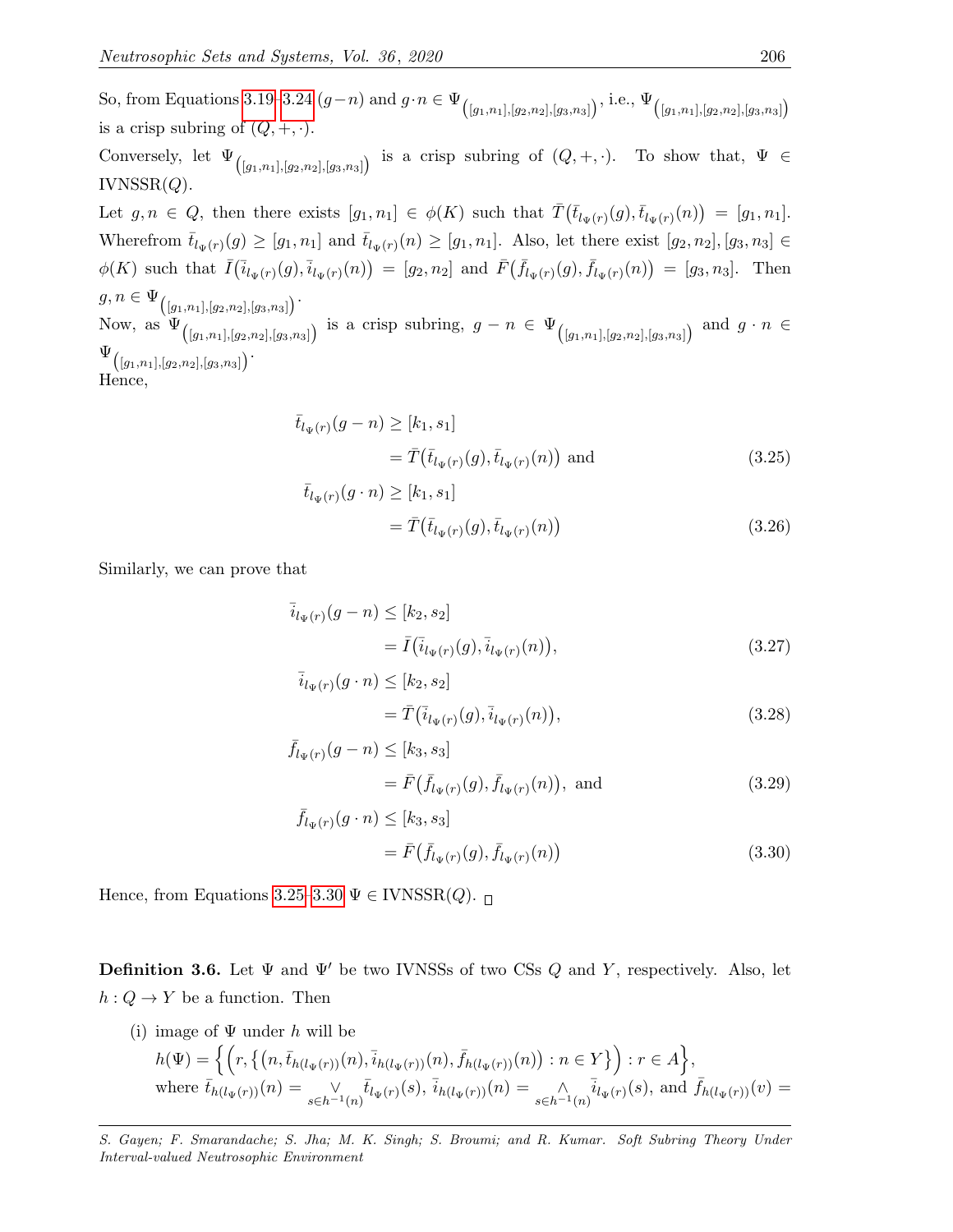$\bigwedge_{s\in h^{-1}(n)}\bar{f}_{\Psi(r)}(s)$ . Wherefrom, if h is injective then  $\bar{t}_{h(l_{\Psi}(r))}(n) = \bar{t}_{l_{\Psi}(r)}(h^{-1}(n)),$  $\overline{i}_{h(l_{\Psi}(r))}(n) = \overline{i}_{l_{\Psi}(r)}(h^{-1}(n)), \, \overline{f}_{h(l_{\Psi}(r))}(n) = \overline{f}_{l_{\Psi}(r)}(h^{-1}(n)).$ 

(i) preimage of  $\Psi'$  under h will be  $h^{-1}(\Psi')=\Big\{\Big(r,\big\{\big(g,\bar{t}_{h^{-1}(l_{\Psi'}(r))}(g),\bar{i}_{h^{-1}(l_{\Psi'}(r))}(g),\bar{f}_{h^{-1}(l_{\Psi'}(r))}(g)\big):g\in Q\big\}\Big):r\in A\Big\},$ where  $\bar{t}_{h^{-1}(l_{\Psi'}(r))}(g) = \bar{t}_{l_{\Psi'}(r)}(h(g)), \ \bar{i}_{h^{-1}(l_{\Psi'}(r))}(g) = \bar{i}_{l_{\Psi'}(r)}(h(g)), \ \bar{f}_{h^{-1}(l_{\Psi'}(r))}(g) =$  $\bar{f}_{l_{\Psi'}(r)}(h(g)).$ 

<span id="page-14-2"></span>**Theorem 3.6.** Let  $(Q, +, \cdot)$  and  $(Y, +, \cdot)$  be two crisp rings. Also, let  $h : Q \to Y$  be an isomorphism. If  $\Psi$  is an IVNSSR of Q then  $h(\Psi)$  is an IVNSSR of Y.

*Proof.* Let  $n_1 = h(g_1)$  and  $n_2 = h(g_2)$ , where  $g_1, g_2 \in Q$  and  $n_1, n_2 \in Y$ . Now,

$$
\bar{t}_{h(l_{\Psi}(r))}(n_{1} - n_{2}) = \bar{t}_{l_{\Psi}(r)}(h^{-1}(n_{1} - n_{2})) \text{ [as } h \text{ is injective]}
$$
\n
$$
= \bar{t}_{l_{\Psi}(r)}(h^{-1}(n_{1}) - h^{-1}(n_{2})) \text{ [as } h^{-1} \text{ is a homomorphism}]
$$
\n
$$
= \bar{t}_{l_{\Psi}(r)}(g_{1} - g_{2})
$$
\n
$$
\geq \bar{T}(\bar{t}_{l_{\Psi}(r)}(g_{1}), \bar{t}_{l_{\Psi}(r)}(g_{2}))
$$
\n
$$
= \bar{T}(\bar{t}_{l_{\Psi}(r)}(h^{-1}(n_{1})), \bar{t}_{l_{\Psi}(r)}(h^{-1}(n_{2})) )
$$
\n
$$
= \bar{T}(\bar{t}_{h(l_{\Psi}(r))}(n_{1}), \bar{t}_{h(l_{\Psi}(r))}(n_{2})) \tag{3.31}
$$

Again,

<span id="page-14-0"></span>
$$
\bar{t}_{h(l_{\Psi}(r))}(n_{1} \cdot n_{2}) = \bar{t}_{l_{\Psi}(r)}(h^{-1}(n_{1} \cdot n_{2})) \text{ [as } h \text{ is injective]}
$$
\n
$$
= \bar{t}_{l_{\Psi}(r)}(h^{-1}(n_{1}) \cdot h^{-1}(n_{2})) \text{ [as } h^{-1} \text{ is a homomorphism}]
$$
\n
$$
= \bar{t}_{l_{\Psi}(r)}(g_{1} \cdot g_{2})
$$
\n
$$
\geq \bar{T}(\bar{t}_{l_{\Psi}(r)}(g_{1}), \bar{t}_{l_{\Psi}(r)}(g_{2}))
$$
\n
$$
= \bar{T}(\bar{t}_{l_{\Psi}(r)}(h^{-1}(n_{1})), \bar{t}_{l_{\Psi}(r)}(h^{-1}(n_{2})) )
$$
\n
$$
= \bar{T}(\bar{t}_{h(l_{\Psi}(r))}(n_{1}), \bar{t}_{h(l_{\Psi}(r))}(n_{2})) \qquad (3.32)
$$

Similarly,

$$
\bar{i}_{h(l_{\Psi}(r))}(n_1 - n_2) \le \bar{I}(\bar{i}_{h(l_{\Psi}(r))}(n_1), \bar{i}_{h(l_{\Psi}(r))}(n_2)),
$$
\n(3.33)

$$
\bar{i}_{h(l_{\Psi}(r))}(n_1 \cdot n_2) \le \bar{I}(\bar{i}_{h(l_{\Psi}(r))}(n_1), \bar{i}_{h(l_{\Psi}(r))}(n_2)), \tag{3.34}
$$

$$
\bar{f}_{h(l_{\Psi}(r))}(n_1 - n_2) \leq \bar{F}(\bar{f}_{h(l_{\Psi}(r))}(n_1), \bar{f}_{h(l_{\Psi}(r))}(n_2)), \text{ and } (3.35)
$$

<span id="page-14-1"></span>
$$
\bar{f}_{h(l_{\Psi}(r))}(n_1 \cdot n_2) \le \bar{F}(\bar{f}_{h(l_{\Psi}(r))}(n_1), \bar{f}_{h(l_{\Psi}(r))}(n_2))
$$
\n(3.36)

So, from Equations [3.31–](#page-14-0)[3.36](#page-14-1)  $h(\Psi)$  is an IVNSSR of Y.  $\Box$ 

S. Gayen; F. Smarandache; S. Jha; M. K. Singh; S. Broumi; and R. Kumar. Soft Subring Theory Under Interval-valued Neutrosophic Environment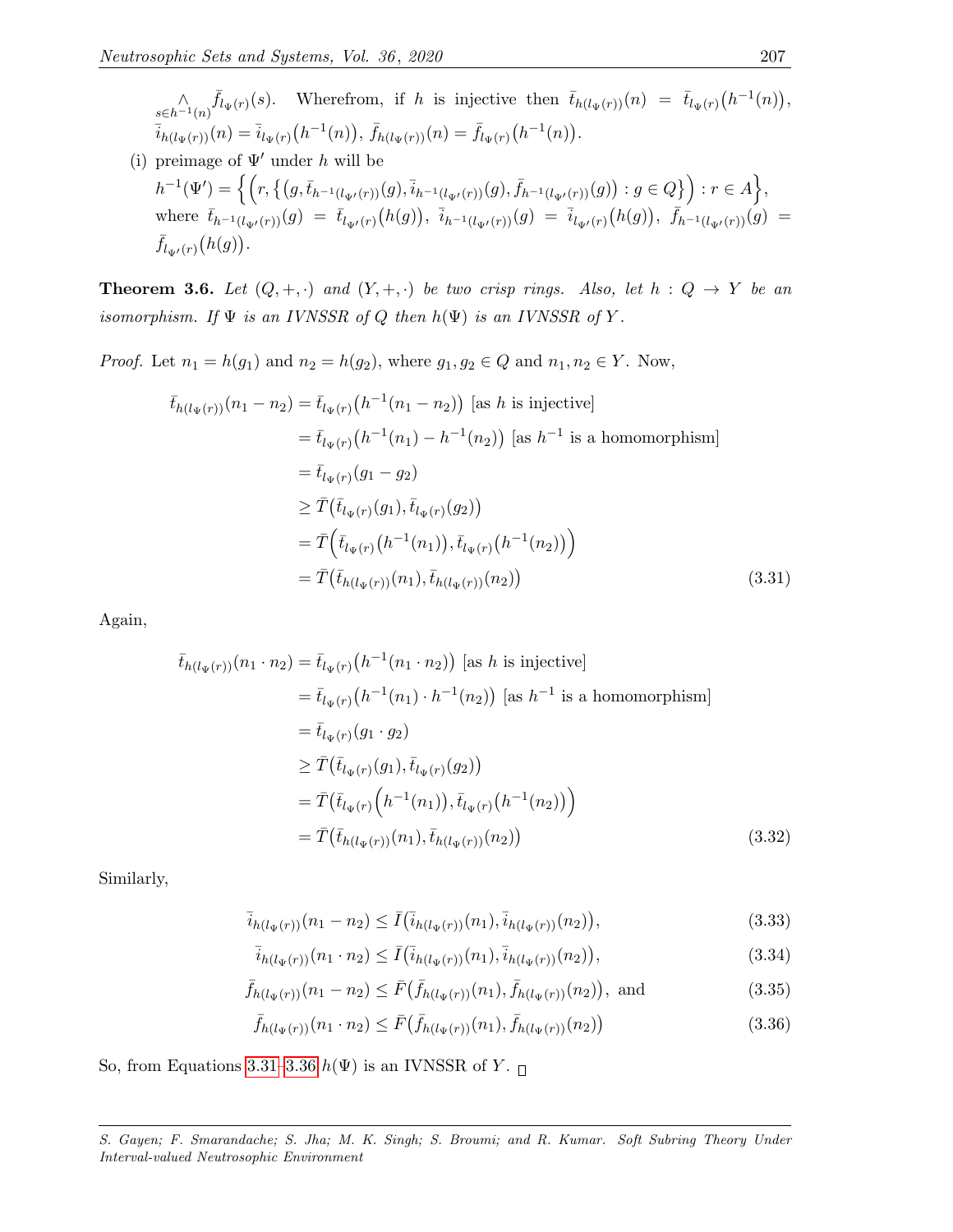**Theorem 3.7.** Let  $(Q, +, \cdot)$  and  $(Y, +, \cdot)$  be two crisp rings. Also, let  $h : Q \rightarrow Y$  be a homomorphism. If  $\Psi'$  is an IVNSSR of Y then  $h^{-1}(\Psi')$  is an IVNSSR of Q. (Note that,  $h^{-1}$ may not be an inverse function but  $h^{-1}(\Psi')$  is an inverse image of  $\Psi'$ ).

*Proof.* Let  $n_1 = h(g_1)$  and  $n_2 = h(g_2)$ , where  $g_1, g_2 \in Q$  and  $n_1, n_2 \in Y$ . Now,

$$
\bar{t}_{h^{-1}(l_{\Psi'}(r))}(g_1 - g_2) = \bar{t}_{l_{\Psi'}(r)}(h(g_1 - g_2))
$$
\n
$$
= \bar{t}_{l_{\Psi'}(r)}(h(g_1) - h(g_2)) \text{ [as } h \text{ is a homomorphism}]
$$
\n
$$
= \bar{t}_{l_{\Psi'}(r)}(n_1 - n_2)
$$
\n
$$
\geq \bar{T}(\bar{t}_{l_{\Psi'}(r)}(n_1), \bar{t}_{l_{\Psi'}(r)}(n_2))
$$
\n
$$
= \bar{T}(\bar{t}_{l_{\Psi'}(r)}(h(g_1)), \bar{t}_{l_{\Psi'}(r)}(h(g_2)) )
$$
\n
$$
= \bar{T}(\bar{t}_{h^{-1}(l_{\Psi'}(r))}(g_1), \bar{t}_{h^{-1}(l_{\Psi'}(r))}(g_2))
$$
\n(3.37)

Again,

<span id="page-15-0"></span>
$$
\bar{t}_{h^{-1}(l_{\Psi'}(r))}(g_1 \cdot g_2) = \bar{t}_{l_{\Psi'}(r)}(h(g_1 \cdot g_2))
$$
\n
$$
= \bar{t}_{l_{\Psi'}(r)}(h(g_1) \cdot h(g_2)) \text{ [as } h \text{ is a homomorphism}]
$$
\n
$$
= \bar{t}_{l_{\Psi'}(r)}(n_1 \cdot n_2)
$$
\n
$$
\geq \bar{T}(\bar{t}_{l_{\Psi'}(r)}(n_1), \bar{t}_{l_{\Psi'}(r)}(n_2))
$$
\n
$$
= \bar{T}(\bar{t}_{l_{\Psi'}(r)}(h(g_1)), \bar{t}_{l_{\Psi'}(r)}(h(g_2)) )
$$
\n
$$
= \bar{T}(\bar{t}_{h^{-1}(l_{\Psi'}(r))}(g_1), \bar{t}_{h^{-1}(l_{\Psi'}(r))}(g_2))
$$
\n(3.38)

Similarly,

$$
\overline{i}_{h^{-1}(l_{\Psi'}(r))}(g_1 - g_2) \le \overline{I}(\overline{i}_{h^{-1}(l_{\Psi'}(r))}(g_1), \overline{i}_{h^{-1}(l_{\Psi'}(r))}(g_2))
$$
\n(3.39)

$$
\bar{i}_{h^{-1}(l_{\Psi'}(r))}(g_1 \cdot g_2) \le \bar{I}(\bar{i}_{h^{-1}(l_{\Psi'}(r))}(g_1), \bar{i}_{h^{-1}(l_{\Psi'}(r))}(g_2))
$$
\n(3.40)

$$
\bar{f}_{h^{-1}(l_{\Psi'}(r))}(g_1 - g_2) \le \bar{F}(\bar{f}_{h^{-1}(l_{\Psi'}(r))}(g_1), \bar{f}_{h^{-1}(l_{\Psi'}(r))}(g_2))
$$
\n(3.41)

<span id="page-15-1"></span>
$$
\bar{f}_{h^{-1}(l_{\Psi'}(r))}(g_1 \cdot g_2) \le \bar{F}(\bar{f}_{h^{-1}(l_{\Psi'}(r))}(g_1), \bar{f}_{h^{-1}(l_{\Psi'}(r))}(g_2))
$$
\n(3.42)

So, from Equations [3.37–](#page-15-0)[3.42](#page-15-1)  $h^{-1}(\Psi')$  is an IVNSSR of  $Q$ .

**Definition 3.7.** Let  $(Q, +, \cdot)$  be a crisp ring and  $\Psi \in \text{IVNSSR}(Q)$ . Again, let  $\bar{\alpha} = [\alpha_1, \alpha_2], \bar{\nu} =$  $[\nu_1, \nu_2], \bar{\chi} = [\chi_1, \chi_2] \in \phi(K)$ . Then

S. Gayen; F. Smarandache; S. Jha; M. K. Singh; S. Broumi; and R. Kumar. Soft Subring Theory Under Interval-valued Neutrosophic Environment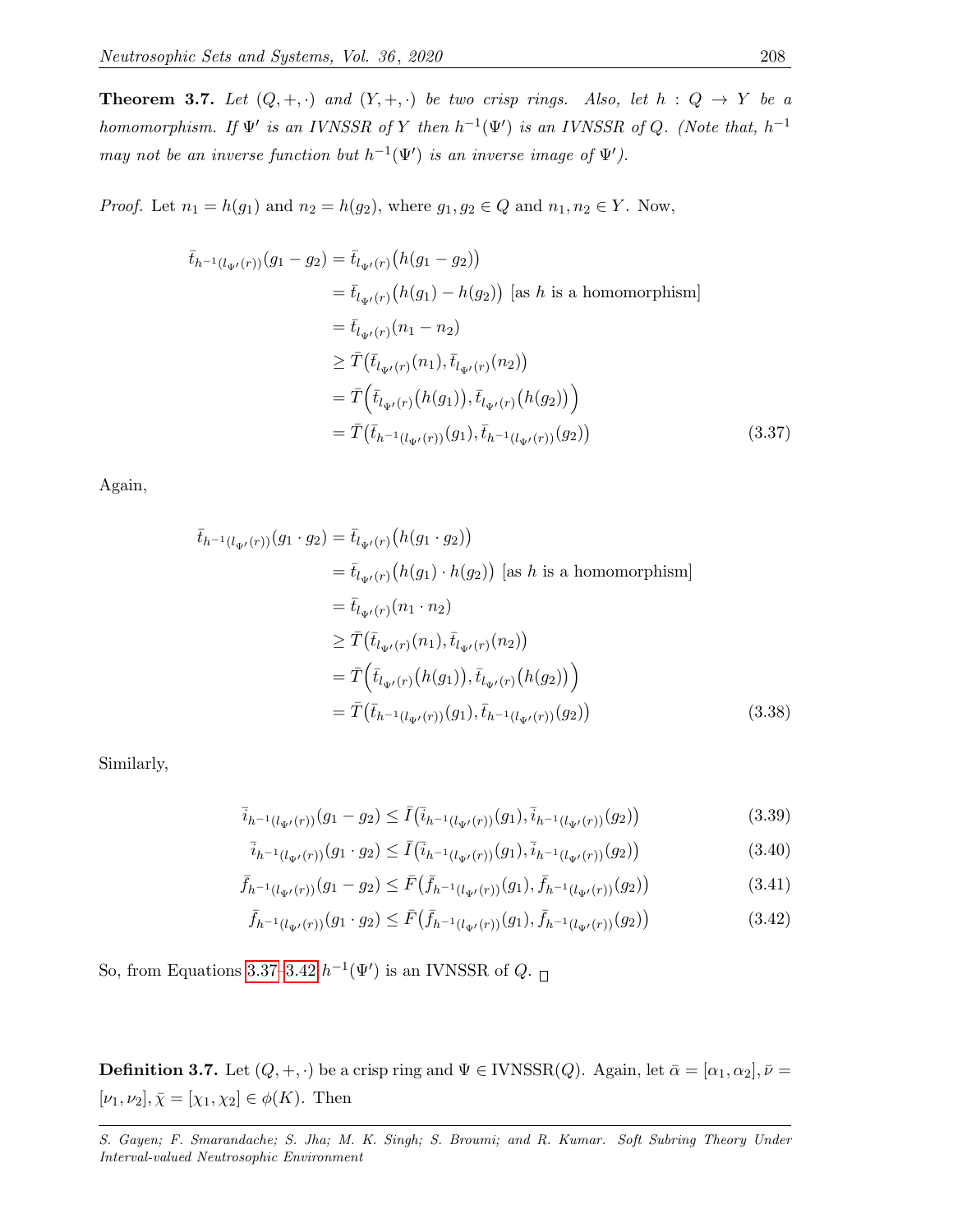(i) Ψ is called a  $(\bar{\alpha}, \bar{\nu}, \bar{\chi})$ -identity IVNSSR over  $Q$ , if  $\forall g \in Q$ 

$$
\bar{t}_{l_{\Psi}(r)}(g) = \begin{cases}\n\bar{\alpha} & \text{if } g = \theta_Q \\
[0,0] & \text{if } g \neq \theta_Q\n\end{cases},
$$
\n
$$
\bar{i}_{l_{\Psi}(r)}(g) = \begin{cases}\n\bar{\nu} & \text{if } g = \theta_Q \\
[1,1] & \text{if } g \neq \theta_Q\n\end{cases}, \text{ and}
$$
\n
$$
\bar{f}_{l_{\Psi}(r)}(g) = \begin{cases}\n\bar{\chi} & \text{if } g = \theta_Q \\
[1,1] & \text{if } g \neq \theta_Q\n\end{cases},
$$

where  $\theta_Q$  is the additive zero element of  $Q$ .

(ii)  $\Psi$  is called a  $(\bar{\alpha}, \bar{\nu}, \bar{\chi})$  –absolute IVNSSR over  $Q$ , if  $\forall g \in Q$ ,  $\bar{t}_{l_{\Psi}(r)}(g) = \bar{\alpha}, \bar{i}_{l_{\Psi}(r)}(g) = \bar{\nu}$ , and  $\bar{f}_{l_{\Psi}(r)}(g) = \bar{\chi}.$ 

**Theorem 3.8.** Let  $(Q, +, \cdot)$  and  $(Y, +, \cdot)$  be two crisp rings and  $\Psi \in IVNSSR$  (Q). Again, let  $h: Q \to Y$  be a homomorphism. Then

(i)  $h(\Psi)$  will be a  $(\bar{\alpha}, \bar{\nu}, \bar{\chi})-identity \ IVNSSR \ over \ Y, \ if \ \forall g \in Q$ 

$$
\bar{t}_{l_{\Psi}(r)}(g) = \begin{cases}\n\bar{\alpha} & \text{if } g \in Ker(h) \\
[0,0] & \text{otherwise}\n\end{cases},
$$
\n
$$
\bar{i}_{l_{\Psi}(r)}(g) = \begin{cases}\n\bar{\nu} & \text{if } g \in Ker(h) \\
[1,1] & \text{otherwise}\n\end{cases}, and
$$
\n
$$
\bar{f}_{l_{\Psi}(r)}(g) = \begin{cases}\n\bar{\chi} & \text{if } g \in Ker(h) \\
[1,1] & \text{otherwise}\n\end{cases},
$$

(ii) h(Ψ) will be a  $(\bar{\alpha}, \bar{\nu}, \bar{\chi})$  –absolute IVNSSR over Y, if  $\Psi$  is a  $(\bar{\alpha}, \bar{\nu}, \bar{\chi})$  –absolute IVNSSR over Q.

*Proof.* (i) Clearly, by Theorem [3.6](#page-14-2)  $h(\Psi) \in \text{IVNSSR}(Y)$ . Let  $g \in \text{Ker}(h)$ , then  $h(g) = \theta_Y$ . So,

$$
\bar{t}_{h(l_{\Psi}(r))}(\theta_{Y}) = \bar{t}_{l_{\Psi}(r)}(h^{-1}(\theta_{Y}))
$$
\n
$$
= \bar{t}_{l_{\Psi}(r)}(g)
$$
\n
$$
= \bar{\alpha}
$$
\n(3.43)

Similarly,

<span id="page-16-0"></span>
$$
\bar{i}_{h(l_{\Psi}(r))}(\theta_{Y}) = \bar{\nu}, \text{ and}
$$
\n(3.44)

$$
\bar{f}_{h(l_{\Psi}(r))}(\theta_Y) = \bar{\chi} \tag{3.45}
$$

S. Gayen; F. Smarandache; S. Jha; M. K. Singh; S. Broumi; and R. Kumar. Soft Subring Theory Under Interval-valued Neutrosophic Environment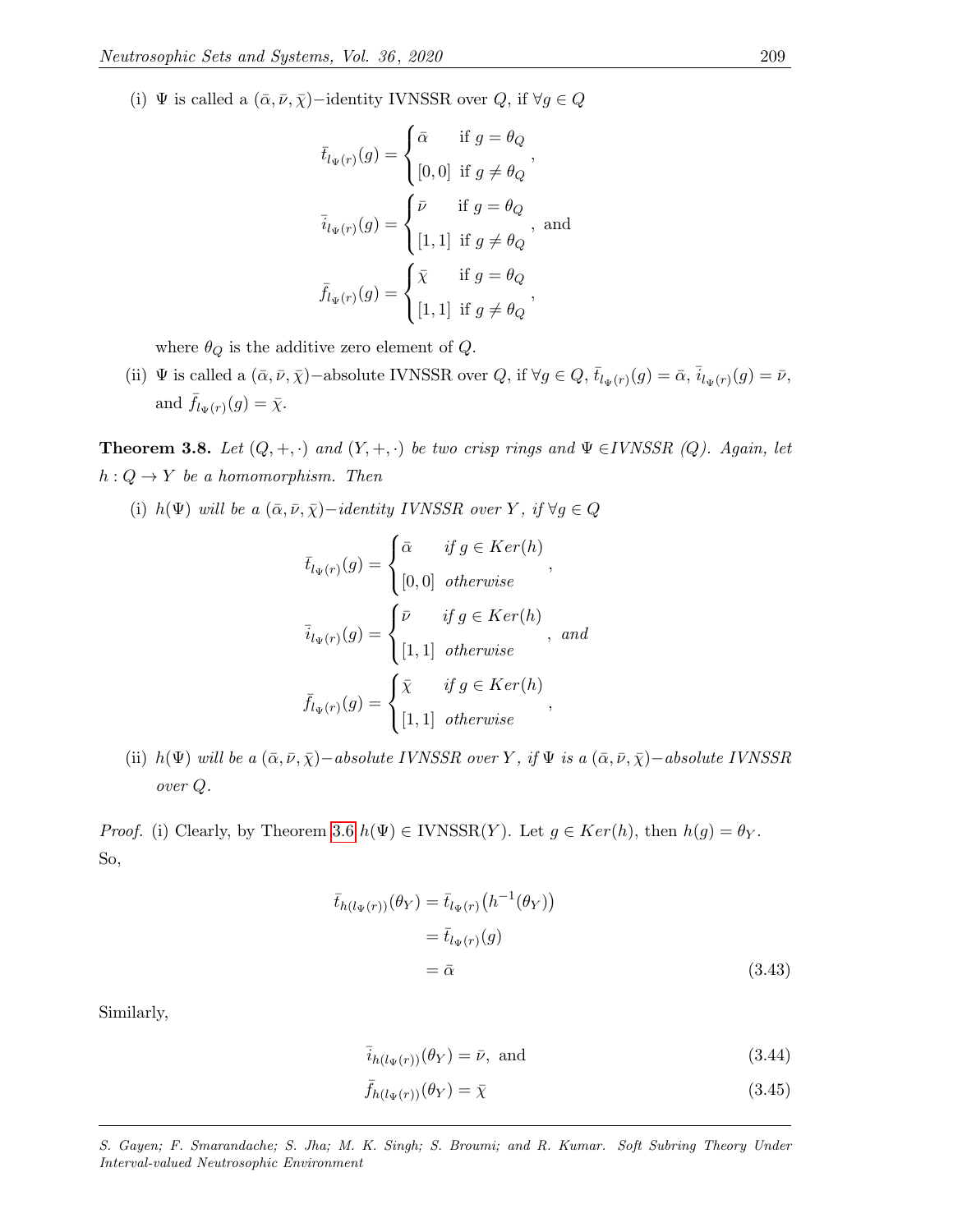Again, let  $g \in Q \setminus Ker(h)$  and  $h(g) = n$ . Then

$$
\bar{t}_{h(l_{\Psi}(r))}(n) = \bar{t}_{l_{\Psi}(r)}(h^{-1}(n))
$$
  
=  $\bar{t}_{l_{\Psi}(r)}(g)$   
= [0, 0] (3.46)

Similarly,

<span id="page-17-0"></span>
$$
\bar{i}_{h(l_{\Psi}(r))}(n) = [1, 1] \text{ and } (3.47)
$$

$$
\bar{f}_{h(l_{\Psi}(r))}(n) = [1, 1] \tag{3.48}
$$

So, from the Equations [3.43–](#page-16-0)[3.48](#page-17-0)  $h(\Psi)$  is a  $(\bar{\alpha}, \bar{\nu}, \bar{\chi})$ –identity IVNSSR over Y. (ii) Let  $h(g) = n$ , for  $g \in Q$  and  $n \in Y$ . Then

$$
\bar{t}_{h(l_{\Psi}(r))}(n) = \bar{t}_{l_{\Psi}(r)}(h^{-1}(n))
$$
\n
$$
= \bar{t}_{l_{\Psi}(r)}(g)
$$
\n
$$
= \bar{\alpha}
$$
\n(3.49)

Similarly,

<span id="page-17-1"></span>
$$
\bar{i}_{h(l_{\Psi}(r))}(n) = \bar{\nu} \text{ and } (3.50)
$$

$$
\bar{f}_{h(l_{\Psi}(r))}(n) = \bar{\chi} \tag{3.51}
$$

So, from the Equations [3.48–](#page-17-0)[3.51](#page-17-1)  $h(\Psi)$  is a  $(\bar{\alpha}, \bar{\nu}, \bar{\chi})$ −absolute IVNSSR over Y.  $\Box$ 

# 3.1. Product of interval-valued neutrosophic subrings

**Definition 3.8.** Let  $(Q, +, \cdot)$  and  $(Y, +, \cdot)$  be two crisp rings. Again, let  $\Psi_1 \in \text{IVNSSR}(Q)$ and  $\Psi_2 \in \text{IVNSSR}(Y)$ , where  $\Psi_1 = \left\{ \left( r_1, \left\{ (g, \bar{t}_{l_{\Psi_1}(r_1)}(g), \bar{t}_{l_{\Psi_1}(r_1)}(g), \bar{f}_{l_{\Psi_1}(r_1)}(g) \right) : g \in Q \right\} \right) :$  $r_1 \in A$  and  $\Psi_2 = \left\{ \left( r_2, \left\{ (v, \bar{t}_{l_{\Psi_2}(r_2)}(n), \bar{t}_{l_{\Psi_2}(r_2)}(n), \bar{f}_{l_{\Psi_2}(r_2)}(n) \right) : n \in Y \right\} \right) : r_2 \in A \right\}$ . Then cartesian product of  $\Psi_1$  and  $\Psi_2$  will be

$$
\Psi = \Psi_1 \times \Psi_2
$$
  
= { ((r<sub>1</sub>, r<sub>2</sub>), l<sub>\Psi\_1 \times \Psi\_2</sub>(r<sub>1</sub>, r<sub>2</sub>)) : (r<sub>1</sub>, r<sub>2</sub>)  $\in A \times A }$ 

where the approximate function  $l_{\Psi_1 \times \Psi_2} : A \times A \to \text{IVNS}(Q \times Y)$  is defined as

$$
\bar{t}_{l_{\Psi_1 \times \Psi_2}(r_1, r_2)}(g, n) = \bar{T}(\bar{t}_{l_{\Psi_1}(r_1)}(g), \bar{t}_{l_{\Psi_2}(r_2)}(n)),
$$
\n
$$
\bar{i}_{l_{\Psi_1 \times \Psi_2}(r_1, r_2)}(g, n) = \bar{I}(\bar{i}_{l_{\Psi_1}(r_1)}(g), \bar{i}_{l_{\Psi_2}(r_2)}(n)),
$$
 and\n
$$
\bar{f}_{l_{\Psi_1 \times \Psi_2}(r_1, r_2)}(g, n) = \bar{F}(\bar{f}_{l_{\Psi_1}(r_1)}(g), \bar{f}_{l_{\Psi_2}(r_2)}(n))
$$

Similarly, product of 3 or more IVNSSRs can be defined.

S. Gayen; F. Smarandache; S. Jha; M. K. Singh; S. Broumi; and R. Kumar. Soft Subring Theory Under Interval-valued Neutrosophic Environment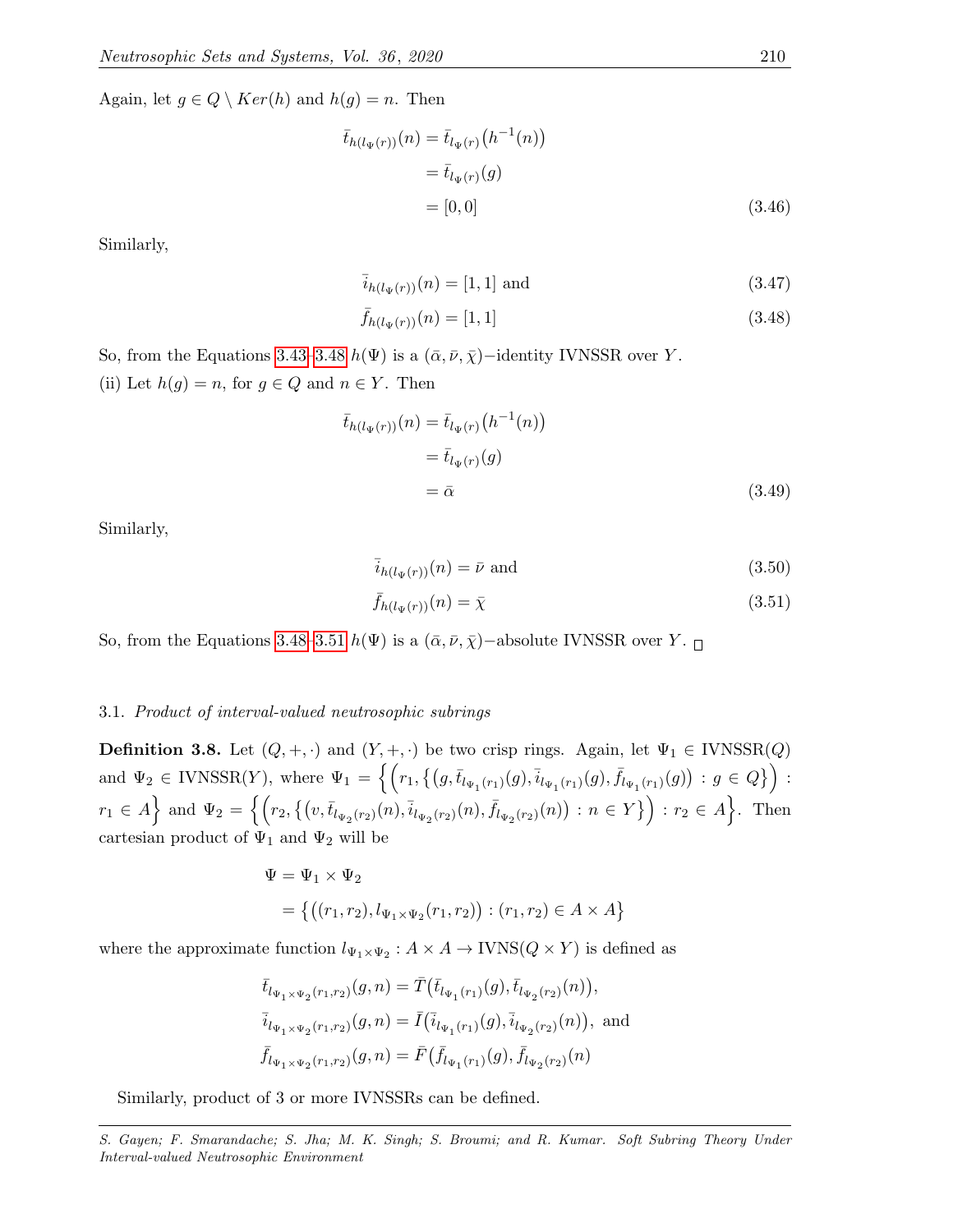**Theorem 3.9.** Let  $(Q, +, \cdot)$  and  $(Y, +, \cdot)$  be two crisp rings with  $\Psi_1 \in IVNSSR(Q)$  and  $\Psi_2 \in$ IVNSSR(Y). Then  $\Psi_1 \times \Psi_2 \in IVNSSR(Q \times Y)$ .

*Proof.* Let  $\Psi = \Psi_1 \times \Psi_2$  and  $(g_1, n_1), (g_2, n_2) \in Q \times R$ . Then

$$
\begin{split}\n\bar{t}_{l_{\Psi}(r_{1},r_{2})}((g_{1},n_{1}) - (g_{2},n_{2})) \\
&= \bar{t}_{l_{\Psi_{1}\times\Psi_{2}}(r_{1},r_{2})}((g_{1}-g_{2},n_{1}-n_{2})) \\
&= \bar{T}(\bar{t}_{l_{\Psi_{1}}(r_{1})}(g_{1}-g_{2}),\bar{t}_{l_{\Psi_{2}}(r_{2})}(n_{1}-n_{2})) \\
&\geq \bar{T}\Big(\bar{T}(\bar{t}_{l_{\Psi_{1}}(r_{1})}(g_{1}),\bar{t}_{l_{\Psi_{1}}(r_{1})}(g_{2})),\bar{T}(\bar{t}_{l_{\Psi_{2}}(r_{2})}(n_{1}),\bar{t}_{l_{\Psi_{2}}(r_{2})}(n_{2}))\Big) \\
&= \bar{T}\Big(\bar{T}(\bar{t}_{l_{\Psi_{1}}(r_{1})}(g_{1}),\bar{t}_{l_{\Psi_{2}}(r_{2})}(n_{1})),\bar{T}(\bar{t}_{l_{\Psi_{1}}(r_{1})}(g_{2}),\bar{t}_{l_{\Psi_{2}}(r_{2})}(n_{2}))\Big) \\
&= \bar{T}\Big(\bar{t}_{l_{\Psi}(r_{1},r_{2})}(g_{1},n_{1}),\bar{t}_{l_{\Psi}(r_{1},r_{2})}(g_{2},n_{2})\Big)\end{split} \tag{3.52}
$$

Again,

$$
\begin{split}\n\bar{t}_{l_{\Psi}(r_{1},r_{2})}((g_{1},n_{1})\cdot(g_{2},n_{2})) \\
&= \bar{t}_{l_{\Psi_{1}\times\Psi_{2}}(r_{1},r_{2})}((g_{1}\cdot g_{2},n_{1}\cdot n_{2})) \\
&= \bar{T}(\bar{t}_{l_{\Psi_{1}}(r_{1})}(g_{1}\cdot g_{2}),\bar{t}_{l_{\Psi_{2}}(r_{2})}(n_{1}\cdot n_{2})) \\
&\geq \bar{T}\Big(\bar{T}(\bar{t}_{l_{\Psi_{1}}(r_{1})}(g_{1}),\bar{t}_{l_{\Psi_{1}}(r_{1})}(g_{2})),\bar{T}(\bar{t}_{l_{\Psi_{2}}(r_{2})}(n_{1}),\bar{t}_{l_{\Psi_{2}}(r_{2})}(n_{2}))\Big) \\
&= \bar{T}\Big(\bar{T}(\bar{t}_{l_{\Psi_{1}}(r_{1})}(g_{1}),\bar{t}_{l_{\Psi_{2}}(r_{2})}(n_{1})),\bar{T}(\bar{t}_{l_{\Psi_{1}}(r_{1})}(g_{2}),\bar{t}_{l_{\Psi_{2}}(r_{2})}(n_{2}))\Big) \\
&\text{[as }\bar{T}\text{ is associative]}\n\end{split}
$$

<span id="page-18-1"></span><span id="page-18-0"></span> $= \bar{T}(\bar{t}_{l_{\Psi}(r_1,r_2)}(g_1,n_1),\bar{t}_{l_{\Psi}(r_1,r_2)}(g_2,n_2))$ (3.53)

Similary,

$$
\bar{i}_{l_{\Psi}(r_1,r_2)}\big((g_1,n_1)-(g_2,n_2)\big) \le \bar{I}\big(\bar{i}_{l_{\Psi}(r_1,r_2)}(g_1,n_1),\bar{i}_{l_{\Psi}(r_1,r_2)}(g_2,n_2)\big),\tag{3.54}
$$

$$
\bar{i}_{l_{\Psi}(r_1,r_2)}((g_1,n_1)\cdot(g_2,n_2)) \le \bar{I}(\bar{i}_{l_{\Psi}(r_1,r_2)}(g_1,n_1),\bar{i}_{l_{\Psi}(r_1,r_2)}(g_2,n_2)),\tag{3.55}
$$

$$
\bar{f}_{l_{\Psi}(r_1,r_2)}\big((g_1,n_1)-(g_2,n_2)\big) \leq \bar{F}\big(\bar{f}_{l_{\Psi}(r_1,r_2)}(g_1,n_1),\bar{f}_{l_{\Psi}(r_1,r_2)}(g_2,n_2)\big), \text{ and } (3.56)
$$

$$
\bar{f}_{l_{\Psi}(r_1,r_2)}\big((g_1,n_1)\cdot(g_2,n_2)\big) \leq \bar{F}\big(\bar{f}_{l_{\Psi}(r_1,r_2)}(g_1,n_1),\bar{f}_{l_{\Psi}(r_1,r_2)}(g_2,n_2)\big) \tag{3.57}
$$

So, by Proposition [3.1](#page-8-2) and from Equations [3.52–](#page-18-0)[3.57](#page-18-1)  $\Psi_1 \times \Psi_2 \in \text{IVNSSR}(Q \times Y)$ .

**Corollary 3.10.** Let  $\forall i \in \{1, 2, ..., n\}$ ,  $(Q_i, +, \cdot)$  are crisp rings and  $\Psi_i \in IVNSSR(Q_i)$ . Then  $\Psi_1 \times \Psi_2 \times \cdots \times \Psi_n$  is a IVNSSR of  $Q_1 \times Q_2 \times \cdots \times Q_n$ , where  $n \in \mathbb{N}$ .

S. Gayen; F. Smarandache; S. Jha; M. K. Singh; S. Broumi; and R. Kumar. Soft Subring Theory Under Interval-valued Neutrosophic Environment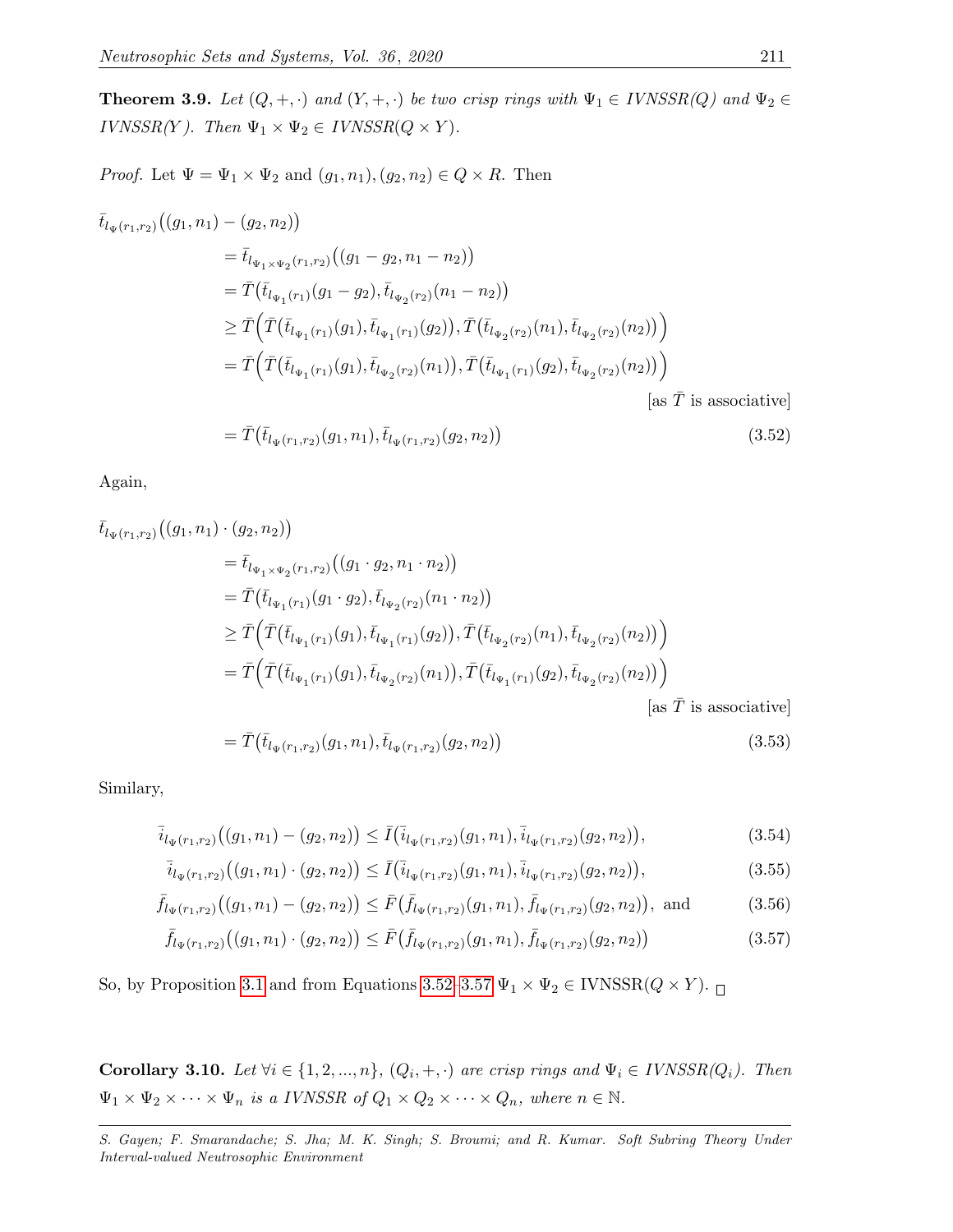3.2. Subring of a interval-valued neutrosophic soft subgring

**Definition 3.9.** Let  $(Q, +, \cdot)$  be a crisp ring and  $\Psi_1, \Psi_2 \in \text{IVNSSR}(Q)$ , where  $\Psi_1 \;\; = \;\; \Big\{ \big( r, \big\{ \big( g, \bar{t}_{l_{\Psi_1}(r)}(g), \bar{t}_{l_{\Psi_1}(r)}(g), \bar{f}_{l_{\Psi_1}(r)}(g) \big) \;\; : \;\; g \;\; \in \;\; Q \big\} \big) \;\; : \;\; r \;\; \in \;\; A \Big\} \;\; \text{ and } \;\; \Psi_2 \;\; = \;\; \Big\{ \big( r, \big\{ \big( g, \bar{t}_{l_{\Psi_1}(r)}(g), \bar{t}_{l_{\Psi_1}(r)}(g), \bar{f}_{l_{\Psi_1}(r)}(g) \$  $\{(r, \{(g, \bar{t}_{l_{\Psi_2}(r)}(g), \bar{i}_{l_{\Psi_2}(r)}(g), \bar{f}_{l_{\Psi_2}(r)}(g)) : g \in Q\}) : r \in A\}$ . Then  $\Psi_1$  is called a subring  $\overline{\text{of }\Psi_2$ if }\forall g \in Q, \, \overline{t}_{l_{\Psi_1}(r)}(g) \leq \overline{t}_{l_{\Psi_2}(r)}(g), \, \overline{i}_{l_{\Psi_1}(r)}(g) \geq \overline{i}_{l_{\Psi_2}(r)}(g), \text{ and } \overline{f}_{l_{\Psi_1}(r)}(g) \geq \overline{f}_{l_{\Psi_2}(r)}(g).$ 

**Theorem 3.11.** Let  $(Q, +, \cdot)$  be a crisp ring and  $\Psi \in IVNSSR(Q)$ . Again, let  $\Psi_1$  and  $\Psi_2$  be two subrings of  $\Psi$ . Then  $\Psi_1 \cap \Psi_2$  is also a subring of  $\Psi$ , considering all the IVTN and IVSNs as idempotent.

*Proof.* Here,  $\forall g \in Q$ 

$$
\begin{aligned}\n\bar{t}_{l_{\Psi_1 \cap \Psi_2}(r)}(g) &= \bar{T}(\bar{t}_{l_{\Psi_1}(r)}(g), \bar{t}_{l_{\Psi_2}(r)}(g)) \\
&\leq \bar{T}(\bar{t}_{l_{\Psi}(r)}(g), \bar{t}_{l_{\Psi}(r)}(g)) \\
&= \bar{t}_{l_{\Psi}(r)}(g) \text{ [as } \bar{T} \text{ is idempotent]} \n\end{aligned} \tag{3.58}
$$

Similarly, since  $\overline{I}$  and  $\overline{F}$  are idempotent we have,

<span id="page-19-1"></span><span id="page-19-0"></span>
$$
\overline{i}_{l_{\Psi_1 \cap \Psi_2}(r)}(g) \ge \overline{i}_{l_{\Psi}(r)}(g) \text{ and } \tag{3.59}
$$

$$
\bar{f}_{l_{\Psi_1 \cap \Psi_2}(r)}(g) \ge \bar{f}_{l_{\Psi}(r)}(g) \tag{3.60}
$$

So, from Equations [3.58–](#page-19-0)[3.60](#page-19-1)  $\Psi_1 \cap \Psi_2$  is a subring of  $\Psi$ .

**Theorem 3.12.** Let  $(Q, +, \cdot)$  be a crisp ring and  $\Psi_1, \Psi_2 \in IVNSSR(Q)$  such that  $\Psi_1$  is a subring of  $\Psi_2$ . Let  $(Y, +, \cdot)$  is another crisp ring and  $h: Q \to Y$  be an isomorphism. Then

- (i)  $h(\Psi_1)$  and  $h(\Psi_2)$  are two IVNSSRs over Y and
- (i)  $h(\Psi_1)$  is a subring of  $h(\Psi_2)$ .

Proof. (i) can be proved by using Theorem [3.6.](#page-14-2)

(ii) Let  $n = h(g)$ , where  $g \in Q$  and  $n \in Y$ . Then

$$
\begin{aligned}\n\bar{t}_{l_{\Psi_1}(r)}(g) &\leq \bar{t}_{l_{\Psi_2}(r)}(g) \text{ [as } \Psi_1 \text{ is a subring of } \Psi_2] \\
&\Rightarrow \bar{t}_{l_{\Psi_1}(r)}\big(h^{-1}(n)\big) \leq \bar{t}_{l_{\Psi_2}(r)}\big(h^{-1}(n)\big) \\
&\Rightarrow \bar{t}_{h(l_{\Psi_1}(r))}(n) \leq \bar{t}_{h(l_{\Psi_2}(r))}(n)\n\end{aligned} \tag{3.61}
$$

Similarly,

<span id="page-19-2"></span>
$$
\bar{i}_{h(l_{\Psi_1}(r))}(n) \ge \bar{i}_{h(l_{\Psi_2}(r))}(n)
$$
 and (3.62)

<span id="page-19-3"></span>
$$
\bar{f}_{h(l_{\Psi_1}(r))}(n) \ge \bar{f}_{h(l_{\Psi_2}(r))}(n) \tag{3.63}
$$

So, from Equations [3.61–](#page-19-2)[3.63](#page-19-3)  $h(\Psi_1)$  is a subring of  $h(\Psi_2)$ .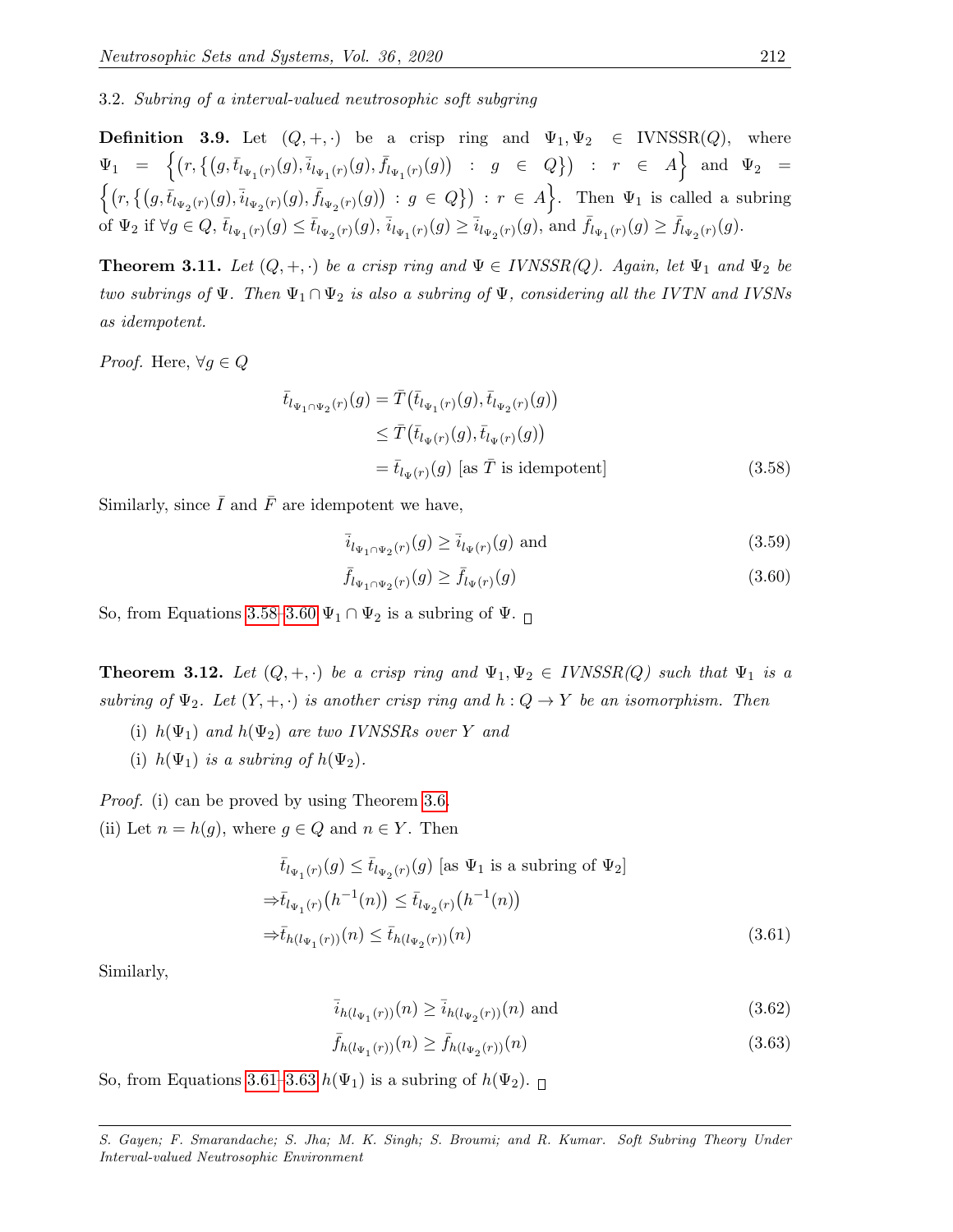3.3. Interval-valued neutrosophic normal soft subrings

**Definition 3.10.** Let  $(Q, +, \cdot)$  be a crisp ring and  $\Psi$  is an IVNSS of Q, where  $\Psi$  =  $\{(r,\{(g,\bar{t}_{l_{\Psi}(r)}(g),\bar{i}_{l_{\Psi}(r)}(g),\bar{f}_{l_{\Psi}(r)}(g))\,:\,g\in Q\})\,:\,r\in A\big\}.$  Then  $\Psi$  is called an IVNNSSR over Q if

- (i)  $\Psi$  is an IVNSSR of Q and
- (ii)  $\forall g, n \in Q, \ \bar{t}_{l_{\Psi}(r)}(g \cdot n) = \bar{t}_{l_{\Psi}(r)}(n \cdot g), \ \bar{i}_{l_{\Psi}(r)}(g \cdot n) = \bar{i}_{l_{\Psi}(r)}(n \cdot g), \text{ and } \ \bar{f}_{l_{\Psi}(r)}(g \cdot n) =$  $\bar{f}_{l_{\Psi}(r)}(n \cdot g).$

The set of all IVNNSSR of  $(Q, +, \cdot)$  will be expressed as IVNNSSR $(Q)$ .

**Example 3.11.** Let  $(\mathbb{Z}, +, \cdot)$  be the ring and N be the set of parameters. Also, let  $\Psi =$  $\{ (r, \{(g, \bar{t}_{l_{\Psi}(r)}(g), \bar{i}_{l_{\Psi}(r)}(g), \bar{f}_{l_{\Psi}(r)}(g)) : g \in \mathbb{Z}) \} : r \in \mathbb{N} \}$  be an IVNSS of  $\mathbb{Z}$ , where  $l_{\Psi}(r) : \mathbb{N} \to$ IVNSS(Q) and  $\forall g \in \mathbb{Z}, \forall r \in \mathbb{N}$  corresponding membership values are

$$
\bar{t}_{l_{\Psi}(r)}(g) = \begin{cases}\n\left[\frac{1}{r+1}, \frac{1}{r-1}\right] & \text{if } g \in 2\mathbb{Z} \\
[0,0] & \text{if } g \in 2\mathbb{Z} + 1\n\end{cases},
$$
\n
$$
\bar{i}_{l_{\Psi}(r)}(g) = \begin{cases}\n[0,0] & \text{if } g \in 2\mathbb{Z} \\
\left[\frac{1}{2r+2}, \frac{1}{2r-2}\right] & \text{if } g \in 2\mathbb{Z} + 1\n\end{cases}, \text{ and}
$$
\n
$$
\bar{f}_{l_{\Psi}(r)}(g) = \begin{cases}\n[0,0] & \text{if } g \in 2\mathbb{Z} \\
\left[\frac{r-2}{r-1}, \frac{r}{r+1}\right] & \text{if } g \in 2\mathbb{Z} + 1\n\end{cases}.
$$

Here, considering minimum TN and maximum SNs  $\forall r \in \mathbb{N}, \Psi \in \text{IVNNSSR}(\mathbb{Z})$ .

**Theorem 3.13.** Let  $(Q, +, \cdot)$  be a crisp ring. If  $\Psi_1, \Psi_2 \in IVNNSSR(Q)$ , then  $\Psi_1 \cap \Psi_2 \in$  $IVNNSSR(Q)$ .

*Proof.* As  $\Psi_1, \Psi_2 \in \text{IVNSSR}(Q)$  by Theorem [3.2](#page-9-7)  $\Psi_1 \cap \Psi_2 \in \text{IVNSSR}(Q)$ . Again,

$$
\bar{t}_{l_{\Psi_1 \cap \Psi_2}(r)}(g \cdot n) = \bar{T}(\bar{t}_{l_{\Psi_1}(r)}(g \cdot n), \bar{t}_{l_{\Psi_2}(r)}(g \cdot n))
$$
\n
$$
= \bar{T}(\bar{t}_{l_{\Psi_1}(r)}(n \cdot g), \bar{t}_{l_{\Psi_2}(r)}(n \cdot g)) \text{ [as } \Psi_1, \Psi_2 \in \text{IVNNSSR}(Q)]
$$
\n
$$
= \bar{t}_{\Psi_1 \cap \Psi_2}(n \cdot g) \tag{3.64}
$$

Similarly,

$$
\overline{i}_{l_{\Psi_1 \cap \Psi_2}(r)}(g \cdot n) = \overline{i}_{l_{\Psi_1 \cap \Psi_2}(r)}(n \cdot g)
$$
\n(3.65)

$$
\bar{f}_{l_{\Psi_1 \cap \Psi_2}(r)}(g \cdot n) = \bar{f}_{l_{\Psi_1 \cap \Psi_2}(r)}(n \cdot g)
$$
\n(3.66)

Hence,  $\Psi_1 \cap \Psi_2 \in \text{IVNNSSR}(Q)$ .

S. Gayen; F. Smarandache; S. Jha; M. K. Singh; S. Broumi; and R. Kumar. Soft Subring Theory Under Interval-valued Neutrosophic Environment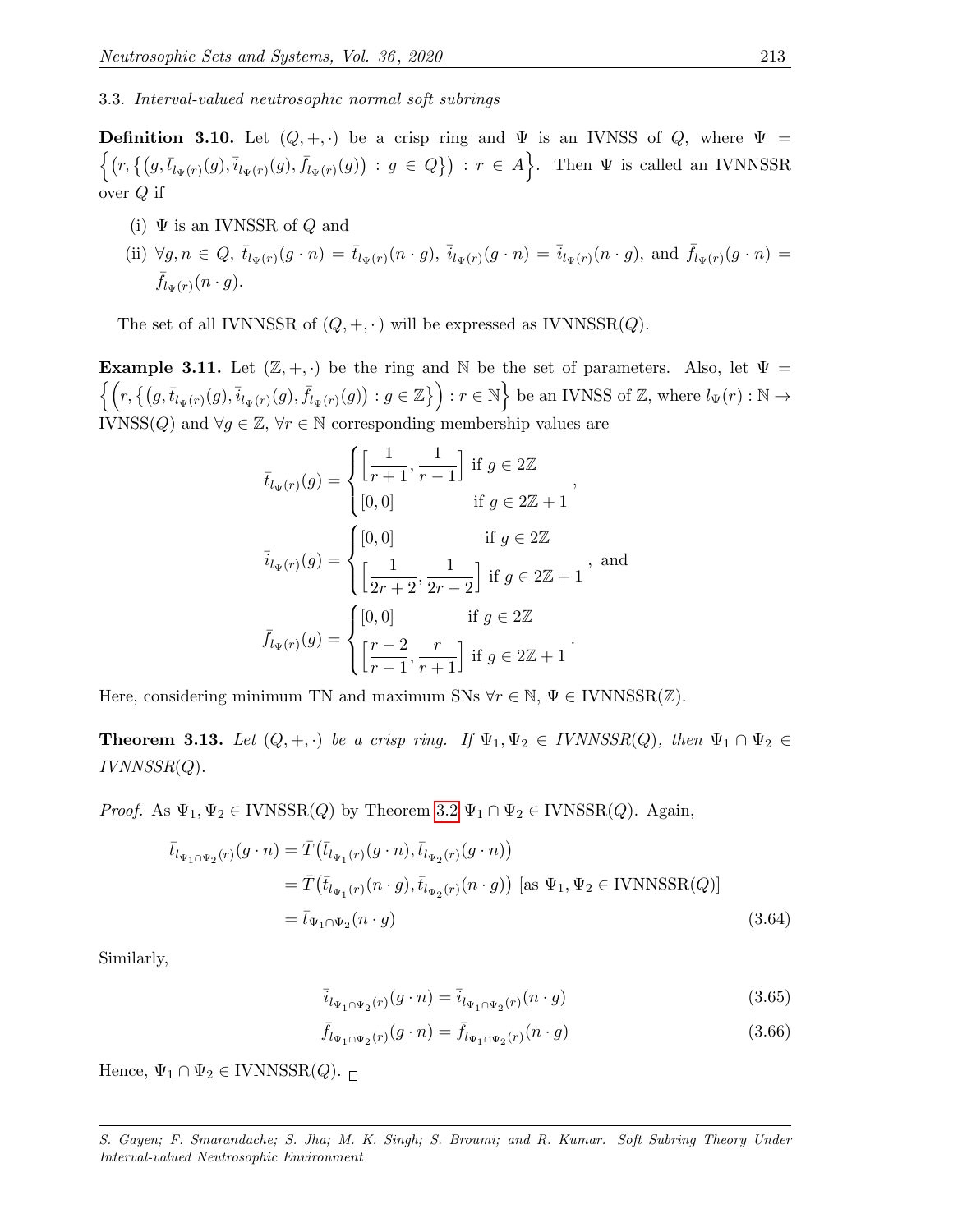<span id="page-21-1"></span>**Remark 3.14.** In general, if  $\Psi_1, \Psi_2 \in IVNNSSR(Q)$ , then  $\Psi_1 \cup \Psi_2$  may not always be an IVNNSSR of  $(Q, +, \cdot)$ .

Remark [3.14](#page-21-1) can be shown by Example [3.4.](#page-10-2)

**Theorem 3.15.** Let  $(Q, +, \cdot)$  be a crisp ring. Then  $\Psi \in IVMNSSR(Q)$  iff  $\forall [g_1, n_1], [g_2, n_2], [g_3, n_3] \in \phi(K)$  with  $\overline{t}_{l_{\Psi}(r)}(\theta_Q) \geq [g_1, n_1], \overline{i}_{l_{\Psi}(r)}(\theta_Q) \leq [g_2, n_2],$  and  $\bar{f}_{l_{\Psi}(r)}(\theta_{Q}) \leq [g_3, n_3], \ \Psi_{([g_1,n_1],[g_2,n_2],[g_3,n_3])}$  is a crisp normal subring of  $(Q, +, \cdot)$  (considering idempotent IVTN and IVSNs).

*Proof.* This can be proved using Theorem [3.5.](#page-12-2)  $\Box$ 

**Theorem 3.16.** Let  $(Q, +, \cdot)$  and  $(Y, +, \cdot)$  be two crisp rings. Also, let  $h: Q \to Y$  be a ring isomorphism. If  $\Psi$  is an IVNNSSR of Q then  $h(\Psi)$  is an IVNNSSR of Y.

*Proof.* As  $\Psi$  is an IVNSSR of Q, by Theorem [3.6](#page-14-2)  $h(\Psi)$  is an IVNSSR of Y. Let  $h(g_1) = n_1$ and  $h(g_2) = n_2$ , where  $g_1, g_2 \in Q$  and  $n_1, n_2 \in Y$ . Then

$$
\bar{t}_{h(l_{\Psi}(r))}(n_{1} \cdot n_{2}) = \bar{t}_{l_{\Psi}(r)}(h^{-1}(n_{1} \cdot n_{2})) \text{ [as } h \text{ is injective]}
$$
\n
$$
= \bar{t}_{l_{\Psi}(r)}(h^{-1}(n_{1}) \cdot h^{-1}(n_{2})) \text{ [as } h^{-1} \text{ is a homomorphism}]
$$
\n
$$
= \bar{t}_{l_{\Psi}(r)}(g_{1} \cdot g_{2})
$$
\n
$$
= \bar{t}_{l_{\Psi}(r)}(g_{2} \cdot g_{1}) \text{ [as } \Psi \text{ is an IVNNSSR of } Q]
$$
\n
$$
= \bar{t}_{l_{\Psi}(r)}(h^{-1}(n_{2}) \cdot h^{-1}(n_{1}))
$$
\n
$$
= \bar{t}_{l_{\Psi}(r)}(h^{-1}(n_{2} \cdot n_{1}))
$$
\n
$$
= \bar{t}_{h(l_{\Psi}(r))}(n_{2} \cdot n_{1}) \qquad (3.67)
$$

Similarly,

<span id="page-21-3"></span><span id="page-21-2"></span>
$$
\bar{i}_{h(l_{\Psi}(r))}(n_1 \cdot n_2) = \bar{i}_{h(l_{\Psi}(r))}(n_2 \cdot n_1) \text{ and } (3.68)
$$

$$
\bar{f}_{h(l_{\Psi}(r))}(n_1 \cdot n_2) = \bar{f}_{h(l_{\Psi}(r))}(n_2 \cdot n_1)
$$
\n(3.69)

So, from Equations [3.67–](#page-21-2)[3.69](#page-21-3)  $h(\Psi)$  is an IVNNSSR of Y.  $\Box$ 

### <span id="page-21-0"></span>4. Conclusions

Interval-valued neutrosophic field is a dynamic research domain. Under soft environment, it becomes more general and productive. For this reason, we have adopted this mixed environment and defined the notions of interval-valued neutrosophic soft subring along with its normal version. Also, we have studied several homomorphic attributes of these newly introduced notions. Again, we have introduced the product of two interval-valued neutrosophic

S. Gayen; F. Smarandache; S. Jha; M. K. Singh; S. Broumi; and R. Kumar. Soft Subring Theory Under Interval-valued Neutrosophic Environment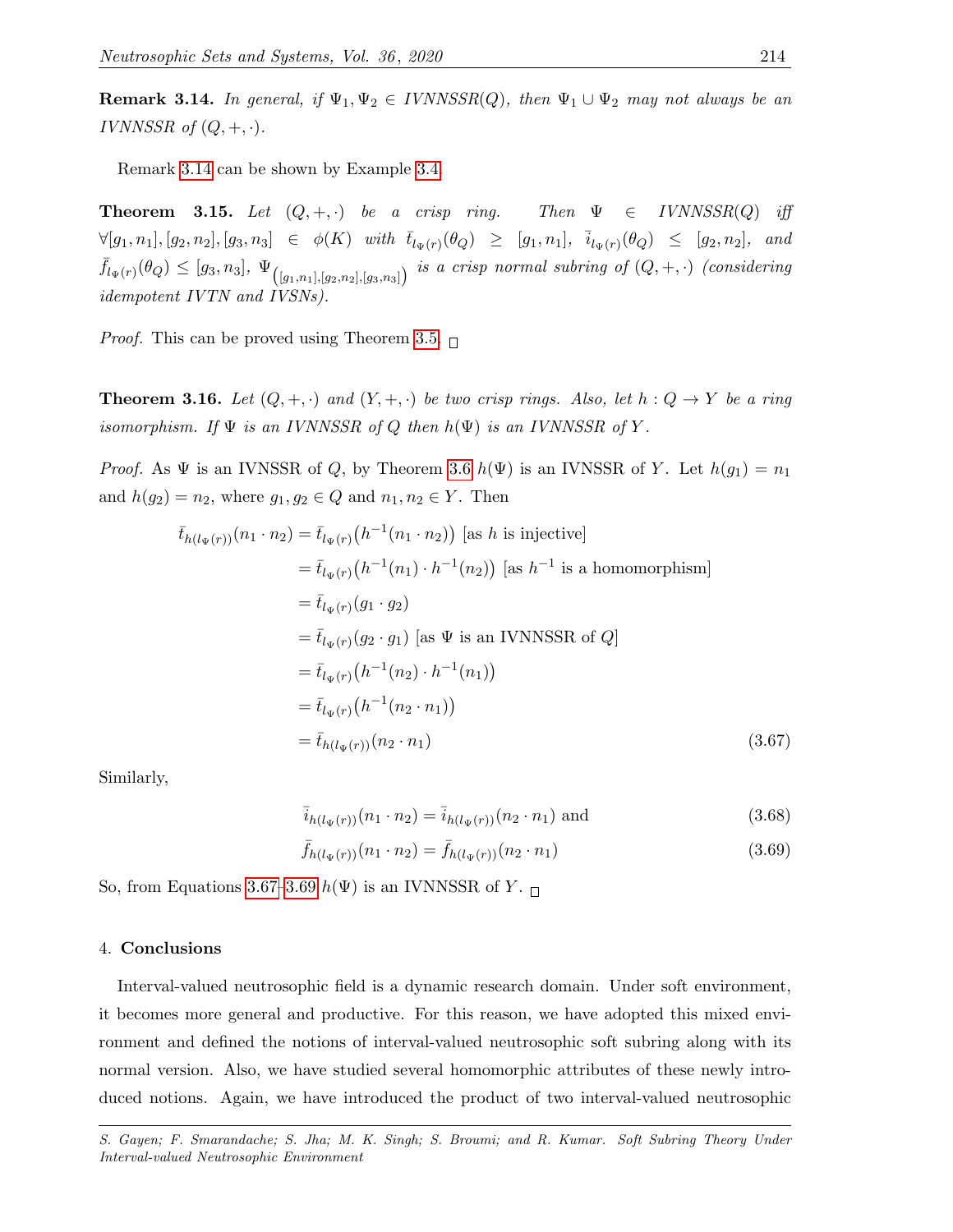soft subrings. Furthermore, we have given several fundamental theories to understand some of its algebraic characteristics. These newly introduced notions have the potentials to become fruitful research domains. In future, for generalizing this concepts one can introduce them under the hypersoft set environment.

#### References

- <span id="page-22-0"></span>1. L. A. Zadeh. Fuzzy sets. Information and Control, 8(3):338–358, 1965.
- <span id="page-22-1"></span>2. K. T. Atanassov. Intuitionistic fuzzy sets. Fuzzy Sets and Systems, 20(1):87–96, 1986.
- <span id="page-22-2"></span>3. F. Smarandache. A unifying field in logics: neutrosophic logic. In Philosophy, 1–141, American Research Press, 1999.
- <span id="page-22-3"></span>4. F. Smarandache. Plithogenic set, an extension of crisp, fuzzy, intuitionistic fuzzy, and neutrosophic setsrevisited. Infinite Study, 2018.
- <span id="page-22-4"></span>5. F. Smarandache and L. Vlădăreanu. Applications of neutrosophic logic to robotics: an introduction. In 2011 IEEE International Conference on Granular Computing, 607–612, 2011.
- <span id="page-22-5"></span>6. F. Smarandache. Neutropsychic personality: A mathematical approach to psychology. Infinite Study, 2018.
- <span id="page-22-6"></span>7. F. Smarandache. Introduction to neutrosophic measure, neutrosophic integral, and neutrosophic probability. Infinite Study, 2013.
- <span id="page-22-7"></span>8. F. Smarandache and H. E. Khalid. Neutrosophic precalculus and neutrosophic calculus. Infinite Study, 2015.
- <span id="page-22-8"></span>9. F. Smarandache. Introduction to neutrosophic statistics. Infinite Study, 2014.
- <span id="page-22-9"></span>10. F. Smarandache. An introduction to the neutrosophic probability applied in quantum physics. Infinite Study, 2000.
- <span id="page-22-10"></span>11. F. Smarandache and M. Ali. Neutrosophic triplet group. Neural Computing and Applications, 29(7):595–601, 2018.
- <span id="page-22-11"></span>12. F. Smarandache. Plithogeny, plithogenic set, logic, probability, and statistics. Infinite Study, 2017.
- <span id="page-22-12"></span>13. S. Gayen, F. Smarandache, S. Jha, M. K. Singh, S. Broumi, and R. Kumar. Introduction to plithogenic subgroup. In Neutrosophic Graph Theory and Algorithm, 209–233, IGI-Global, 2019.
- <span id="page-22-13"></span>14. F. Smarandache. Aggregation plithogenic operators in physical fields. Bulletin of the American Physical Society, 63(13), 2018.
- <span id="page-22-14"></span>15. F. Smarandache. Extension of soft set to hypersoft set, and then to plithogenic hypersoft set. Infinite Study, 2018.
- <span id="page-22-15"></span>16. S. Rana, M. Qayyum, M. Saeed, F. Smarandache, and B. Khan. Plithogenic fuzzy whole hypersoft set, construction of operators and their application in frequency matrix multi attribute decision making technique. Neutrosophic Sets and Systems, 28:34–50, 2019.
- <span id="page-22-16"></span>17. S. Gayen, F. Smarandache, S. Jha, M. K. Singh, S. Broumi, and R. Kumar. Introduction to plithogenic hypersoft subgroup. Neutrosophic Sets and Systems, 33:208–233, 2020.
- <span id="page-22-17"></span>18. M. Abdel-Basset, G. Manogaran, A. Gamal, and F. Smarandache. A hybrid approach of neutrosophic sets and DEMATEL method for developing supplier selection criteria. Design Automation for Embedded Systems, 22(3):257–278, 2018.
- <span id="page-22-18"></span>19. M. Abdel-Basset, A. Gamal, L. H. Son, and F. Smarandache. A bipolar neutrosophic multi criteria decision making framework for professional selection. Applied Sciences, 10(4):1–22, 2020.
- <span id="page-22-19"></span>20. M. Abdel-Basset, G. Manogaran, and M. Mohamed. A neutrosophic theory based security approach for fog and mobile-edge computing. Computer Networks, 157:122–132, 2019.
- <span id="page-22-20"></span>21. M. Abdel-Basset, M. Mohamed, and F. Smarandache. Linear fractional programming based on triangular neutrosophic numbers. International Journal of Applied Management Science, 11(1):1–20, 2019.
- S. Gayen; F. Smarandache; S. Jha; M. K. Singh; S. Broumi; and R. Kumar. Soft Subring Theory Under Interval-valued Neutrosophic Environment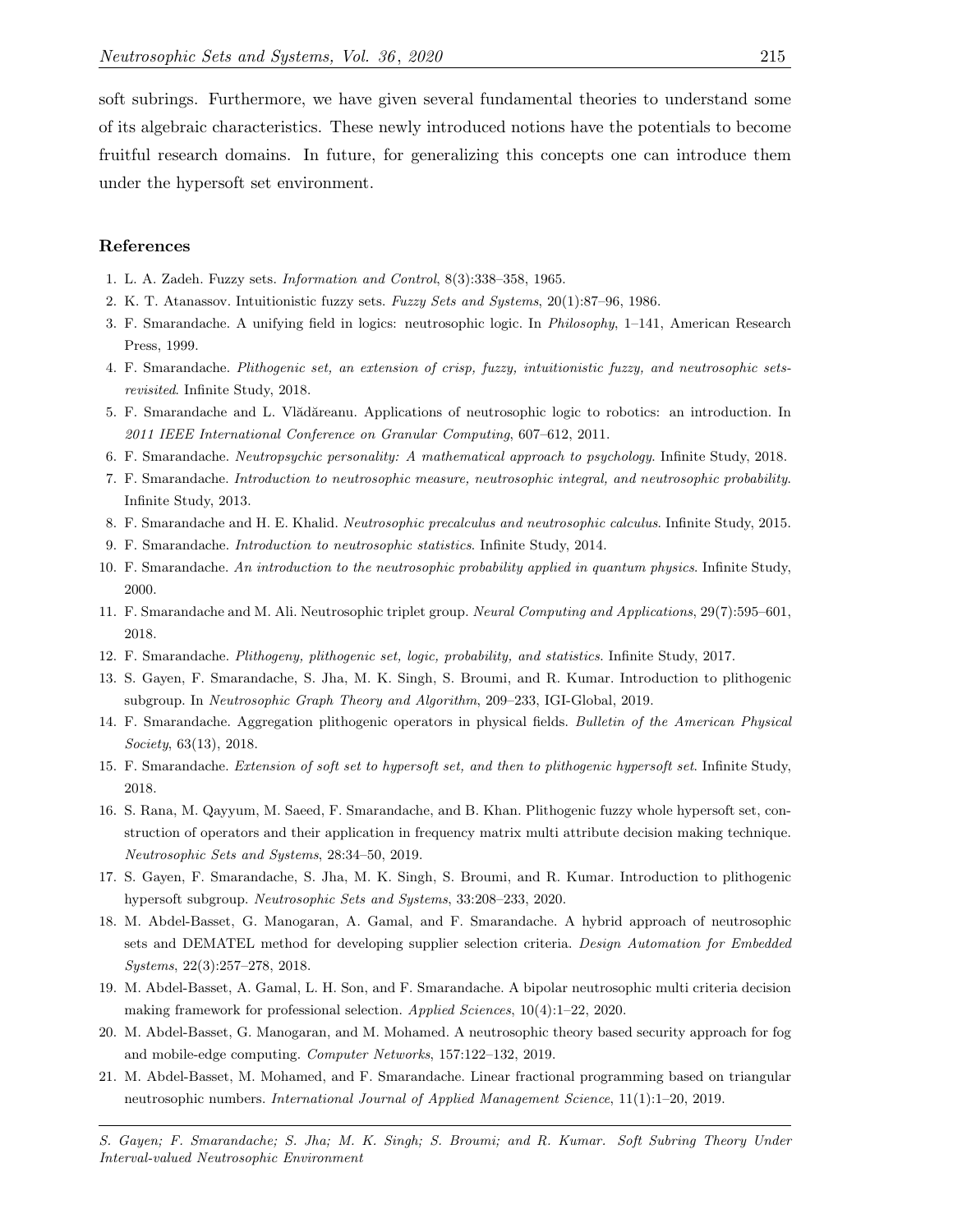- <span id="page-23-0"></span>22. T. Bera and N. K. Mahapatra. Generalised single valued neutrosophic number and its application to neutrosophic linear programming. Neutrosophic Sets and Systems, 25:85–103, 2019.
- <span id="page-23-1"></span>23. R. Kumar, SA Edalatpanah, H Mohapatra. Note on "Optimal path selection approach for fuzzy reliable shortest path problem" Journal of Intelligent & Fuzzy Systems, 1-4, 2020, doi: 10.3233/JIFS-200923.
- 24. R. Kumar, S. A. Edaltpanah, S. Jha, S. Broumi, and A. Dey. Neutrosophic shortest path problem. Neutrosophic Sets and Systems, 23:5–15, 2018.
- 25. R. Kumar, A. Dey, F. Smarandache, and S. Broumi. Introduction to plithogenic subgroup. In Neutrosophic Graph Theory and Algorithm, 144–175, IGI-Global, 2019.
- 26. R. Kumar, S. A. Edalatpanah, S. Jha, S. Broumi, R. Singh, and A. Dey. A multi objective programming approach to solve integer valued neutrosophic shortest path problems. Neutrosophic Sets and Systems, 24:134–149, 2019.
- 27. R. Kumar, S. A. Edalatpanah, S. Jha, S. Gayen, and R. Singh. Shortest path problems using fuzzy weighted arc length. International Journal of Innovative Technology and Exploring Engineering, 8(6):724–731, 2019.
- 28. R. Kumar, S. A. Edalatpanah, S. Jha, and R. Singh. A novel approach to solve Gaussian valued neutrosophic shortest path problems. International Journal of Engineering and Advanced Technology, 8(3):347–353, 2019.
- 29. R. Kumar, S. Jha, and R. Singh. A different approach for solving the shortest path problem under mixed fuzzy environment. International Journal of Fuzzy System Applications, 9(2):132–161, 2020.
- <span id="page-23-2"></span>30. S. S. Biswas. Neutrosophic shortest path problem (NSPP) in a directed multigraph. Neutrosophic Sets and Systems, 29:174–185, 2019.
- <span id="page-23-3"></span>31. M. Abdel-Basset, R. Mohamed, A. E. H. Zaied, A. Gamal, and F. Smarandache. Solving the supply chain problem using the best-worst method based on a novel plithogenic model. In Optimization Theory Based on Neutrosophic and Plithogenic Sets, 1–19. Elsevier, 2020.
- <span id="page-23-4"></span>32. M. Abdel-Basset, Y. Zhou, M. Mohamed, and V. Chang. A group decision making framework based on neutrosophic VIKOR approach for e-government website evaluation. Journal of Intelligent  $\mathcal{C}$  Fuzzy Systems, 34(6):4213–4224, 2018.
- 33. Irfan Deli. Some operators with IVGSVTrn-numbers and their applications to multiple criteria group decision making. Neutrosophic Sets and Systems, 25:33–53, 2019.
- 34. A. Guleria and R. K. Bajaj. Technique for reducing dimensionality of data in decision-making utilizing neutrosophic soft matrices. Neutrosophic Sets and Systems, 29:129–141, 2019.
- 35. M. Abdel-Basset, M. Mohamed, A. N. Hussien, and A. K. Sangaiah. A novel group decision-making model based on triangular neutrosophic numbers. Soft Computing, 22(20):6629–6643, 2018.
- 36. V. Uluçay, A. Kılıç, İ. Yıldız, and M. Şahin. An outranking approach for MCDM-problems with neutrosophic multi-sets. Neutrosophic Sets and Systems, 30:213–224, 2019.
- <span id="page-23-5"></span>37. M. Abdel-Basset, R. Mohamed, A. E. H. Zaied, and F. Smarandache. A hybrid plithogenic decision-making approach with quality function deployment for selecting supply chain sustainability metrics. Symmetry, 11(7):903, 2019.
- <span id="page-23-6"></span>38. M. Abdel-Basset and M. Mohamed. A novel and powerful framework based on neutrosophic sets to aid patients with cancer. Future Generation Computer Systems, 98:144–153, 2019.
- <span id="page-23-7"></span>39. M. Abdel-Basset, A. Gamal, G. Manogaran, L. H. Son, and H. V. Long. A novel group decision making model based on neutrosophic sets for heart disease diagnosis. Multimedia Tools and Applications, 79, 9977–10002, 2020.
- <span id="page-23-8"></span>40. L. A. Zadeh. The concept of a linguistic variable and its application to approximate reasoning—i. Information Sciences, 8(3):199–249, 1975.
- <span id="page-23-9"></span>41. K. T. Atanassov. Interval valued intuitionistic fuzzy sets. In Intuitionistic Fuzzy Sets, 139–177, Springer, 1999.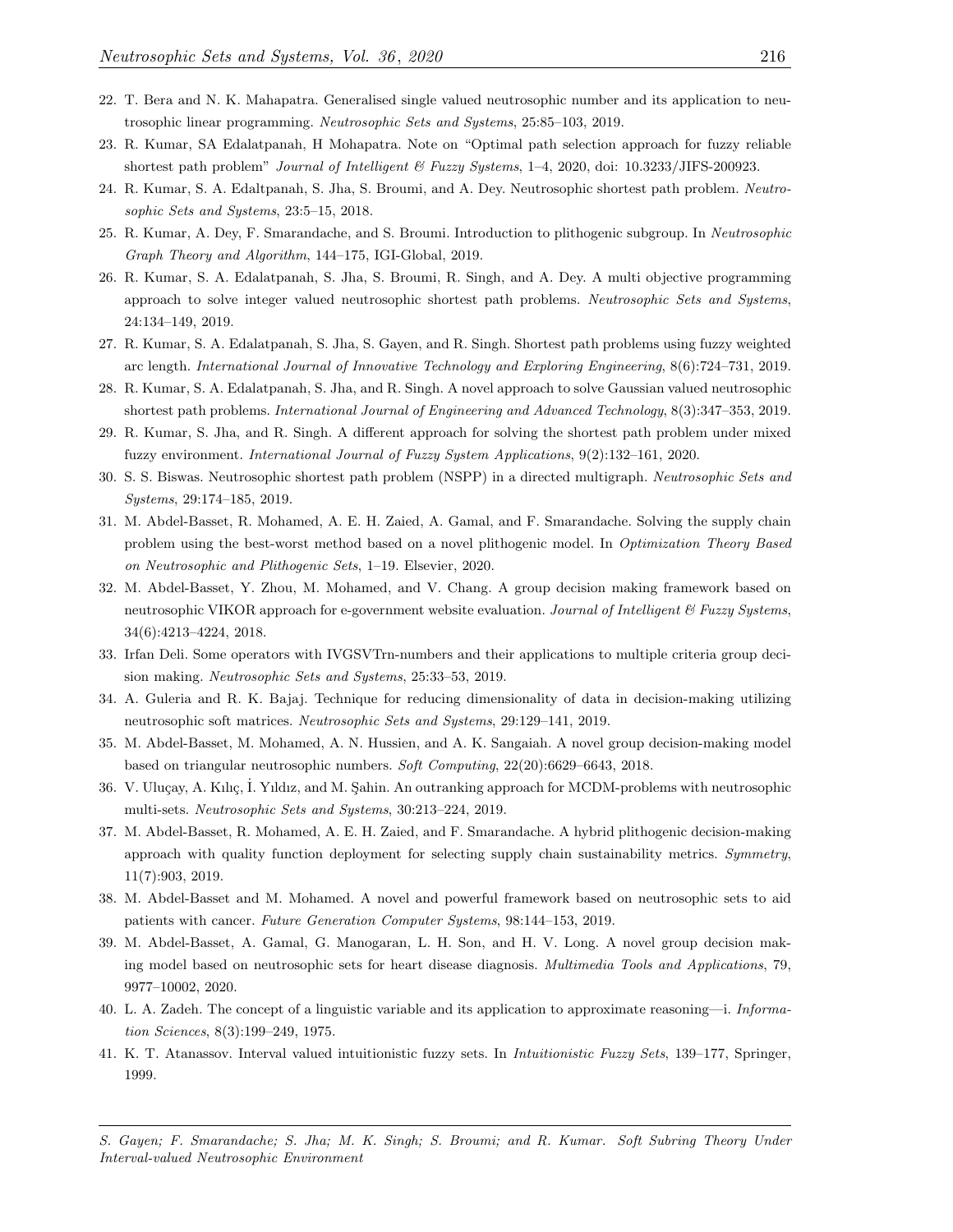- <span id="page-24-0"></span>42. H. Wang, F. Smarandache, Y. Q. Zhang, and R. Sunderraman. Interval neutrosophic sets and logic: theory and applications in computing. Infinite Study, 2005.
- <span id="page-24-1"></span>43. R. Biswas. Rosenfeld's fuzzy subgroups with interval-valued membership functions. Fuzzy Sets and Systems, 63(1):87–90, 1994.
- 44. H. W. Kang and K. Hur. Interval-valued fuzzy subgroups and rings. Honam Mathematical Journal, 32(4):593–617, 2010.
- 45. A. Aygünoğlu, B. P. Varol, V. Çetkin, and H. Aygün. Interval-valued intuitionistic fuzzy subgroups based on interval-valued double t-norm. Neural Computing and Applications, 21(1):207–214, 2012.
- <span id="page-24-2"></span>46. S. Gayen, F. Smarandache, S. Jha, and R. Kumar. Interval-valued neutrosophic subgroup based on intervalvalued triple t-norm. In Neutrosophic Sets in Decision Analysis and Operations Research, 215–243, IGI-Global, 2019.
- <span id="page-24-3"></span>47. M. Akram and W. A. Dudek. Interval-valued fuzzy graphs. Computers  $\mathcal{C}'$  Mathematics with Applications, 61(2):289–299, 2011.
- <span id="page-24-4"></span>48. S. Broumi, A. Bakali, M. Talea, F. Smarandache, and P. K. Singh. Properties of interval-valued neutrosophic graphs. In Fuzzy Multi-criteria Decision-Making Using Neutrosophic Sets, 173–202. Springer, 2019.
- <span id="page-24-5"></span>49. J. Ye. Multicriteria fuzzy decision-making method based on a novel accuracy function under interval-valued intuitionistic fuzzy environment. Expert Systems with Applications, 36(3):6899–6902, 2009.
- 50. H. Zhang, J. Wang, and X. Chen. Interval neutrosophic sets and their application in multicriteria decision making problems. The Scientific World Journal, 2014:1–16, 2014.
- <span id="page-24-6"></span>51. Z. Aiwu, D. Jianguo, and G. Hongjun. Interval valued neutrosophic sets and multi-attribute decision-making based on generalized weighted aggregation operator. Journal of Intelligent & Fuzzy Systems, 29(6):2697– 2706, 2015.
- <span id="page-24-7"></span>52. D. Molodtsov. Soft set theory–first results. Computers & Mathematics with Applications, 37(4-5):19–31, 1999.
- <span id="page-24-8"></span>53. P. K. Maji, A. R. Roy, and R. Biswas. An application of soft sets in a decision making problem. Computers & Mathematics with Applications, 44(8-9):1077–1083, 2002.
- 54. P. K. Maji, R. Biswas, and A. R. Roy. Soft set theory. Computers & Mathematics with Applications, 45(4-5):555–562, 2003.
- 55. N. Cağman, S. Enginoglu, and F. Citak. Fuzzy soft set theory and its applications. Iranian Journal of Fuzzy Systems, 8(3):137–147, 2011.
- <span id="page-24-14"></span>56. I. Deli and S. Broumi. Neutrosophic soft matrices and NSM-decision making. Journal of Intelligent & Fuzzy Systems, 28(5):2233–2241, 2015.
- <span id="page-24-9"></span>57. F. Karaaslan. Neutrosophic soft sets with applications in decision making. International Journal of Information Science and Intelligent System, 4:1–20, 2015.
- <span id="page-24-10"></span>58. H. Aktaş and N. Çağman. Soft sets and soft groups. Information sciences, 177(13):2726–2735, 2007.
- 59. A. Aygünoğlu and H. Aygün. Introduction to fuzzy soft groups. Computers  $\mathcal C$  Mathematics with Applications, 58(6):1279–1286, 2009.
- 60. U. Acar, F. Koyuncu, and B. Tanay. Soft sets and soft rings. Computers & Mathematics with Applications, 59(11):3458–3463, 2010.
- <span id="page-24-11"></span>61. C. F. Yang. Intuitionistic fuzzy soft rings and intuitionistic fuzzy soft ideals. Journal of Computational Analysis & Applications, 15(1):316–326, 2013.
- <span id="page-24-12"></span>62. S. Jha, R. Kumar, J. M. Chatterjee, M. Khari, N. Yadav, and F. Smarandache. Neutrosophic soft set decision making for stock trending analysis. Evolving Systems, 10(4):621–627, 2019.
- <span id="page-24-13"></span>63. X. Yang, T. Y. Lin, J. Yang, Y. Li, and D. Yu. Combination of interval-valued fuzzy set and soft set. Computers & Mathematics with Applications, 58(3):521–527, 2009.
- S. Gayen; F. Smarandache; S. Jha; M. K. Singh; S. Broumi; and R. Kumar. Soft Subring Theory Under Interval-valued Neutrosophic Environment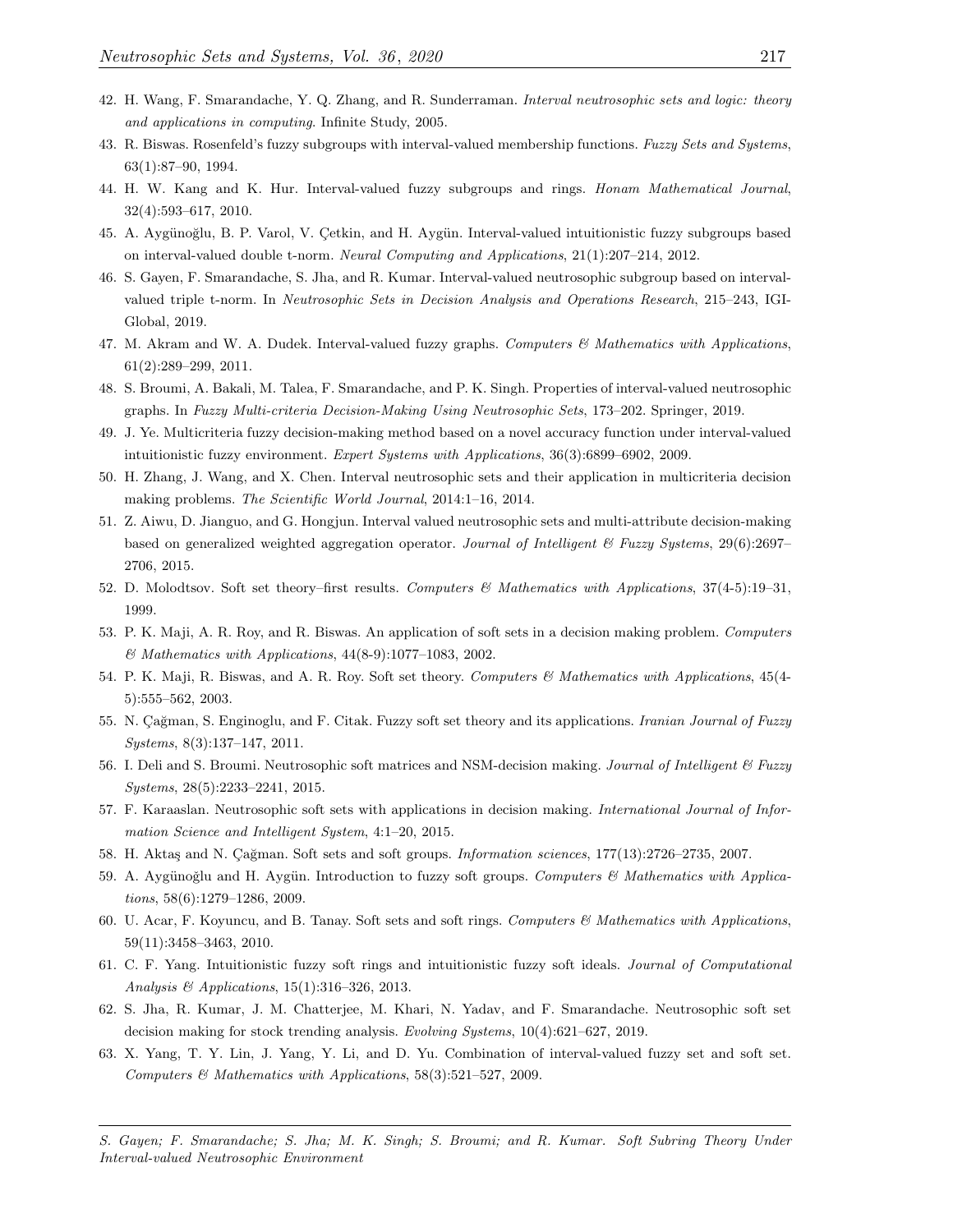- <span id="page-25-0"></span>64. Y. Jiang, Y. Tang, Q. Chen, H. Liu, and J. Tang. Interval-valued intuitionistic fuzzy soft sets and their properties. Computers & Mathematics with Applications,  $60(3):906-918$ , 2010.
- <span id="page-25-1"></span>65. F. Feng, Y. Li, and V. Leoreanu-Fotea. Application of level soft sets in decision making based on intervalvalued fuzzy soft sets. Computers & Mathematics with Applications,  $60(6)$ :1756–1767, 2010.
- <span id="page-25-2"></span>66. S. Broumi, R. Sahin, and F. Smarandache. Generalized interval neutrosophic soft set and its decision making problem. Journal of new results in science, 7:29–47, 2014.
- <span id="page-25-3"></span>67. A. Mukherjee, A. Saha, and A. K. Das. Interval valued intuitionistic fuzzy soft set relations. Annals of Fuzzy Mathematics and Informatics, 7(4):563–577, 2014.
- <span id="page-25-4"></span>68. S. Broumi, I. Deli, and F. Smarandache. Relations on interval valued neutrosophic soft sets. Journal of New results in Science, 3(5):1–20, 2014.
- <span id="page-25-5"></span>69. A. Mukherje and S. Sarkar. Several similarity measures of interval valued neutrosophic soft sets and their application in pattern recognition problems. Neutrosophic Sets and Systems, 6:54–60, 2014.
- <span id="page-25-6"></span>70. I. Deli. Interval-valued neutrosophic soft sets and its decision making. International Journal of Machine Learning and Cybernetics, 8(2):665–676, 2017.
- <span id="page-25-7"></span>71. H. Garg and R. Arora. A nonlinear-programming methodology for multi-attribute decision-making problem with interval-valued intuitionistic fuzzy soft sets information. Applied Intelligence,  $48(8):2031-2046$ , 2018.
- <span id="page-25-8"></span>72. A. Rosenfeld. Fuzzy groups. Journal of Mathematical Analysis and Applications, 35(3):512–517, 1971.
- 73. R. Biswas. Intuitionistic fuzzy subgroups. Notes on Intuitionistic Fuzzy Sets, 3(2):53–60, 1997.
- 74. S. Gayen, S. Jha, and M. Singh. On direct product of a fuzzy subgroup with an anti-fuzzy subgroup. International Journal of Recent Technology and Engineering, 8(2):1105–1111, 2019.
- 75. V. Çetkin and H. Aygün. An approach to neutrosophic subgroup and its fundamental properties. Journal of Intelligent & Fuzzy Systems, 29(5):1941–1947, 2015.
- <span id="page-25-9"></span>76. S. Gayen, S. Jha, M. Singh, and R. Kumar. On a generalized notion of anti-fuzzy subgroup and some characterizations. International Journal of Engineering and Advanced Technology, 8(3):385–390, 2019.
- <span id="page-25-10"></span>77. W. Liu. Fuzzy invariant subgroups and fuzzy ideals. Fuzzy Sets and Systems, 8(2):133-139, 1982.
- 78. V. N. Dixit, R. Kumar, and N. Ajmal. On fuzzy rings. Fuzzy sets and systems, 49(2):205–213, 1992.
- 79. L. Yan. Intuitionistic fuzzy ring and its homomorphism image. In 2008 International Seminar on Future Bio-Medical Information Engineering, 75–77, IEEE, 2008.
- <span id="page-25-11"></span>80. V. Cetkin and H. Aygün. An approach to neutrosophic subrings. Infinite Study, 2019.
- <span id="page-25-12"></span>81. E. İnan and M. A. Öztürk. Fuzzy soft rings and fuzzy soft ideals. Neural Computing and Applications, 21(1):1–8, 2012.
- <span id="page-25-13"></span>82. Z. Zhang. Intuitionistic fuzzy soft rings. International Journal of Fuzzy Systems, 14(3):420–435, 2012.
- <span id="page-25-14"></span>83. T. Bera and N. K. Mahapatra. On neutrosophic soft rings. Opsearch, 54(1):143–167, 2017.
- <span id="page-25-15"></span>84. T. Bera and N. K. Mahapatra. Neutrosophic soft normed linear space. Neutrosophic Sets and Systems, 23(1):52–71, 2018.
- 85. T. Bera and N. Mahapatra. Behaviour of ring ideal in neutrosophic and soft sense. Neutrosophic Sets and Systems, 25:1–24, 2019.
- 86. H. Hashim, L. Abdullah, and A. Al-Quran. Interval neutrosophic vague sets. Neutrosophic Sets and Systems, 25:66–75, 2019.
- 87. P. Muralikrishna and D. S. Kumar. Neutrosophic approach on normed linear space. Neutrosophic Sets and Systems, 30:225–240, 2019.
- 88. D. Preethi, S. Rajareega, J. Vimala, G. Selvachandran, and F. Smarandache. Single-valued neutrosophic hyperrings and single-valued neutrosophic hyperideals. Neutrosophic Sets and Systems, 29:121–128, 2019.
- 89. P. Arulpandy and M. T. Pricilla. Some similarity and entropy measurements of bipolar neutrosophic soft sets. Neutrosophic Sets and Systems, 25:174–194, 2019.
- S. Gayen; F. Smarandache; S. Jha; M. K. Singh; S. Broumi; and R. Kumar. Soft Subring Theory Under Interval-valued Neutrosophic Environment